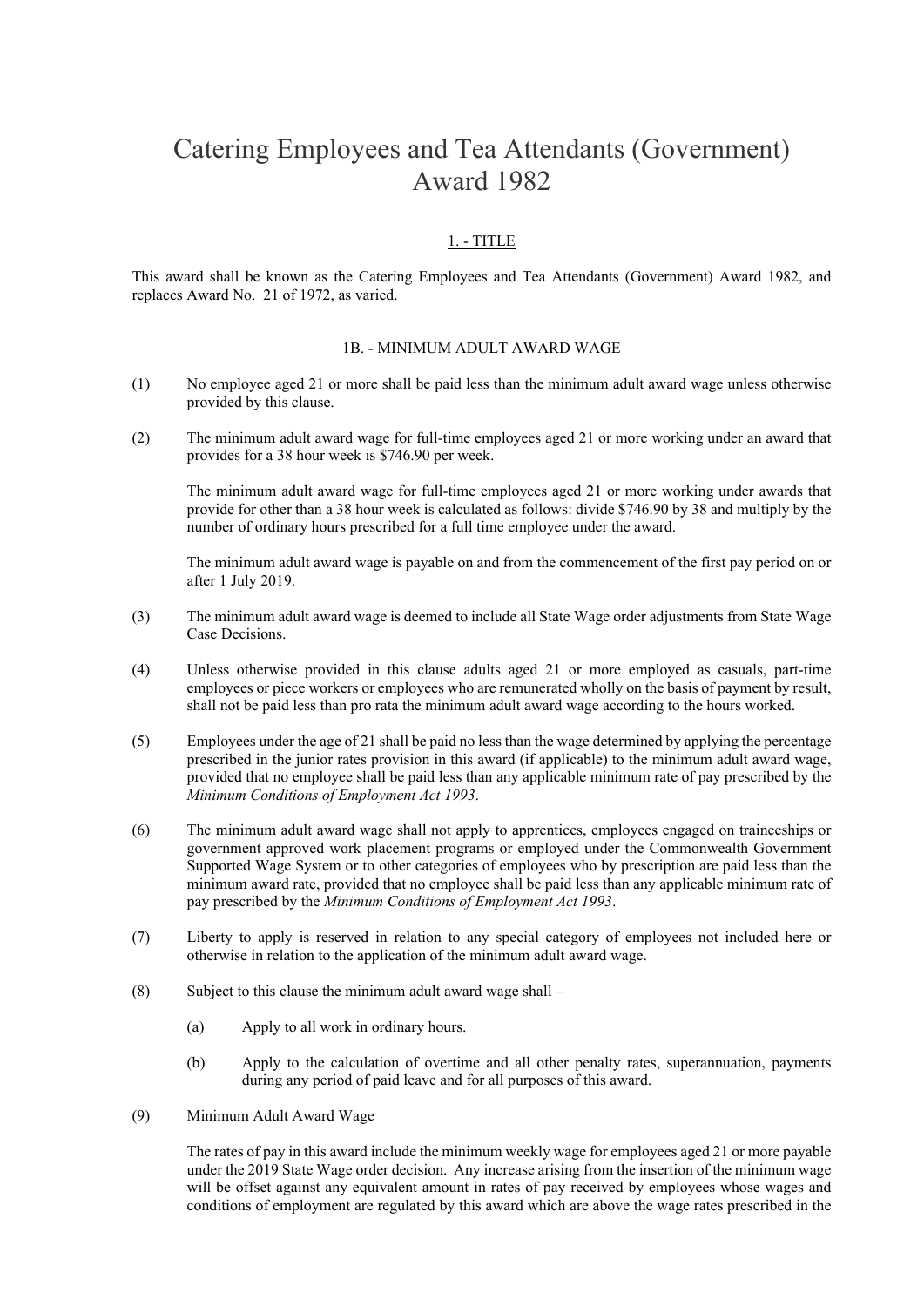award. Such above award payments include wages payable pursuant to enterprise agreements, consent awards or award variations to give effect to enterprise agreements and over award arrangements. Absorption which is contrary to the terms of an agreement is not required.

Increases under previous State Wage Case Principles or under the current Statement of Principles, excepting those resulting from enterprise agreements, are not to be used to offset the minimum wage.

- (10) Adult Apprentices
	- (a) Notwithstanding the provisions of this clause, the minimum adult apprentice wage for a fulltime apprentice aged 21 years or more working under an award that provides for a 38 hour week is \$638.20 per week.
	- (b) The minimum adult apprentice wage for a full-time apprentice aged 21 years or more working under an award that provides for other than a 38 hour week is calculated as follows: divide \$638.20 by 38 and multiply by the number of ordinary hours prescribed for a full time apprentice under the award.
	- (c) The minimum adult apprentice wage is payable on and from the commencement of the first pay period on or after 1 July 2019.
	- (d) Adult apprentices aged 21 years or more employed on a part-time basis shall not be paid less than pro rata the minimum adult apprentice wage according to the hours worked.
	- (e) The rates paid in the paragraphs above to an apprentice 21 years of age or more are payable on superannuation and during any period of paid leave prescribed by this award.
	- (f) Where in this award an additional rate is expressed as a percentage, fraction or multiple of the ordinary rate of pay, it shall be calculated upon the rate prescribed in this award for the actual year of apprenticeship.

### 2. - ARRANGEMENT

- 1. Title<br>1B. Mini
- Minimum Adult Award Wage
- 2. Arrangement
- 3. Area
- 4. Scope
- 5. Term
- 6. Definitions
- 7. Contract of Service
- 8. Hours
- 9. Additional Rates for Ordinary Hours
- 10. Overtime
- 11. Casual Employees
- 12. Part-Time Employees
- 13. Meal Breaks
- 14. Meal Money
- 15. Sick Leave
- 16. Compassionate Leave
- 17. Maternity Leave
- 18. Public Holidays
- 19. Annual Leave
- 20. Long Service Leave
- 21. Payment of Wages
- 22. Wages
- 23. Jury Service
- 24. Apprentices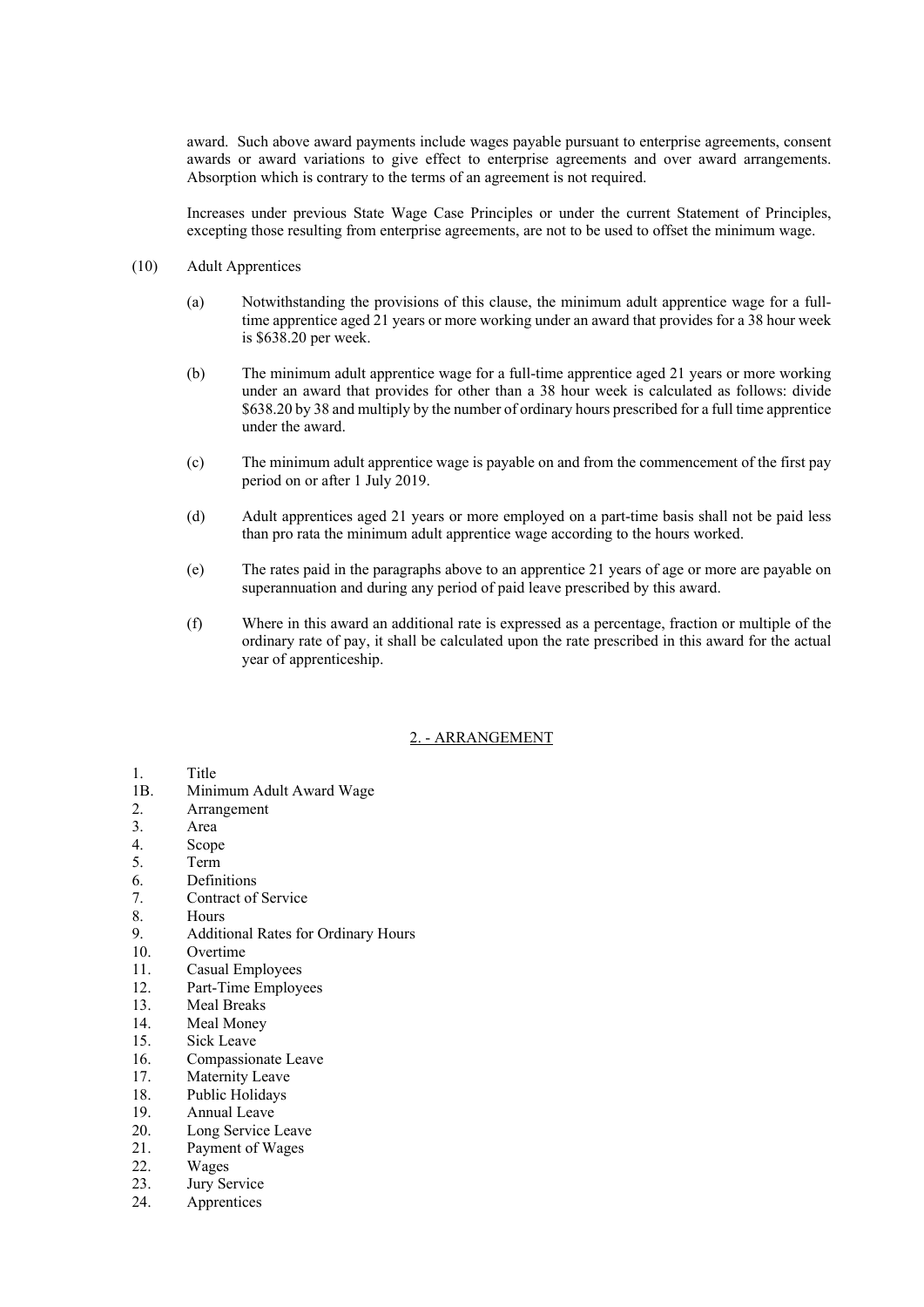- 25. Bar Work
- 26. Higher Duties
- 27. Uniforms and Laundering
- 28. Protective Clothing
- 29. Employee's Equipment
- 30. Travelling Facilities
- 31. Record
- 32. Roster
- 33. Change and Rest Rooms
- 34. First Aid Kit
- 35. Posting of Award and Union Notices
- 36. Deleted
- 37. Breakdowns
- 38. District Allowance
- 39. Grievance Procedures
- 40. Leave to Attend Union Business
- 41. Deleted
- 42. Trade Union Training Leave
- 43. Paid Leave for English Language Training
- 44. Enterprise Flexibility

Appendix - Resolution of Disputes Requirements Schedule A - Named Union Party Schedule B - Respondents Appendix - S.49B - Inspection Of Records Requirements

### 3. - AREA

This award shall have effect throughout the State of Western Australia.

## 4. - SCOPE

This award shall apply to all employees employed in the calling described in Clause 22. - Wages of this award and who are employed by the respondents to this award in catering establishments and as Tea Attendants, as defined in Clauses 6. - Definitions and 23. - Tea Attendants of this award, provided that this award shall not apply to any employee who at the date of this award is covered by any other award registered or issued under the provisions of the Industrial Arbitration Act, 1979.

### 5. - TERM

The term of this award shall be for a period of one year as from the beginning of the first pay period commencing on or after the 19th day of November, 1982.

#### 6. - DEFINITIONS

- (1) "Catering Establishment" shall mean any meal room, dining room, coffee shop, tea shop, or cafeteria, and includes any place, building, or part thereof, in or from which food is sold or served for consumption on the premises or elsewhere.
- (2) "Bar Attendant" shall mean an employee over the age of 18 years who serves liquor for sale from behind a bar counter.
- (3) "Chef" shall mean an employee who is a "Qualified Cook", (as defined in subclause (4) hereof), and who is appointed as such by the employer.
- (4) "Qualified Cook" shall mean an employee who has completed and can produce appropriate documentary evidence to their employer to the effect that the employee has successfully completed an apprenticeship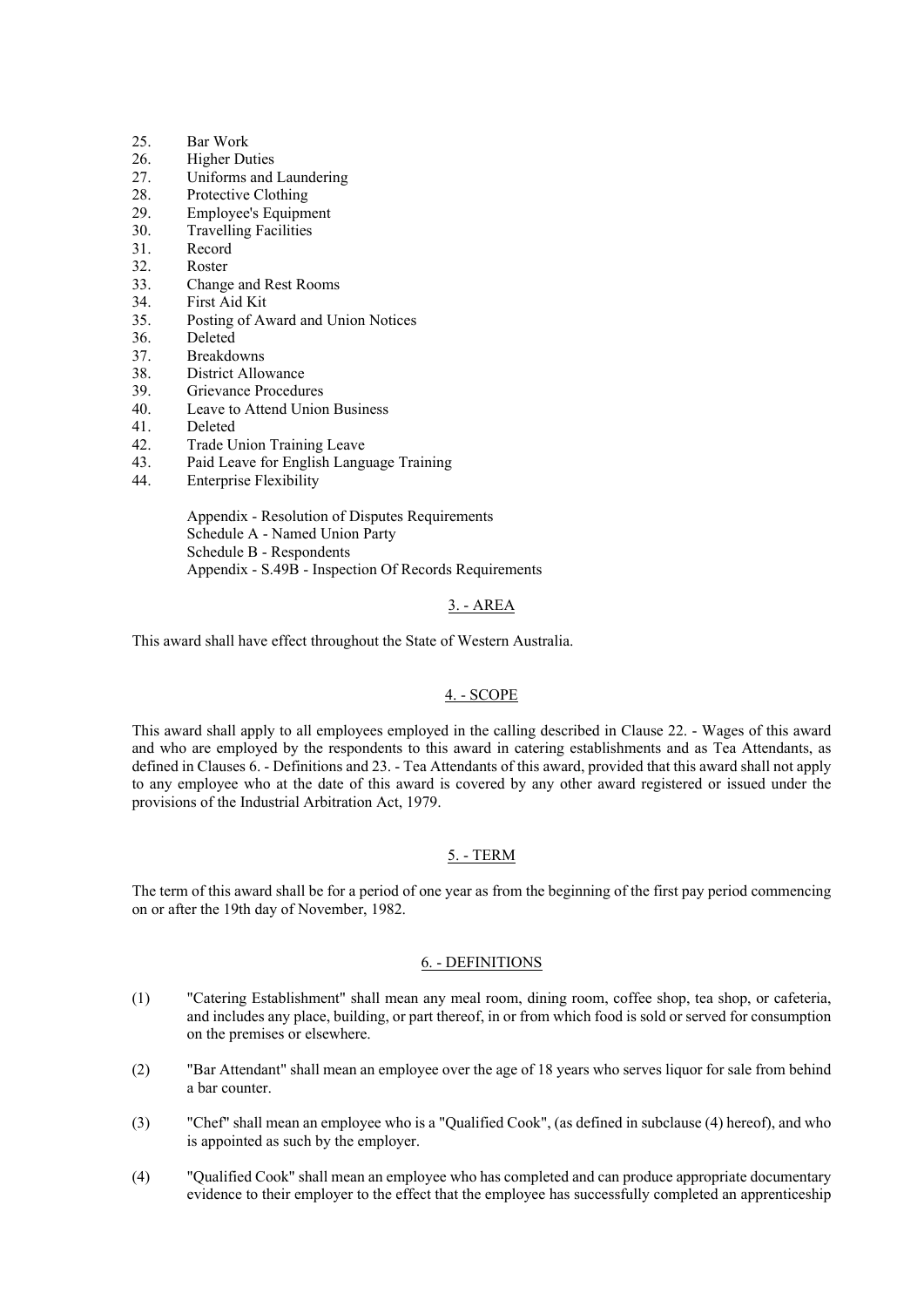in cooking at an approved or recognised school or college, or who can provide documentary evidence of having served at least six years in Her Majesty's Armed Forces in the classification of Cook.

- (5) "Cook Employed Alone" shall mean an employee who is employed when no other cook is employed during the employee's shift.
- (6) "Cashier" shall mean an employee who is principally engaged upon receiving monies in a dining room or restaurant area.
- (7) "Daily Spread of Shift" shall mean the time which elapses from the employee's actual starting time to the employee's actual finishing time for the day or shift.
- (8) "Tea Attendant" shall mean an employee engaged either wholly or for the major and substantial part of working time making and/or servicing morning and/or afternoon teas, washing up and other duties in connection with such work.

#### 7. - CONTRACT OF SERVICE

- (1) Except for casual employees the contract of service shall be on a weekly basis, provided that one week's notice of termination may be given on either side on any working day, or in the event of such notice not being given by the payment by the employer or the forfeiture by the employee as the case may be, of one week's pay.
- (2) This shall not affect the right of the employer to dismiss any employee without notice for misconduct and in such cases wages shall be paid up to the time of dismissal only.
- (3) (a) The foregoing provisions shall not affect the right of an employer to stand down employees without pay during all vacation periods when no work is available. In respect to the Tertiary Education Institutions the vacation periods will extend to include those weeks which are calendarised as non-teaching weeks and not requiring student attendance on campus.
	- (b) The employer shall advise the employee before the stand-down period has commenced the date of resumption of work. Employees who fail to advise the employer at least 48 hours before the date of resumption that they are ready, willing and available for work shall be deemed to have terminated their contract of employment.
- (4) (a) An employer may direct an employee to carry out such duties as are within the limits of the employee's skill, competence and training, including work which is incidental or peripheral to the employee's main tasks or functions, provided that such duties are not designed to promote de-killing.
	- (b) An employer may direct an employee to carry out such duties and use such tools and equipment as may be required, provided that the employee has been properly trained in the use of such tools and equipment.
	- (c) Any direction issued by an employer pursuant to paragraphs (a) and (b) of this subclause shall be sistent with the provisions of the Occupational Health, Safety and Welfare Act 1984-1987 as amended.

### 8. - HOURS

- (1) The ordinary hours of work shall be an average of 38 per week provided that:
	- (a) In no case are more than forty ordinary hours worked in any week;
	- (b) No more than eight ordinary hours are worked in any one day;
	- (c) Ordinary hours are worked on not more than five days in any week;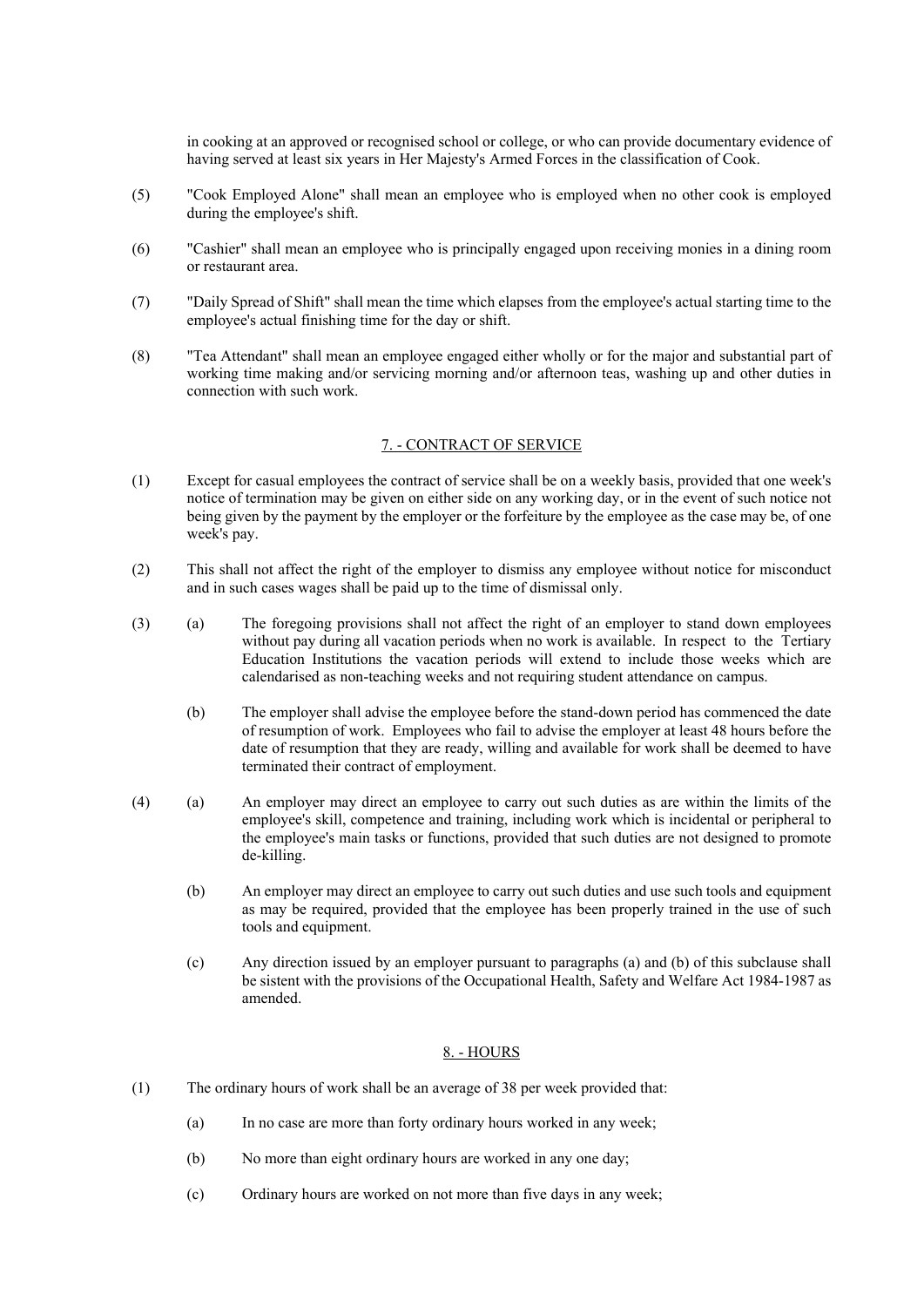- (d) Ordinary hours are worked within a daily spread of 11 hours.
- (2) Except as provided in subclause (4) hereof, employees shall not be required to work ordinary hours on more than 19 days in each four week roster cycle.
- (3) Employee shall be rostered such that in each four week roster cycle, rostered days off are consecutive on at least two occasions.
- (4) Notwithstanding the provisions of subclause (2) hereof, one rostered day off in each four week roster cycle may be accumulated to a maximum of ten days in any one year. Such accumulated rostered days off may be taken at a time mutually convenient to the employer and the employee.

## 9. - ADDITIONAL RATES FOR ORDINARY HOURS

- (1) A full-time or part-time employee who is required to work any ordinary hours between 7.00 pm and 7.00 am Monday to Friday, inclusive, shall be paid, in addition to the appropriate wage set out in Clause 22. - Wages, an additional payment equivalent to 15% of the wages paid for the time so worked with a minimum payment of \$3.65 per day.
- (2) An employee who is required Lo work any of his ordinary hours on any day in more than one period of employ and other than for meal breaks as prescribed by Clause 13. - Meal Breaks of this award, shall be paid an allowance of \$3.20 per day, for such broken work period worked.
- (3) All work performed during ordinary hours on a Saturday shall be paid at the rate of time and one half.
- (4) All work performed during ordinary hours on a Sunday shall be paid at the rate of double time.
- (5) Provided that any employee who was receiving a greater rate of penalty for Saturday and/or Sunday work at the 29 October 1991 shall continue to receive that greater rate of benefit.
- (6) Where an employee's rostered hours of duty in any day of the weekend are extended by an early start or a late finish the weekend rates as the case may be shall be paid for such additional time worked in addition to any overtime payable under Clause 10. - Overtime of this Award.

### 10. - OVERTIME

- (1) All work performed at a time when according to an employee's roster that employee is not rostered to work, be overtime. Without limiting the generality of the foregoing all work done outside the daily spread of 11 hours, or in excess of eight hours in one day, or in excess of 40 hours in one week, or in excess of 152 hours in a four week roster cycle shall be overtime provided that where rostered days off are accumulated pursuant to Clause 8(4), 160 ordinary hours may be worked in a four week roster cycle in which one rostered day off is accumulated to be taken at a later, mutually convenient time.
- (2) Subject to the provisions of subclause (3) hereof, all overtime worked between Monday to Friday, both inclusive, and prior to 12 noon on a Saturday shall be paid for at the rate of time and a half for the first two hours and double time thereafter. All overtime worked after 12 noon on a Saturday and all day on a Sunday, shall be paid for at the rate of double time.
- (3) All work done on an employee's rostered day off shall be paid for at the rate of double time with a minimum payment as for three hours' work.
- (4) Notwithstanding anything contained in this award:
	- (a) an employer may require any employee to work reasonable overtime at overtime rates and such employee shall work overtime in accordance with such requirements;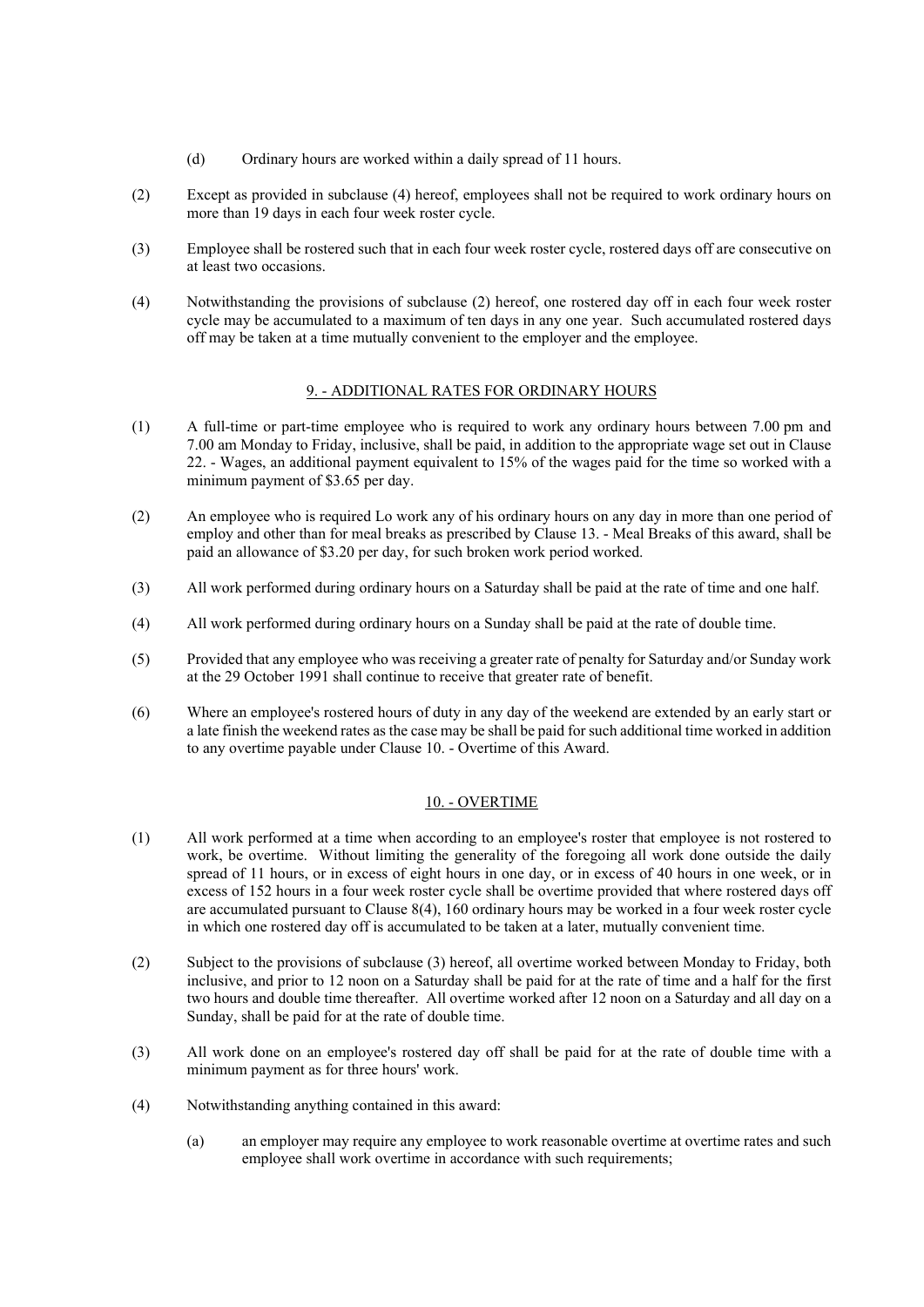(b) no organisation party to this award or employee or employees covered by this award, shall in any way, whether directly or indirectly, be a party to or concerned in any ban, limitation or restriction upon the working of overtime in accordance with the requirements of this subclause.

### 11. - CASUAL EMPLOYEES

- (1) A casual employee shall mean an employee engaged on an hourly contract of service.
- (2) Casual employees shall not be engaged for less than two consecutive hours per time.
- (3) Casual employees shall be paid at the rate of time and a half, provided that this rate shall be increased to double time and a half for all work performed on the holidays referred to in subclause (1)(a) of Clause 18. - Public Holidays of this award.
- (4) The provisions of clauses
	- 9. Additional Rates for Ordinary Hours,
	- 15. Sick Leave,
	- 16. Compassionate Leave,
	- 17. Maternity Leave,
	- 18. Public Holidays,
	- 19. Annual leave and
	- 20. Long Service Leave

shall not apply to a casual employee.

## 12. - PART-TIME EMPLOYEES

- (1) A part-time employee shall mean an employee engaged on a weekly contract of service, who works regularly from week to week for not less than three or more than seven ordinary hours per day, and not less than 15 or more than 35 hours each week over any five days.
- (2) Part-time employees shall be paid 15% in addition to the rates prescribed in Clause 22. Wages. The provisions of Clause 9. - Additional Rates for Ordinary Hours shall also apply to part-time employees.
- (3) All work performed at times when, according to an employee's roster, that employee is not rostered to work shall be overtime. Without limiting the generality of the foregoing, all time worked by a part-time employee beyond seven ordinary hours per day, 35 ordinary hours per week and/or five days per week, shall be overtime and paid for at the appropriate overtime rates prescribed in Clause 10. - Overtime of this award.

### 13. - MEAL BREAKS

- (1) Every employee shall be entitled to a meal break of not less than one half hour nor more than one hour, after not more than five hours of work. Where it is not possible for the employer to grant a meal break on any day, the said meal break shall be treated as time worked and the employee shall be paid at the rate applicable to the employee at the time such meal break is due, plus 50 per cent of the ordinary hourly rate applying to such employee, until such time as the employee is released for a meal.
- (2) In addition to breaks for a meal, there may be one other break of at least two hours during each shift. Such break of two hours may include a meal break.

## 14. - MEAL MONEY

When an employee is required to work overtime for more than one hour on any day, he or she will either be supplied with a substantial meal by the employer or be paid \$12.65 meal money.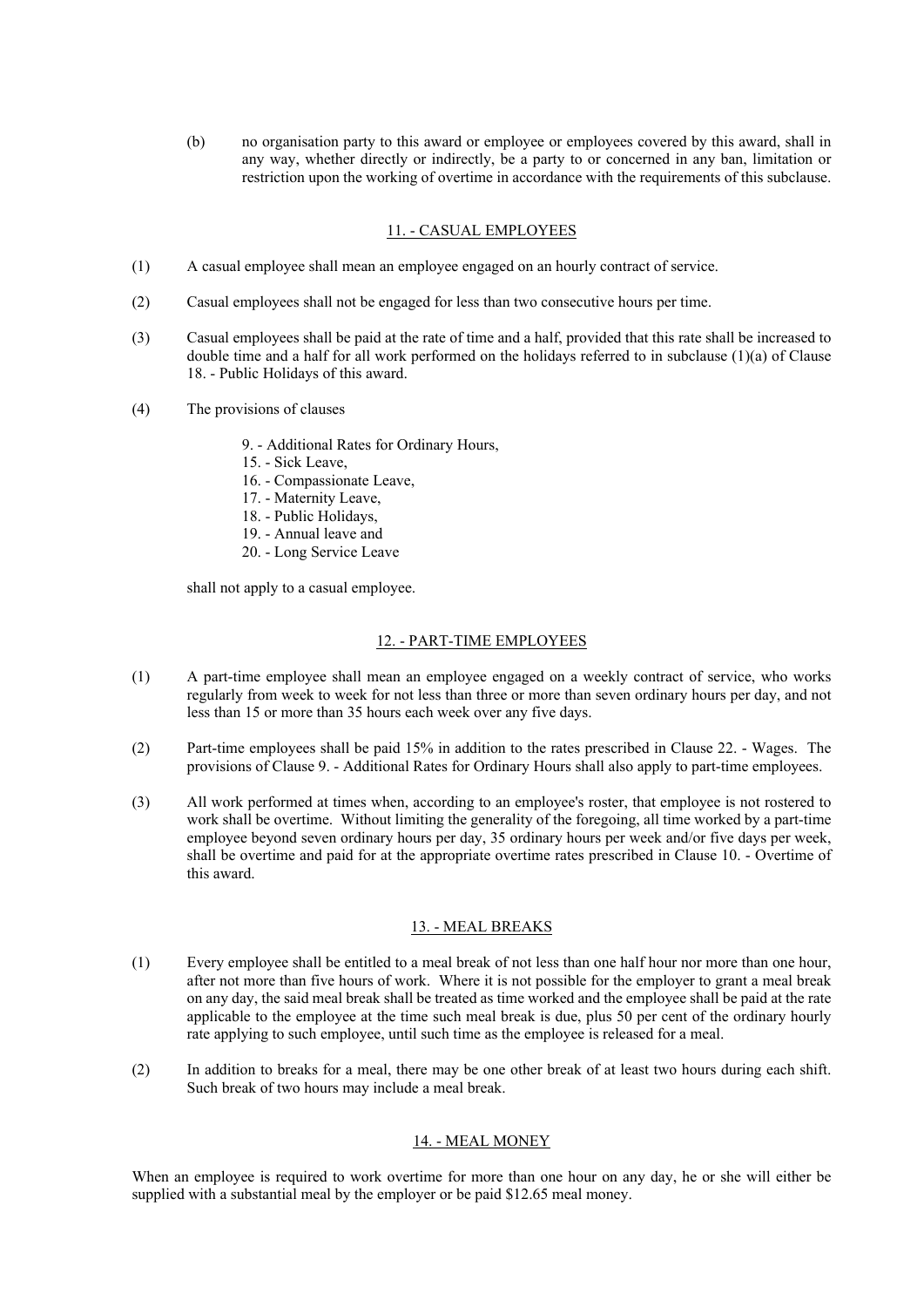## 15. - SICK LEAVE

- (1) (a) An employee other than a casual employee shall be entitled to payment for non-attendance on the grounds of personal ill health or injury of one sixth of a week's pay for each completed month of service.
	- (b) Payment hereunder may be adjusted at the end of each accruing year, or at the time the employee leaves the service of the employer, in the event of the employee being entitled by service subsequent to the sickness in that year to a greater allowance than that made at the time the sickness occurred.
- (2) The unused portion of the entitlement prescribed in paragraph (a) hereof in any accruing year shall be allowed to accumulate and may be availed of in the next or any succeeding year.
- (3) In order to acquire entitlement to payment in accordance with this clause the employee shall as soon as reasonably practicable advise the employer of their inability to attend for work, the nature of their illness or injury and the estimated duration of the absence. Provided that such advice other than in extraordinary circumstances shall be given to the employer within 24 hours of the commencement of the absence.
- (4) No employee shall be entitled to the benefit of this clause unless they produce proof to the satisfaction of the employer or representative of such sickness provided that the employer shall not be entitled to a medical certificate for absences of less than three consecutive working days unless the total of such absences exceeds five days in any one accruing year.
- (5) (a) Subject to the provisions of this subclause, the provisions of this clause apply to an employee who suffers personal ill health or injury during the time when the employee is absent on annual leave and an employee may apply for and the employer shall grant paid sick leave in place of paid annual leave.
	- (b) Application for replacement shall be made within seven days of resuming work and then only if the employee was confined to his/her place of residence or a hospital as a result of personal ill health or injury for a period of seven consecutive days or more and produces a certificate from a registered medical practitioner that states that the employee was so confined. Provided that the provisions of this paragraph do not relieve the employee of the obligation to advise the employer in accordance with subclause (3) of this clause if unable to attend for work on the working day next following his annual leave.
	- (c) Replacement of paid annual leave by paid sick leave shall not exceed the period of paid sick leave to which the employee was entitled at the time they proceeded on annual leave and shall not be made with respect to fractions of a day.
	- (d) Where paid sick leave has been granted by the employer in accordance with paragraphs (a), (b) and (c) of this subclause, that portion of the annual leave equivalent to the paid sick leave is hereby replaced by the paid sick leave and the replaced annual leave may be taken at another time mutually agreed to by the employer and the employee or, failing agreement, shall be added to the employee's next period of annual leave or, if termination occurs before then, be paid for in accordance with the provisions of Clause 19. - Annual Leave.
	- (e) Payment for replaced annual leave shall be at the rate of wage applicable at the time the leave is subsequently taken provided that the annual leave loading prescribed in Clause 19. - Annual Leave shall be deemed to have been paid with respect to the replaced annual leave.
- (6) The provisions of this clause with respect to payment do not apply to employees who are entitled to payment under the Workers' Compensation Act nor to employees whose illness or injury is the result of the employee's own misconduct.

## 16. - COMPASSIONATE LEAVE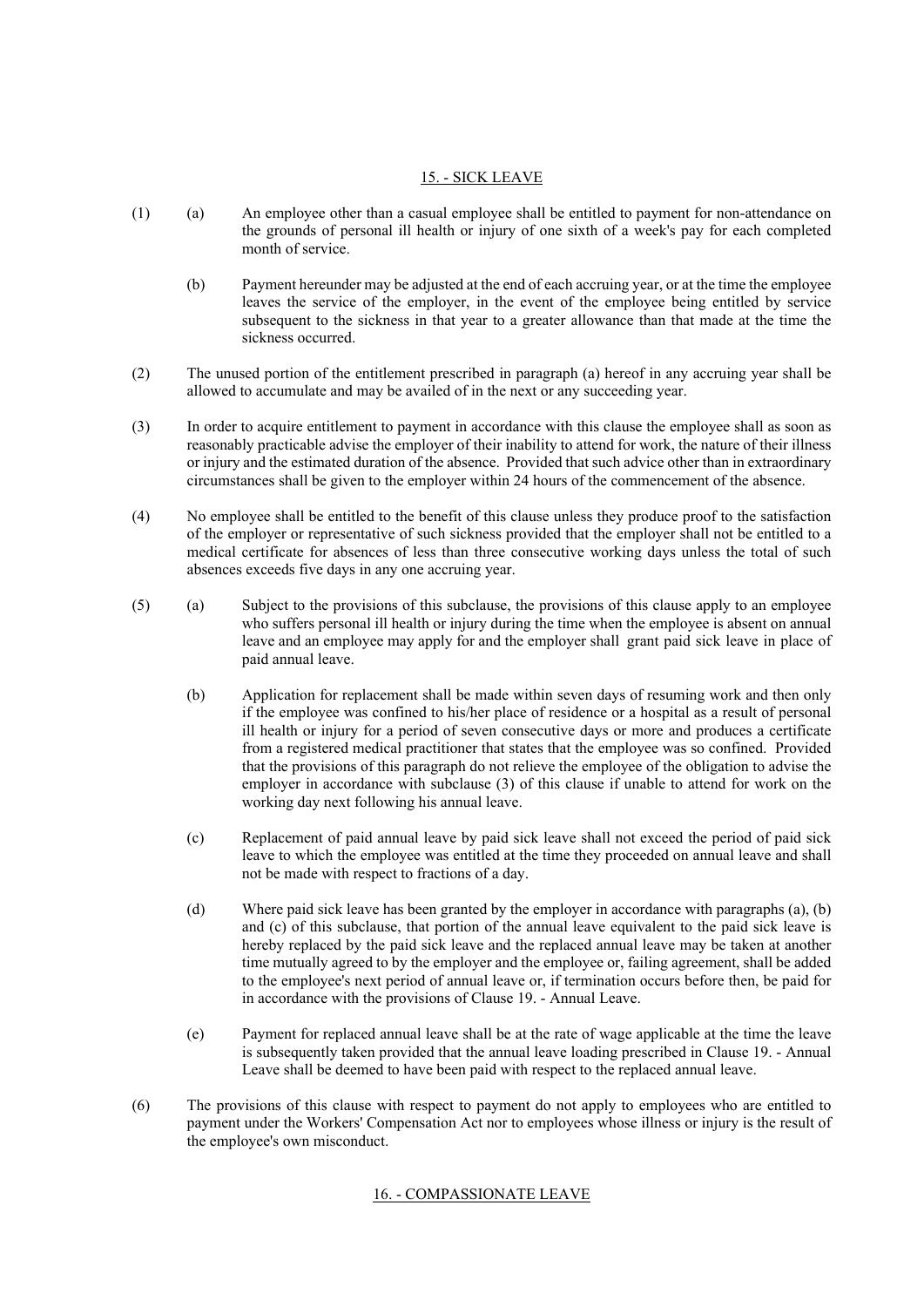- (1) An employee shall, on the death within Australia of a spouse, de facto spouse, father, mother, brother, sister, child or stepchild be entitled on notice of leave up to and including the day of the funeral of such relation and such leave shall be without deduction of pay for a period not exceeding the number of hours worked by the employee to two ordinary working days. Proof of such death shall be furnished by the employee to the satisfaction of the employer.
- (2) Provided that payment in respect of compassionate leave is to be made only where the employee otherwise would have been on duty and shall not be granted in any case where the employee concerned would have been off duty in accordance with his roster, or on long service leave, annual leave, sick leave, worker's compensation, leave without pay or on a public holiday.

## 17. - MATERNITY LEAVE

(1) Eligibility for Maternity Leave

An employee who becomes pregnant shall, upon production to her employer of a certificate from a duly qualified medical practitioner stating the presumed date of her confinement, be entitled to maternity leave provided that she has had not less than 12 months' continuous service with that employer immediately preceding the date upon which she proceeds upon such leave.

For the purposes of this clause:

- (a) An employee shall include a part-time employee but shall not include an employee engaged upon casual or seasonal work.
- (b) Maternity leave shall mean unpaid maternity leave.
- (2) Period of Leave and Commencement of Leave
	- (a) Subject to subclauses (3) and (6) hereof, the period of maternity leave shall be for an unbroken period of from 12 to 52 weeks and shall include a period of six weeks' compulsory leave to be taken immediately before the presumed date of confinement and a period of six weeks' compulsory leave to be taken immediately following confinement.
	- (b) An employee shall, not less than 10 weeks prior to the presumed date of confinement, give notice in writing to her employer stating the presumed date of confinement.
	- (c) An employee shall give not less than four weeks' notice in writing to her employer of the date upon which she proposes to commence maternity leave, stating the period of leave to be taken.
	- (d) An employee shall not be in breach of this order as a consequence of failure to give the stipulated period of notice in accordance with paragraph (c) hereof if such failure is occasioned by the confinement occurring earlier than the presumed date.
- (3) Transfer to a Safe-Job

Where in the opinion of a duly qualified medical practitioner, illness or risks arising out of the pregnancy or hazards connected with the work assigned to the employee make it inadvisable for the employee to continue at her present work, the employee shall, if the employer deems it practicable, be transferred to a safe job at the rate and on the conditions attaching to that job until the commencement of maternity leave.

If the transfer to a safe job is not practicable, the employee may, or the employer may require the employee to, take leave for such period as is certified necessary by a duly qualified medical practitioner. Such leave shall be treated as maternity leave for the purposes of subclauses (7), (8), (9) and (10) hereof.

(4) Variation of Period of Maternity Leave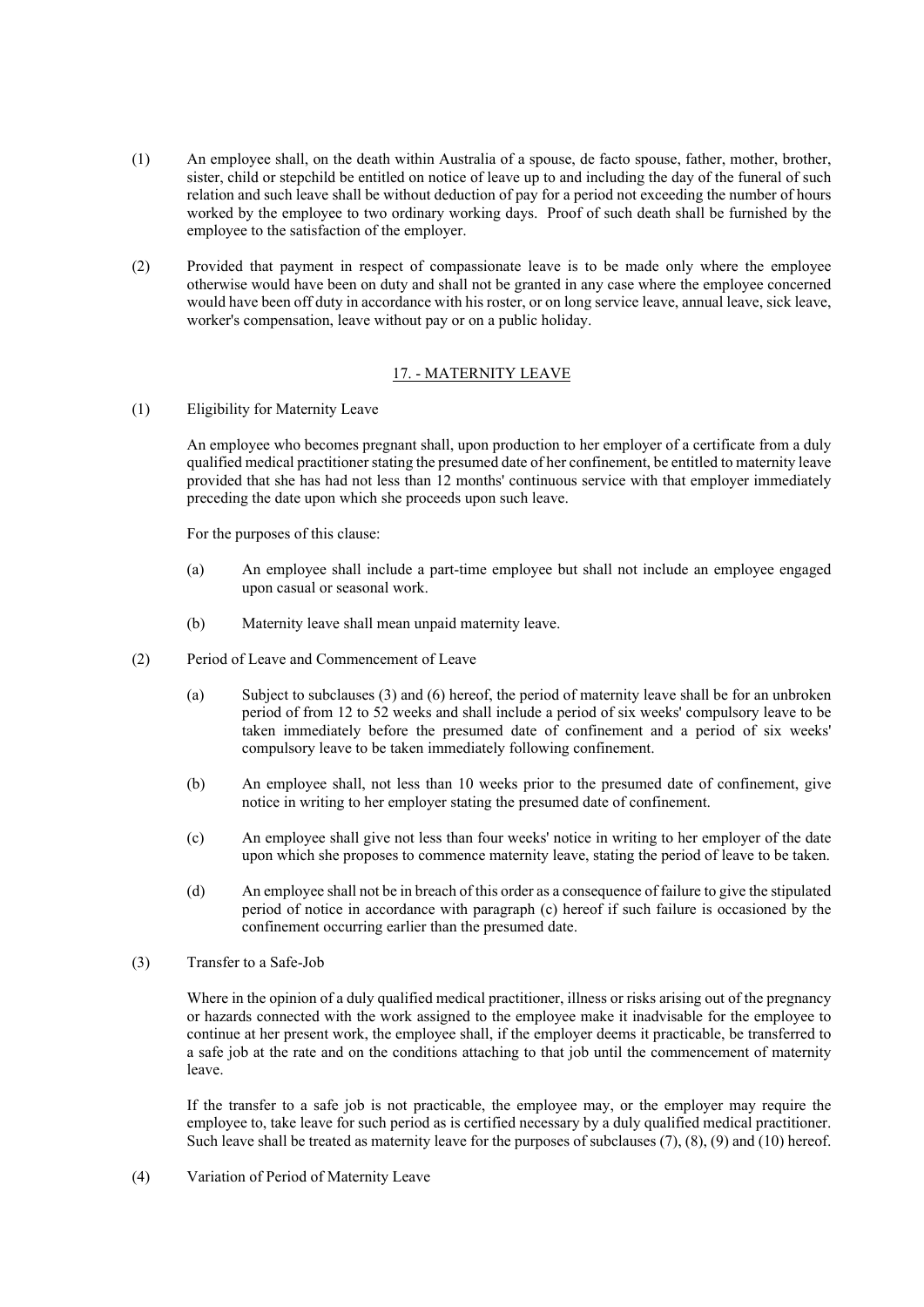- (a) Provided the addition does not extend the maternity leave beyond 52 weeks, the period may be lengthened once only, save with the agreement of the employer, by the employee giving not less than 14 days' notice in writing stating the period by which the leave is to be lengthened.
- (b) The period of leave may, with the consent of the employer, be shortened by the employee giving not less than 14 days' notice in writing stating the period by which the leave is to be shortened.
- (5) Cancellation of Maternity Leave
	- (a) Maternity leave, applied for but not commenced, shall be cancelled when the pregnancy of an employee terminates other than by the birth of a living child.
	- (b) Where the pregnancy of an employee then on maternity leave terminates other than by the birth of a living child, it shall be the right of the employee to resume work at a time nominated by the employer which shall not exceed four weeks from the date of notice in writing by the employee to the employer that she desires to resume work.
- (6) Special Maternity Leave and Sick Leave
	- (a) Where the pregnancy of an employee not then on maternity leave terminates after 28 weeks other than by the birth of a living child then -
		- (i) she shall be entitled to such period of unpaid leave (to be known as special maternity leave) as a duly qualified medical practitioner certifies as necessary before her return to work, or
		- (ii) for illness other than the normal consequences of confinement she shall be entitled, either in lieu of or in addition to special maternity leave, to such paid sick leave as to which she is then entitled and which a duly qualified medical practitioner certifies as necessary before her return to work.
	- (b) Where an employee not then on maternity leave suffers illness related to her pregnancy, she may take such paid sick leave as to which she is then entitled and such further unpaid leave (to be known as special maternity leave) as a duly qualified medical practitioner certifies as necessary before her return to work, provided that the aggregate of paid sick leave, special maternity leave and maternity leave shall not exceed 52 weeks.
	- (c) For the purposes of subclauses (7), (8) and (9) hereof, maternity leave shall include special maternity leave.
	- (d) An employee returning to work after the completion of a period of leave taken pursuant to this subclause shall be entitled to the position which she held immediately before proceeding on such leave or, in the case of an employee who was transferred to a safe job pursuant to subclause (3), to the position she held immediately before such transfer.

Where such position no longer exists but there are other positions available, for which the employee is qualified and the duties of which she is capable of performing, she shall be entitled to a position as nearly comparable in status and salary or wage to that of her former position.

(7) Maternity Leave and Other Leave Entitlements

Provided the aggregate of leave including leave taken pursuant to subclauses (3) and (6) hereof does not exceed 52 weeks.

- (a) An employee may, in lieu of or in conjunction with maternity leave, take any annual leave or long service leave or any part thereof to which she is then entitled.
- (b) Paid sick leave or other paid authorised award absences (excluding annual leave or long service leave), shall not be available to an employee during her absence on maternity leave.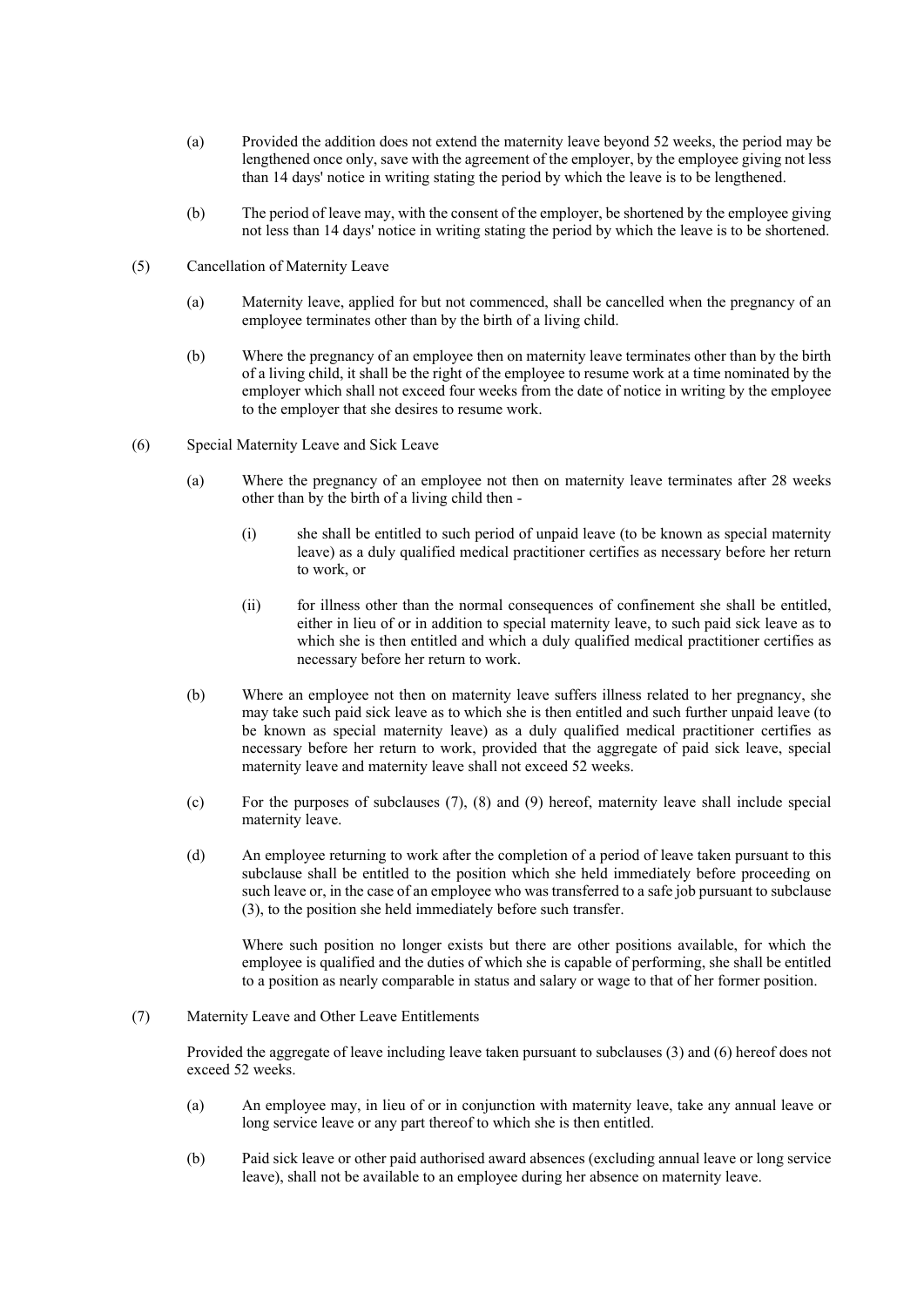(8) Effect of Maternity Leave on Employment

Notwithstanding any award, or other provision to the contrary, absence on maternity leave shall not break the continuity of service of an employee but shall not be taken into account in calculating the period of service for any purpose of the award.

- (9) Termination of Employment
	- (a) An employee on maternity leave may terminate her employment at any time during the period of leave by notice given in accordance with this award.
	- (b) An employer shall not terminate the employment of an employee on the ground of her pregnancy or of her absence on maternity leave, but otherwise the rights of an employer in relation to termination of employment are not hereby affected.
- (10) Return to Work After Maternity Leave
	- (a) An employee shall confirm her intention of returning to her work by notice in writing to the employer given not less than four weeks prior to the expiration of her period of maternity leave.

#### 18. - PUBLIC HOLIDAYS

- (1) (a) The following days or the days observed in lieu shall, subject as hereinafter provided be allowed as holidays without deduction of pay namely, New Year's Day, Australia Day, Good Friday, Easter Monday, Anzac Day, Labour Day, Foundation Day, Sovereign's Birthday, Christmas Day and Boxing Day. Provided that another day may be taken as a holiday by arrangement between the parties in lieu of any of the days named in the subclause.
	- (b) When any of the days mentioned in paragraph (a) hereof falls on a Saturday or a Sunday the holiday shall be observed on the next succeeding Monday, and when Boxing Day falls on a Sunday or a Monday the holiday shall be observed on the next succeeding Tuesday. In each case the substituted day shall be a holiday without deduction of pay and the day for which it is substituted shall not be a holiday.
- (2) Whenever any of the days referred to in subclause (1)(a) hereof falls on an employee's ordinary working day and the employee is not required to work on such a day, the employee shall be paid for the ordinary hours the employee would have worked on such day had it not been a holiday. Where an employee's rostered day off coincides with any of the holidays referred to in subclause  $(1)(a)$  hereof, such employee shall receive one day's additional pay at ordinary rates from the employer.
- (3) Any employee required to work on a holiday shall be paid for the time worked at the rate of double time and one half.
- (4) When an employee is off duty owing to leave without pay, any holiday falling during such absence shall not be treated as a paid holiday. Where the employee is on duty or is available on the whole of the working day immediately preceding a holiday or resumes duty or is available on the whole of the working day immediately following a holiday, as prescribed in this clause, the employee shall be entitled to a paid holiday on all such holidays.
- (5) Whereas
	- (a) a day is proclaimed as a public holiday or as a public half-holiday under section 7 of the Public and Bank Holidays Act, 1972; and
	- (b) that proclamation does not apply throughout the State or to the metropolitan area of the State,

that day shall be a whole holiday or, as the case may be, a half holiday for the purpose of this award within the district or locality specified in the proclamation.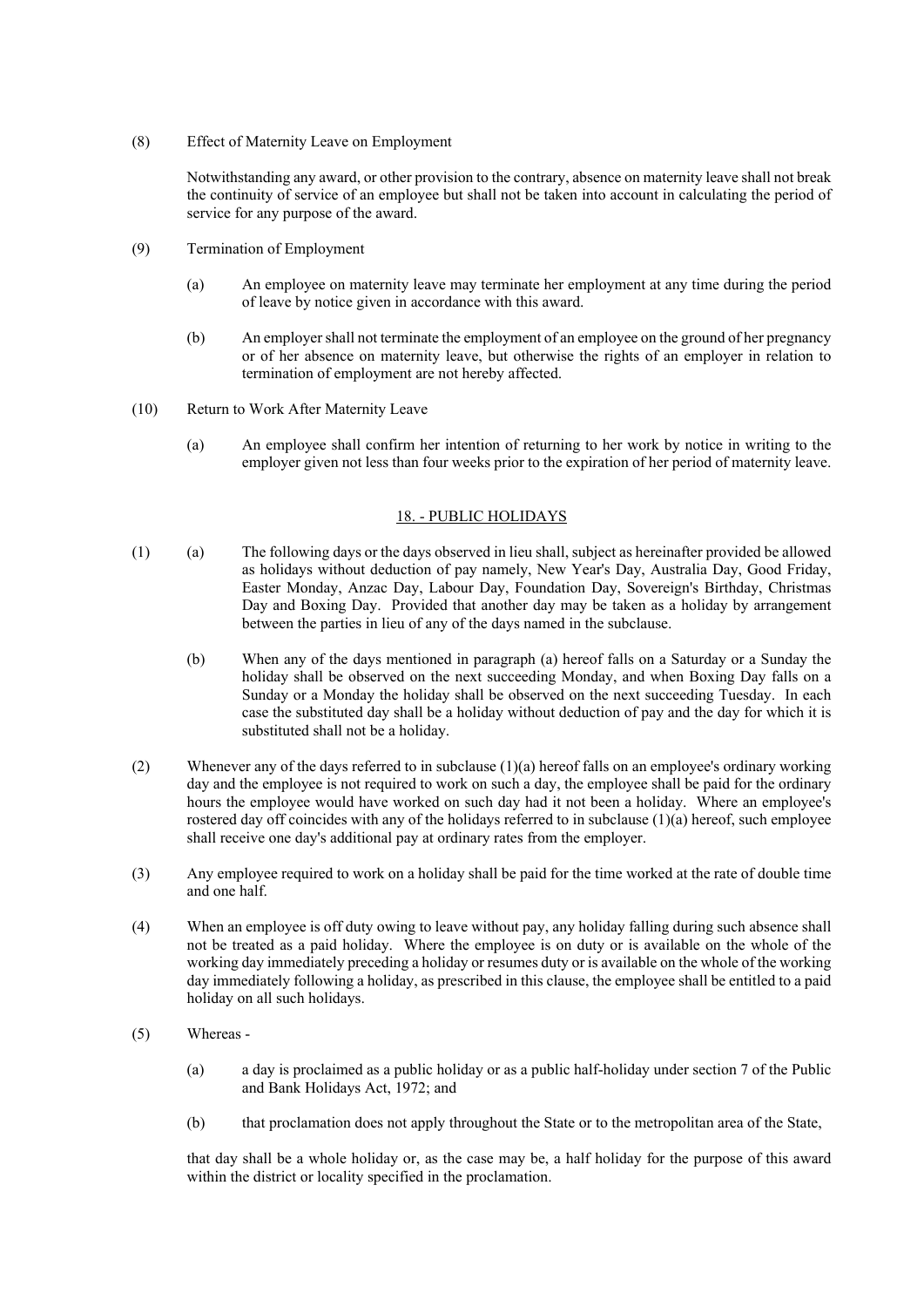## 19. - ANNUAL LEAVE

- (1) Except as hereinafter provided, a period of four consecutive weeks' leave with payment of ordinary wages as prescribed shall be allowed annually to an employee by the employer after a period of twelve months' continuous service with such employer.
- (2) "Ordinary wages" for an employee shall mean the rate of wage including service pay the employee has received for the greatest proportion of the calendar month prior to his taking the leave.
- (3) If any award holiday falls within an employee's period of annual leave and is observed on a day which in the case of that employee would have been an ordinary working day, there shall be added to that period one day being an ordinary working day for each such holiday observed as aforesaid.
- (4) If after one month's continuous service in any qualifying twelve monthly period an employee lawfully terminates his/her employment or the employment is terminated by the employer through no fault of the employee, the employee shall be paid 2.92 hours' pay at the ordinary rate of wage in respect of each completed week of continuous service in that qualifying period.
- (5) In addition to any payment to which the employee may be entitled under subclause (4) of this clause, an employee whose employment terminates after he/she has completed a twelve monthly qualifying period and who has not been allowed leave prescribed under this award in respect of that qualifying period, shall be given payment in lieu of that leave unless:-
	- (a) the employee has been justifiably dismissed for misconduct; and
	- (b) the misconduct for which the employee has been dismissed occurred prior to the completion of that qualifying period.
- (6) An employee may be rostered off and granted annual leave with payment of ordinary wages as prescribed prior to having completed a period of twelve months' continuous service, in which case should the services of such employee terminate or be terminated prior to the completion of twelve months' continuous service, the said employee shall refund to the employer the difference between the amount received for wages in respect of the period of their annual leave and the amount which would have accrued to the employee by reason of the length of service up to the date of the termination of their services.
- (7) (a) Subject to subclause (3) of this clause, when computing the annual leave due under this clause, no deduction shall be made from such leave in respect of the period that an employee is on annual leave and/or holidays. Provided that no deduction shall be made for any approved period an employee is absent from duty through sickness, with or without pay, unless the absence exceeds three calendar months, in which case deduction may be made for such excess only.
	- (b) Approved periods of absence from work caused through accident sustained in the course of employment shall not be considered breaks in continuity of service, but the first six months only of any such period shall count as service for the purpose of computing annual leave.
- (8) When work is closed down for the purpose of allowing annual leave to be taken, employees with less than a full year's service shall only be entitled to payment during such period for the number of days' leave due to them. Provided that nothing herein contained shall deprive the employer's right to retain such employees during the close down period as may be required.
- (9) Employees regularly working for the Government north of south latitude 26 shall be paid 1 (one) week additional leave per year and allowed to accumulate annual leave for two years, subject to the convenience of the Department. Such employees who proceed to Fremantle and Geraldton during the period of such leave shall be allowed once in each two years reasonable travelling time on the forward and return journeys between the place of their employment and either of the said ports.
- (10) Annual leave may be taken in more than one period of leave, by mutual agreement between the employer and employee.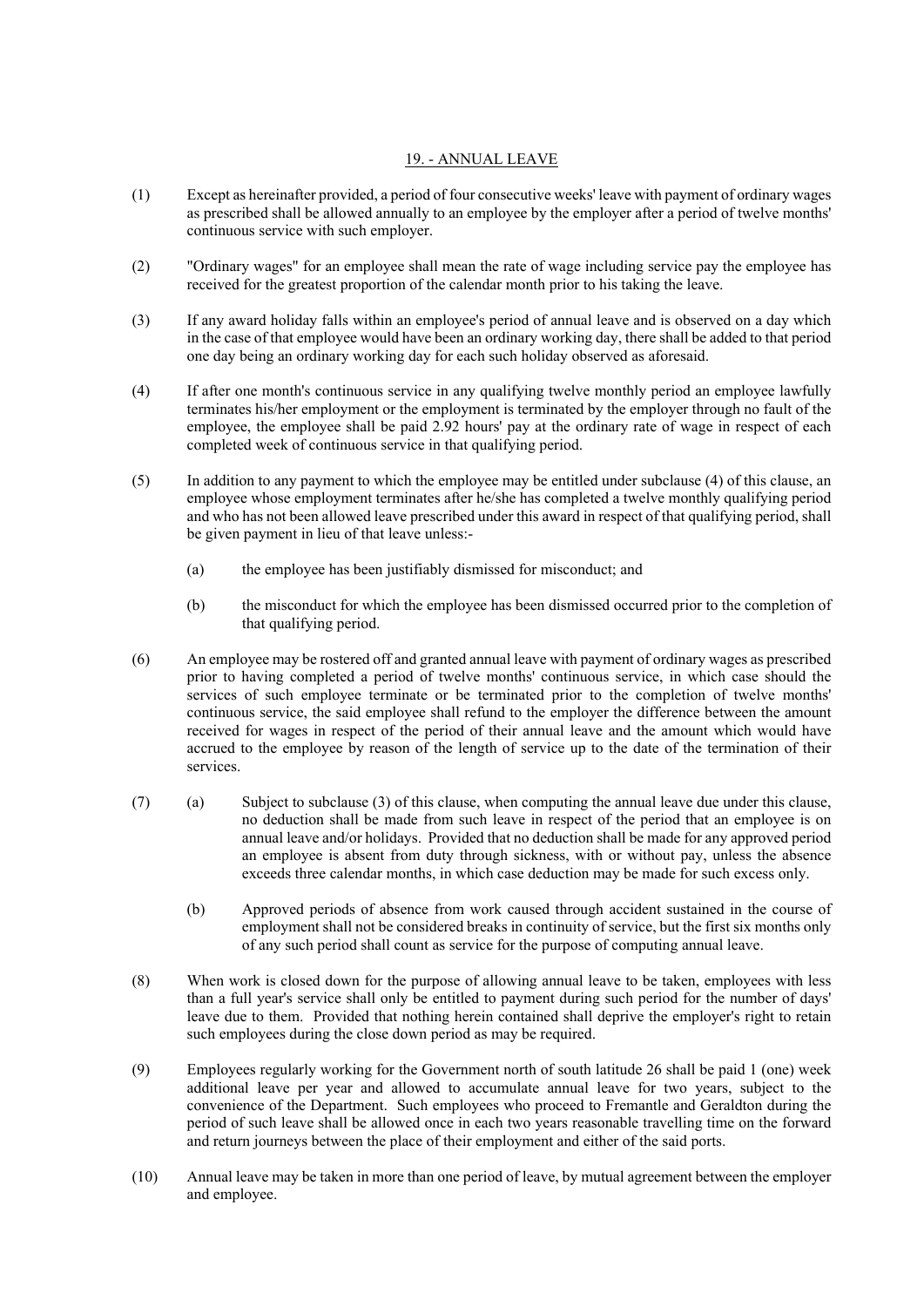Annual Leave Loading

(11) During the period of annual leave an employee shall receive a loading calculated on the rate of wage prescribed by subclause (2) hereof. This loading shall be 17-1/2 per cent provided that in no case shall the loading for four weeks' leave exceed the amount set out in the Commonwealth Bureau of Census and Statistics publication for "Average Weekly Earnings per Male Employed Unit" in W.A. for the September quarter immediately preceding the date of accrual of such leave.

The loading prescribed by this subclause shall not apply to proportionate leave on termination.

## 20. - LONG SERVICE LEAVE

The conditions governing the granting of Long Service Leave to government wages employees generally shall apply to employees covered by this award.

#### 21. - PAYMENT OF WAGES

- (1) (a) The employer may elect to pay employees in cash, by cheque or by means of a credit transfer to a bank, building society or credit union account in the name of the employee. The day that the credit transfer is credited to the employee's account shall be deemed to be the date of payment.
	- (b) Payment shall be made within three working days from the last day of the pay period and if in cash or by cheque shall be made during the employee's ordinary working hours.
	- (c) No employer shall change its method of payment to employees without first giving them at least four weeks' notice of such change.
	- (d) No employee shall be required to accept a change in the method of payment if such change causes hardship. Any dispute concerning hardship in a particular case shall be referred to the Industrial Relations Commission.
- (2) (a) The employer may elect to pay employees weekly or fortnightly in accordance with subclause (1) of this clause.
	- (b) No employer shall change the frequency of payment to employees without first giving them and the Union at least four weeks' notice of such change.
	- (c) The method of introducing a fortnightly pay system shall be by the payment of an additional week's wages in the last weekly pay before the change to fortnightly pays to be repaid by equal fortnightly deduction made from the next and subsequent pays provided the period for repayment shall not be less than 20 weeks or some other method agreed upon by the Union and employer.
- (3) For the purpose of effecting the rostering off of workers as provided by this award, such wages may be either for the actual hours worked each week; or an amount being the calculated weekly average of the wages accruing over the two or three or four as the case may be, consecutive weekly period.
- (4) An employee who lawfully terminates their employment or is dismissed by the employer for reasons other than misconduct, shall be paid all wages due to them by the employer on the day of termination of employment
- (5) At the time of being paid, each employee shall be issued with a statement by the employer showing the gross wages and allowances due to them and all deductions made therefrom.

## 22. - WAGES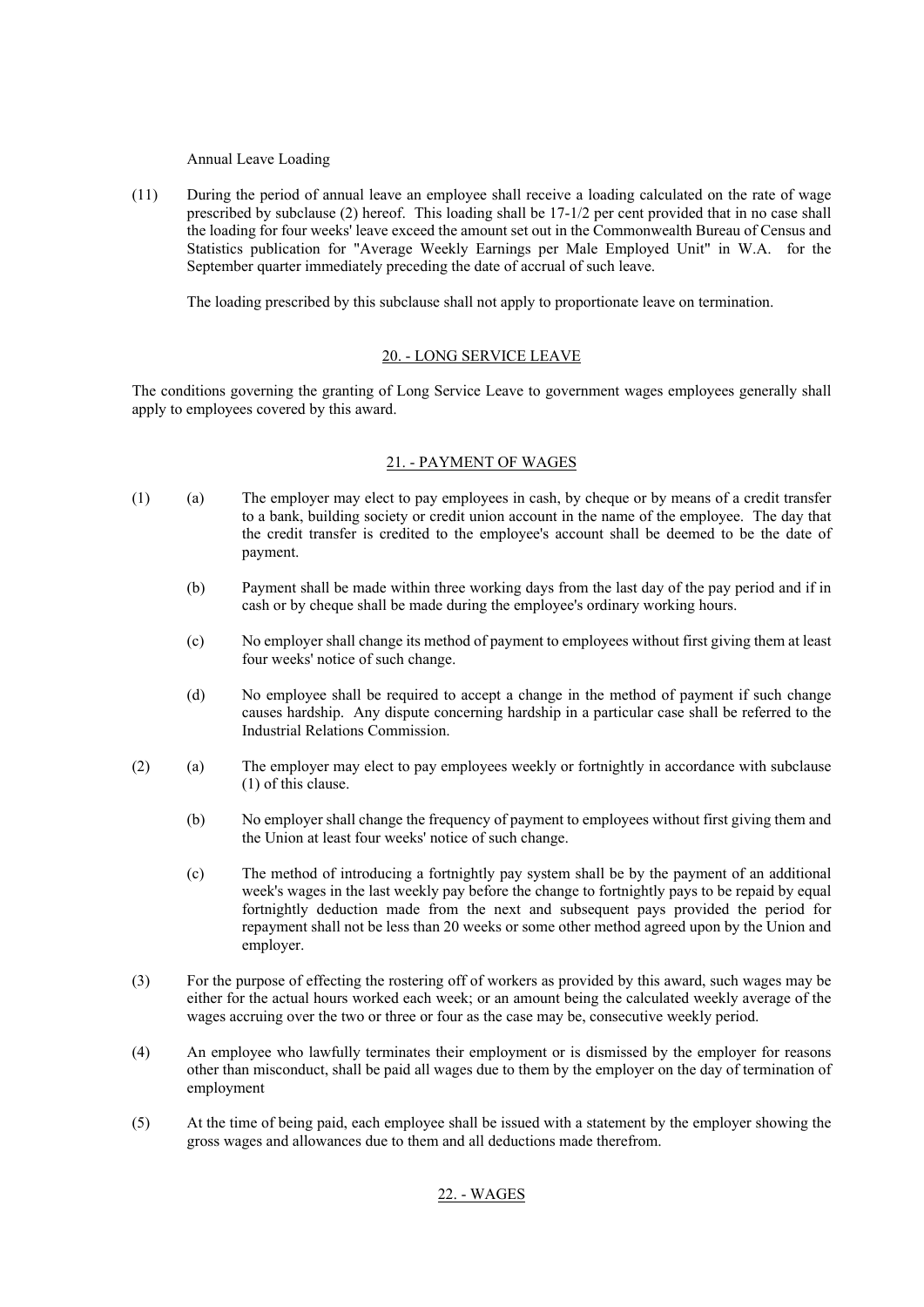It is a term of this Award that the Union undertakes for the duration of the Principles determined by the Commission in Court Session in Matter No. 1940 of 1989 not to pursue any extra claim, award or over award except where consistent with the State Wage Principles.

The following shall be the minimum rates of wage payable to employees covered by this award:-

(1)

| (a) | Classifications: |                     | <b>Base Rate</b><br>$(per week)$ \$ | <b>Arbitrated Safety Net</b><br>Adjustments (per week) \$ | <b>Total Award Rate</b><br>$(per week)$ \$ |
|-----|------------------|---------------------|-------------------------------------|-----------------------------------------------------------|--------------------------------------------|
|     | $\left(1\right)$ | Chef                | 351.20                              | 423.60                                                    | 774.80                                     |
|     | (2)              | Qualified Cook      | 325.40                              | 421.50                                                    | 746.90                                     |
|     | (3)              | Cook Employed Alone | 307.90                              | 420.00                                                    | 727.90                                     |
|     | (4)              | Other Cooks         | 304.60                              | 419.70                                                    | 724.30                                     |
|     | (5)              | Bar Attendant       | 307.40                              | 420.00                                                    | 727.40                                     |
|     | (6)              | Waiter/Waitress     | 300.20                              | 419.40                                                    | 719.60                                     |
|     | (7)              | Steward/Stewardess  | 300.20                              | 419.40                                                    | 719.60                                     |
|     | (8)              | Cashier             | 307.40                              | 420.00                                                    | 727.40                                     |
|     | (9)              | Counterhand         | 300.20                              | 419.40                                                    | 719.60                                     |
|     | (10)             | Tea Attendant       | 297.20                              | 419.20                                                    | 716.40                                     |
|     | (11)             | Kitchenhand         | 297.20                              | 419.20                                                    | 716.40                                     |
|     | (12)             | General Hand        | 297.20                              | 419.20                                                    | 716.40                                     |
|     |                  |                     |                                     |                                                           |                                            |

### (b) Arbitrated Safety Net Adjustments

(i) The rates of pay in this award include arbitrated safety net adjustments available since December 1993, under the Arbitrated Safety Net Adjustment Principle.

These arbitrated safety net adjustments may be offset against any equivalent amount in the rate of pay received by employees since 1 November 1991 above the rate prescribed in the Award, except where such absorption is contrary to the terms of an industrial agreement.

Increases in rates of pay otherwise made under the State Wage Case Principles, excepting those resulting from enterprise agreements, are not to be used to offset arbitrated safety net adjustments.

(2) In addition to the above wage rates service pay will be paid for each year of service at the following rates per week:

| Year 1                | 95.30    |
|-----------------------|----------|
| Year 2                | \$104.00 |
| Year 3 and thereafter | \$111.80 |

#### (3) Leading Hands -

An employee (other than a Chef) who is appointed and placed in charge of other employees by the employer shall be paid the following rates in addition to his or her normal wage per week:-

| (a)  | If placed in charge of less than six employees   | \$15.80       |
|------|--------------------------------------------------|---------------|
| (b)  | If placed in charge of six to ten employees      | \$21.30       |
| (c)  | If placed in charge of 11 to 20 employees        | \$24.50       |
| 7.JX | If also al in chance of means then 20 counterios | $0.11 \Omega$ |

(d) If placed in charge of more than 20 employees \$41.00

## 23. - JURY SERVICE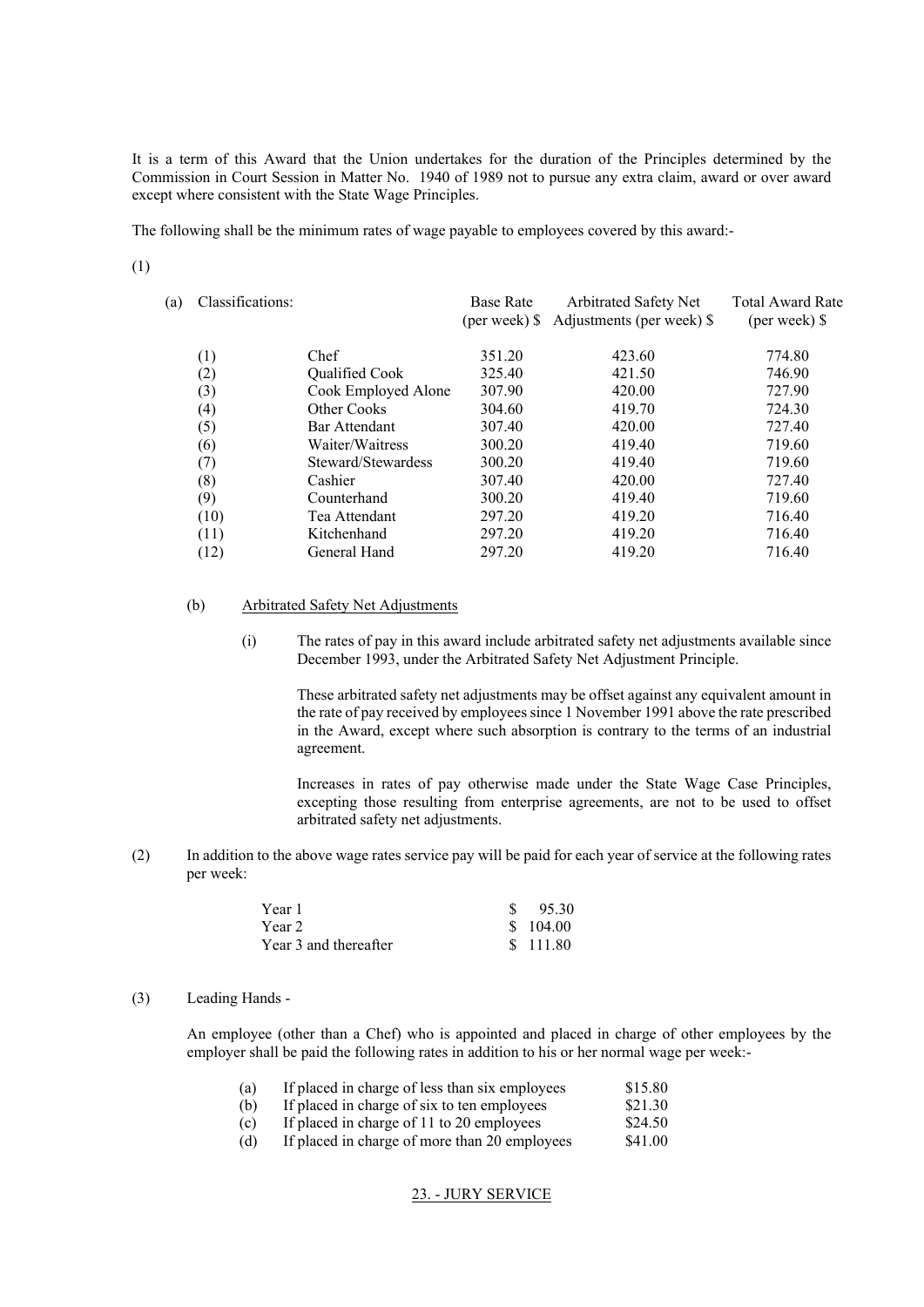- (1) Any employee required to serve on a jury shall as soon as possible after being summoned to serve, notify the employer. The summons to serve must be produced when making an application to obtain this leave.
- (2) Any employee required to serve on a jury shall be granted by the employer leave of absence without loss of pay, but only for such a period as is required to enable the employee to carry out his/her duties as a juror.
- (3) An employee granted leave of absence on full pay as prescribed in subclause (2) of this clause is not entitled to retain any juror's fees but shall pay all fees received to the employer.

#### 24. - APPRENTICES

- (1) Apprentices may be taken to the trade of cooking in the ratio of one apprentice for every one qualified cook employed and shall not be taken in excess of that ratio unless:
	- (a) the union so agrees; or
	- (b) the Commission so determines.
- (2) Wages (per week) expressed as a percentage of the "Tradesman's Rates" -

| Four Year Term -             | $\frac{0}{0}$ |
|------------------------------|---------------|
| First year                   | 42            |
| Second year                  | 55            |
| Third year                   | 75            |
| Fourth year                  | 88            |
| Three and a Half Year Term - |               |
| First six months             | 42            |
| Next year                    | 55            |
| Next following year          | 75            |
| Final year                   | 88            |
| Third Year Term -            | $\frac{0}{0}$ |
| First year                   | 55            |
| Second year                  | 75            |
| Third year                   | 88            |
|                              |               |

(d) For the purposes of this subclause the term "Tradesman's Rate" means the total rate payable to a "Qualified Cook", as prescribed in Clause 22. - Wages, of this award.

## 25. - BAR WORK

Any employee other than a Bar Attendant, who in addition to their normal duties is required to dispense liquor from a bar, shall be paid a flat rate of \$1.25 cents per day in addition to the rate prescribed for such normal duties.

#### 26. - HIGHER DUTIES

(1) Any employee performing work for two or more hours in any day on duties carrying a higher prescribed rate of wage than that in which they are engaged, shall be paid the higher wage for the time so employed, provided that where an employee is engaged for more than half of one day or shift on duties carrying a higher rate the employee shall be paid the higher rate for such day or shift.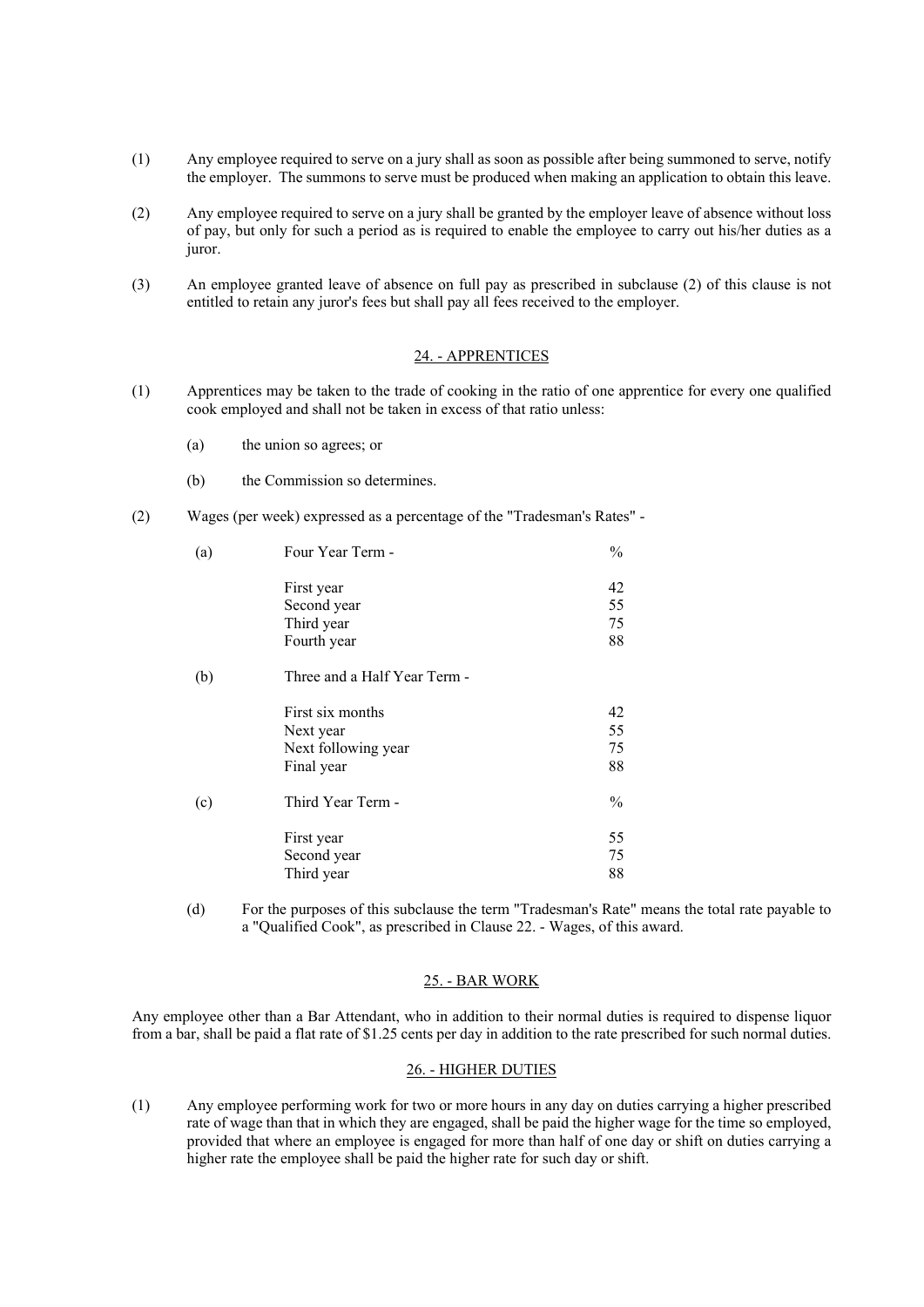(2) Any employee who is required to perform duties carrying a lower prescribed rate of wage, shall do so without any loss of pay.

## 27. - UNIFORMS AND LAUNDERING

Where uniforms are required to be worn by the employer they shall be supplied and laundered by the employer and remain the property of the employer, provided that in lieu of the employer laundering same, the employee shall be paid \$4.80 per week for such laundering. Provided further, that any employee employed as a Cook shall be paid \$7.20 per week for laundering.

### 28. - PROTECTIVE CLOTHING

- (1) Employees who are required to wash dishes. or otherwise handle detergents, acids, soaps or any injurious substances, shall be supplied with rubber gloves free of charge by the employer, or be paid an allowance of \$2.40 per week in lieu.
- (2) Where the conditions of work are such that employees are unable to avoid their clothing becoming dirty or wet, they shall be supplied with suitable protective clothing free of charge by the employer.
- (3) Where the conditions of work are such that employees are unable to avoid their feet becoming wet, they shall be supplied by the employer free of charge with suitable protective footwear.
- (4) All articles supplied shall remain the property of the employer and shall be returned when required, in good order and condition, fair wear and tear excepted.
- (5) Where any of the above protective equipment is provided the employee shall use the equipment for the purpose for which it is intended.

### 29. - EMPLOYEE'S EQUIPMENT

All knives, choppers, tools, brushes. towels and other utensils, implements and material which may be required to be used by the employee for the purpose of carrying out their duties, shall be supplied by the employer free of charge.

Provided that where an employee is required by the employer to use his own knives he shall be paid an allowance of \$11.50 per week.

#### 30. - TRAVELLING FACILITIES

- (1) Where an employee is detained at work until it is too late to travel by the last ordinary bus, train or other regular public conveyance to their usual place of residence the employer shall provide proper conveyance free of charge.
- (2) If an employee is required to start work before the first ordinary means of public conveyance (hereinbefore described) is available to convey them from their usual place of residence to the place of employment, the employer shall provide a conveyance free of charge.
- (3) The provisions of subclauses (1) and (2) of this clause do not apply to an employee who usually has their own means of conveyance.

### 31. - RECORD

(1) The employer shall keep, or cause to be kept, a time and wages record wherein shall be entered the following information: .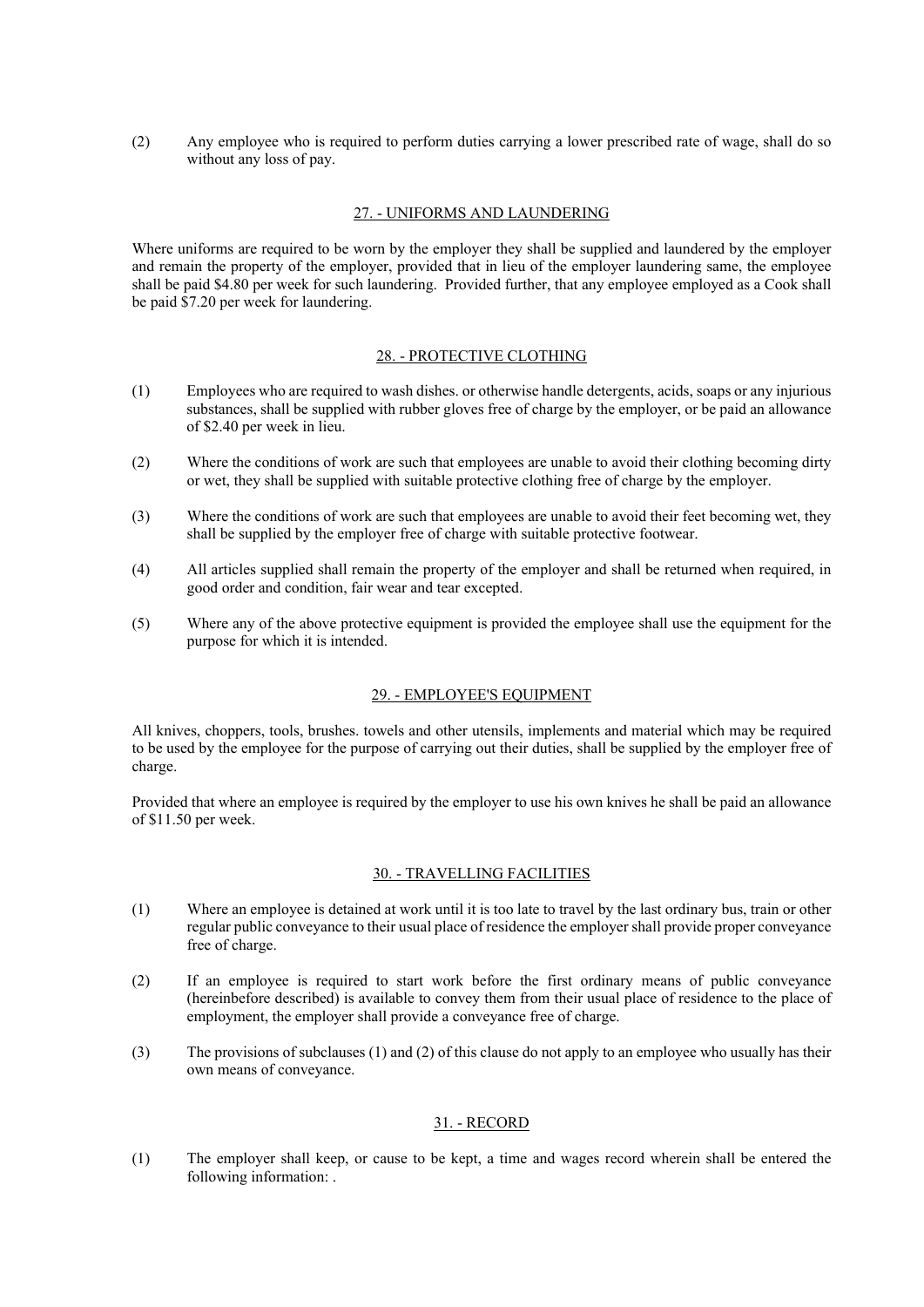- (a) The full name, and occupation of each employee employed and whether the employee is being employed on a full-time, part-time or casual contract of service;
- (b) The time each employee commences and finishes work each day, including any breaks in shift;
- (c) The number of hours worked each day by each employee and the total hours worked each pay period;
- (d) The wages and (if any) overtime and allowances paid to each employee each pay period;
- (e) The age of any employee employed on junior rates of pay.
- (2) The record shall be open for inspection to a duly accredited representative of the union during ordinary office hours. Such representative shall be permitted time to inspect the record and, if he requires shall be allowed to take any extract or copy of any of the information contained in the record.

Before exercising a power of inspection the representative shall give reasonable notice of not less than 24 hours to the employer

#### 32. - ROSTER

- (1) A roster of the working hours of each employee shall be exhibited in such place by the employer so as it may be conveniently and readily seen by each employee.
- (2) Such roster shall show:
	- (a) the name and occupation of each employee;
	- (b) the hours to be worked by each employee each day and the breaks in shift to be taken.
- (3) The roster shall be open for inspection to a duly accredited representative of the union at such time as the "record" is so open for inspection.
- (4) Such rosters shall be drawn up in such a manner as to show the working hours of each employee for at least one week in advance of the date of the roster and may only be altered on account of the sickness of an employee, or by mutual consent between the employee and the employer concerned.
- (5) In addition to the roster of working hours as prescribed by subclauses (1)-(4) of this clause, a roster of working days and rostered days off for each employee shall be maintained by the employer and exhibited in such a place so as it may be conveniently and readily seen by each employee. Such a roster shall show working days and rostered day off at least four weeks in advance and shall only be varied at the request of an employee with respect to whom the variation is sought.

### 33. - CHANGE AND REST ROOMS

Adequate change and rest rooms shall be provided by the employer where such are reasonably practicable.

### 34. - FIRST AID KIT

In each establishment the employer shall provide and continuously maintain at a place easily accessible to all employees an adequate First Aid Kit.

#### 35. - POSTING OF AWARD AND UNION NOTICES

(1) A copy of this award shall be exhibited by the employer on the business premises in such a place where it may be conveniently and readily seen by each employee.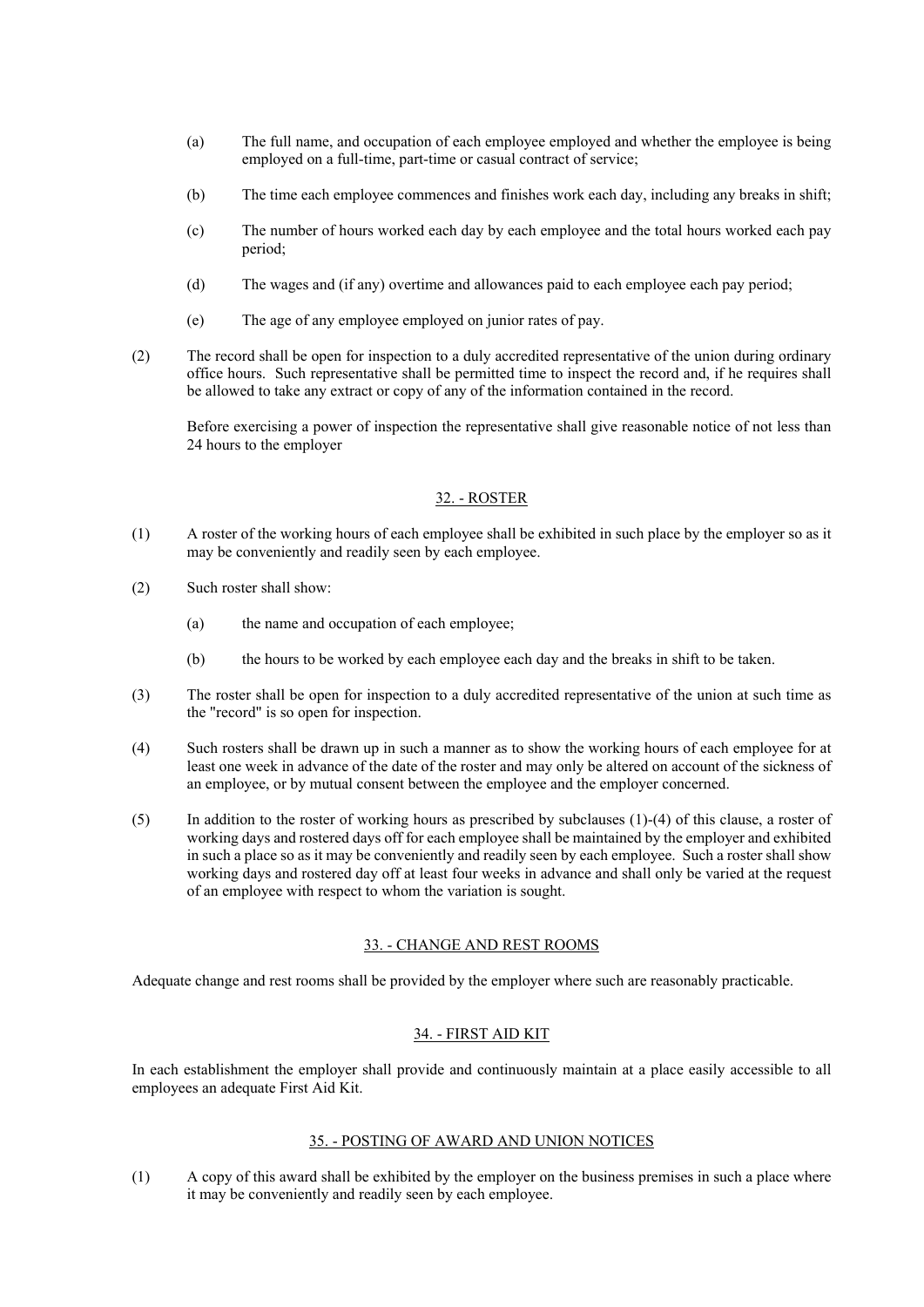(2) The Secretary of the Union, or any other duly accredited representative of the union, shall be permitted to post notices relating to union business in such a place where it may be conveniently and readily seen by each employee.

Provided that nothing in this subclause shall empower a duly accredited official of the union to enter any part of the premises of the employer, pursuant to this subclause, unless the employer is the employer or former employer of a member of the Union.

#### 36. - DELETED

#### 37. - BREAKDOWNS

The employer shall be entitled to deduct payment for any day or portion of a day upon which the employee cannot be usefully employed, because of any strike by the union or unions affiliated with it, or by any other association or union, or through the breakdown of the employer's machinery or any stoppage of work by any cause which the employer cannot reasonably prevent.

#### 38. - DISTRICT ALLOWANCE

(1) For the purposes of this clause the following terms shall have the following meaning:

"Dependant" in relation to an employee means:

- (a) a spouse; or
- (b) where there is no spouse, a child or any other relative resident within the State who relies on the employee for their main support;

who does not receive a district or location allowance of any kind.

"Partial Dependant" in relation to an employee means:

- (a) a spouse; or
- (b) where there is no spouse, a child or any other relative resident within the State who relies on the employee for their main support;

who receives a district or location allowance of any kind less than that applicable to an employee without dependants under any award, agreement or other provision regulating the employment of the partial dependant.

"Spouse" means an employee's spouse including de facto spouse.

"De facto Spouse" means a person of the opposite sex to the employee who lives with the employee as the husband or wife of the employee on a bona fide domestic basis, although not legally married to that person.

(2) For the purpose of this clause, the boundaries of the various districts shall as described hereunder and as delineated on the plan at subclause (16) of this clause.

District:

1. The area within a line commencing on coast; thence east along latitude 28 to a point north of Tallering Peak; thence due south to Tallering Peak; thence southeast to Mt Gibson and Burracoppin; thence to a point southeast at the junction of latitude 32 and longitude 119; thence south along longitude 119 to coast.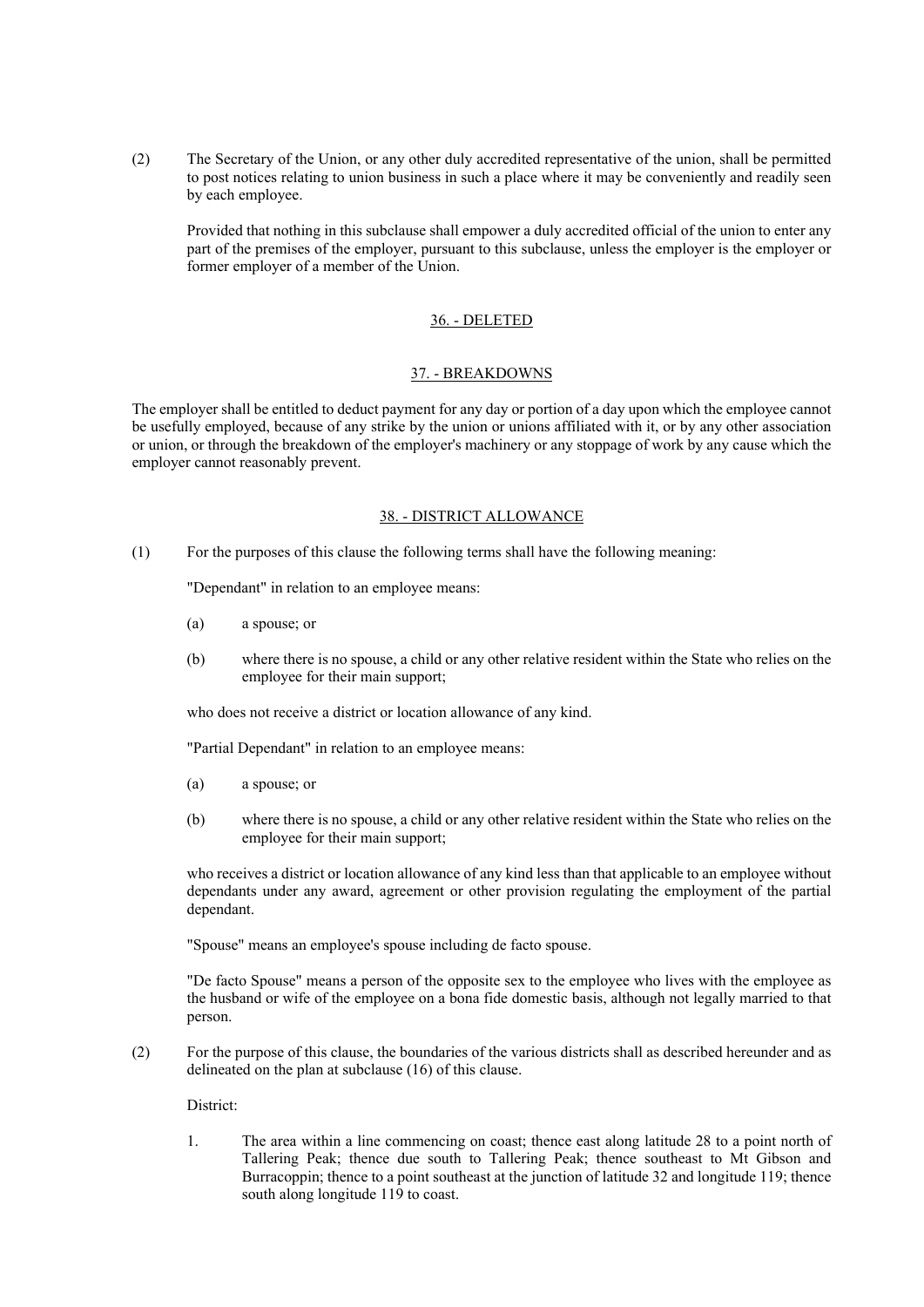- 2. That area within a line commencing on the south coast at longitude 119 then east along the coast to longitude 123; then north along longitude 123 to a point on latitude 30; thence west along latitude 30 to the boundary of No. 1 District.
- 3. The area within a line commencing on coast at latitude 26; thence along latitude 26 to longitude 123; thence south along longitude 123 to the boundary of No. 2 District.
- 4. The area within a line commencing on the coast at latitude 24; thence east to the South Australian border; thence south to the coast; thence along the coast to longitude 123; thence north to the intersection of latitude 26; thence west along latitude 26 to the coast.
- 5. That area of the State situated between the latitude 24 and a line running east from Carnot Bay to the Northern Territory border.
- 6. That area of the State north of a line running east from Carnot Bay to the Northern Territory border.
- (3) An employee shall be paid a district allowance at the standard rate prescribed in Column II of subclause (6) of this clause, for the district in which the employee's headquarters is located. Provided that where the employee's headquarters is situated in a town or place specified in Column III of subclause (6), the employee shall be paid a district allowance at the rate appropriate to that town or place as prescribed in Column IV of subclause (6).
- (4) An employee who has a dependant shall be paid double the district allowance prescribed by subclause (3) of this clause for, the district, town or place in which the employee's headquarters is located.
- (5) Where an employee has a partial dependant the total district allowance payable to the employee shall be the district allowance prescribed by subclause (3) of this clause plus an allowance equivalent to the difference between the rate of district or location allowance the partial dependant receives and the rate of district or location allowance the partial dependant would receive if he or she was employed in a full time capacity under the Award, Agreement or other provision regulating the employment of the partial dependant.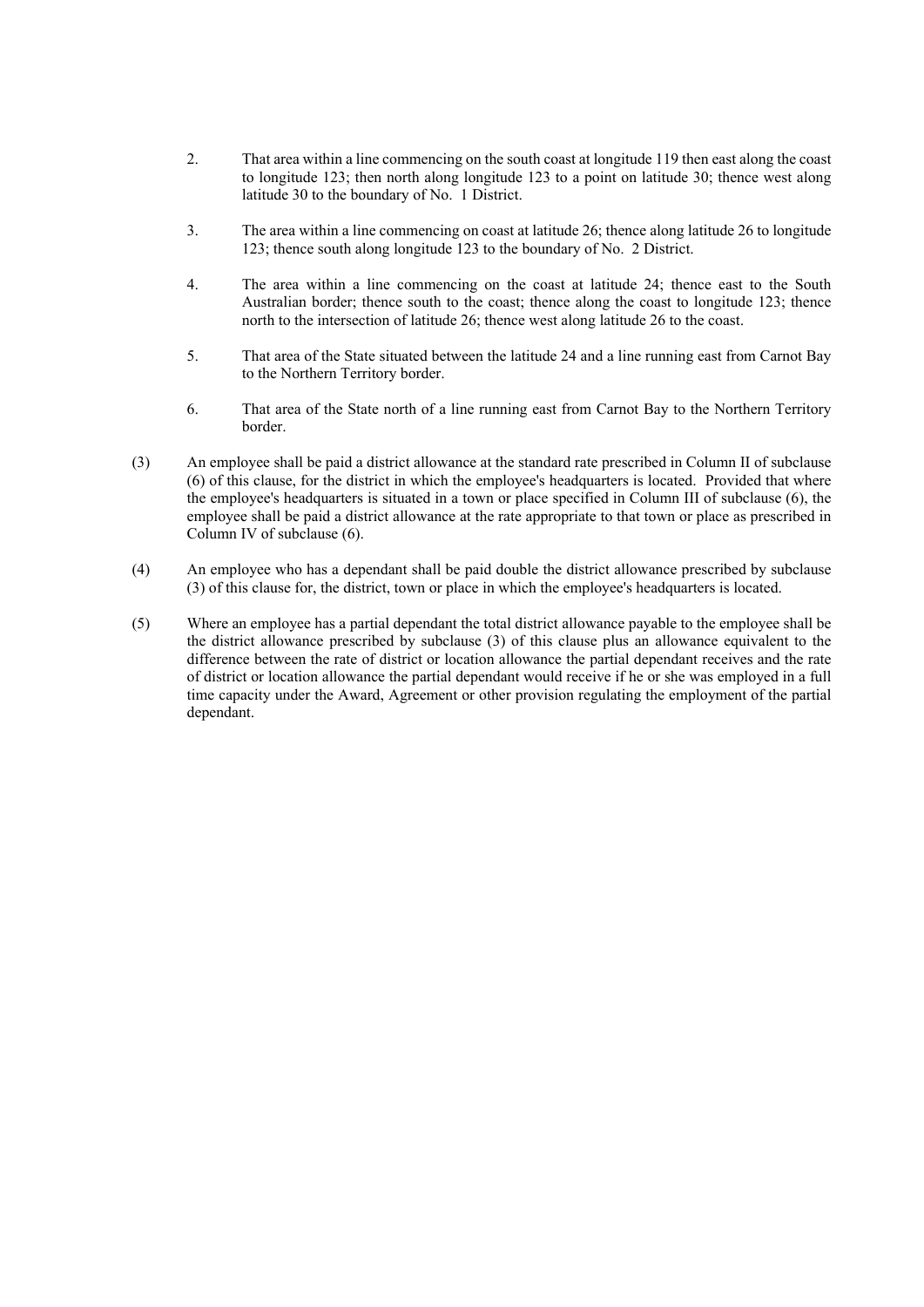| <b>COLUMNI</b><br><b>DISTRICT</b> | <b>COLUMN II</b><br><b>STANDARD RATE</b> | COLUMN III EXCEPTIONS TO<br><b>STANDARD RATE</b>                    | <b>COLUMN IV</b><br><b>RATE</b> |
|-----------------------------------|------------------------------------------|---------------------------------------------------------------------|---------------------------------|
|                                   | \$ per week                              | Town or Place                                                       | \$ per week                     |
| 6                                 | 50.40                                    | Nil                                                                 | Nil                             |
| 5                                 | 41.20                                    | <b>Fitzroy Crossing</b><br>Halls Creek                              | 55.40                           |
|                                   |                                          | Turner River Camp<br>Nullagine                                      |                                 |
|                                   |                                          | Liveringa (Camballin)<br>Marble Bar<br>Wittenoom                    | 51.60                           |
|                                   |                                          | Karratha                                                            | 48.60                           |
|                                   |                                          | Port Hedland                                                        | 45.10                           |
| $\overline{4}$                    | 20.70                                    | <b>Warburton Mission</b>                                            | 55.90                           |
|                                   |                                          | Carnarvon                                                           | 19.50                           |
| $\mathfrak{Z}$                    | 13.10                                    | Meekatharra<br>Mount Magnet<br>Wiluna<br>Laverton<br>Leonora<br>Cue | 20.70                           |
| $\overline{2}$                    | 9.30                                     | Kalgoorlie<br>Boulder                                               | 3.10                            |
|                                   |                                          | Ravensthorpe<br>Norseman<br>Salmon Gums<br>Marvel Loch<br>Esperance | 12.40                           |
| $\mathbf{1}$                      | Nil                                      | Nil                                                                 | Nil                             |

(6) The weekly rate of district allowance payable to employees pursuant to subclause (3) of this clause shall be as follows:

Note: In accordance with subclause (4) of this clause employees with dependants shall be entitled to double the rate of district allowance shown.

The allowances prescribed in this subclause shall operate from the beginning of the first pay period commencing on or after 1 January 1991.

- (7) When an employee is on approved annual recreation leave, the employee shall for the period of such leave, be paid the district allowance to which the employee would ordinarily be entitled.
- (8) When an employee is on long service leave or other approved leave with pay (other than annual recreational leave), the employee shall only be paid district allowance for the period of such leave if the employee, dependants or partial dependants remain in the district in which the employee's headquarters is situated.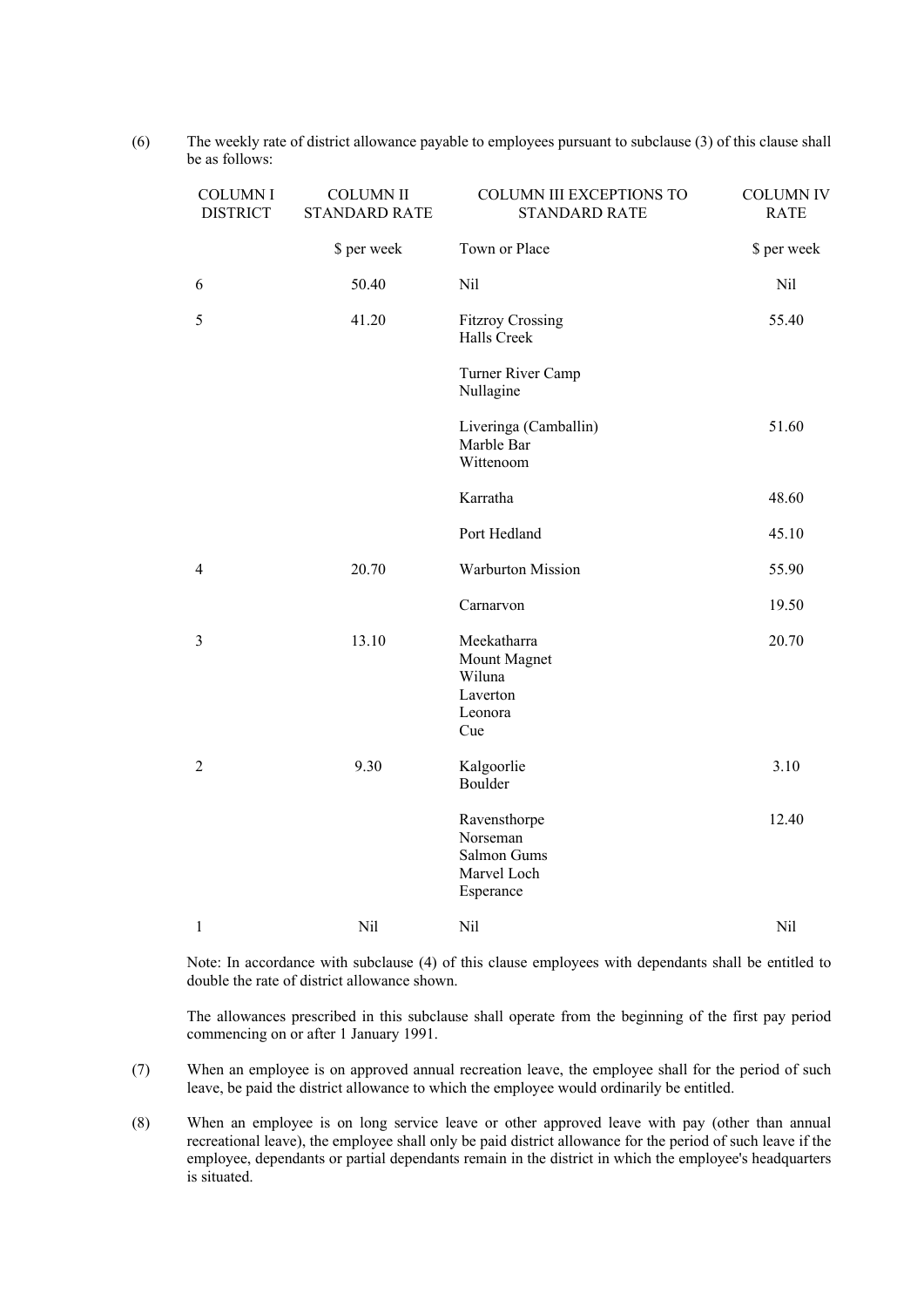- (9) When an employee leaves his or her district on duty, payment of any district allowance to which the employee would ordinarily be entitled shall cease after the expiration of two weeks unless the employee's dependant/s or partial dependant/s remain in the district or as otherwise approved by the employer.
- (10) Except as provided in subclause (9) of this clause, a district allowance shall be paid to any employee ordinarily entitled thereto in addition to reimbursement of any travelling transfer or relieving expenses or camping allowance.
- (11) Where an employee whose headquarters is located in a district in respect of which no allowance is prescribed in subclause (6) of this clause, is required to travel or temporarily reside for any period in excess of one month in any district or districts in respect of which such allowance is so payable, the employee shall be paid for the whole of such period a district allowance at the appropriate rate pursuant to subclauses (3), (4) or (5) of this clause, for the district in which the employee spends the greater period of time.
- (12) When an employee is provided with free board and lodging by the employer or a Public Authority the allowance shall be reduced to two-thirds of the allowance the employee would ordinarily be entitled to under this clause.
- (13) An employee who is employed on a part-time basis shall be entitled to district allowance on a pro-rata basis. The allowance shall be determined by calculating the hours worked by the employee as a proportion of the full-time hours prescribed by the Award under which the employee is employed. That proportion of the appropriate district allowance shall be payable to the employee.
- (14) An employee who immediately prior to the 1st day of July, 1988 was in receipt of district allowance at a rate which was greater than the amount to which the employee is entitled under this clause shall have the difference reduced in accordance with the following:
	- (i) As from the first pay period commencing on or after July 1, 1988 the difference shall be reduced by thirty-three and one third (33 1/3%) per cent; and
	- (ii) As from the first pay period commencing on or after January 1, 1989 the difference remaining between the amount being paid pursuant to (i) above and that to which the employee is otherwise entitled under this clause shall be reduced by fifty (50%) per cent; and
	- (iii) As from the first pay period commencing on or after July 1, 1989 payment shall be in accordance with the employee's entitlement under this clause.
- (15) The rates expressed in subclause (6) of this clause shall be adjusted every twelve (12) months ending on December 31 in accordance with the official "Consumer Price Index" for Perth as published by the Australian Bureau of Statistics.

The adjustment of rates shall be effective from the beginning of the first pay period to commence on or after the first day of January each year.

(16) Plan - District Allowance Boundaries

## 39. - GRIEVANCE PROCEDURES

It is the intention of this Agreement to eliminate disputes which are liable to cause stoppages for work and loss of earnings and it is agreed between the parties that every endeavour will be made to amicably settle any disputes which may arise.

- (1) (a) Where any grievance, dispute or claim arises an employee is entitled to raise the matter with the appropriate Manager.
	- (b) If a resolution of the grievance, dispute or claim is not achieved under subclause (1)(a) hereof, the employee concerned may refer the matter to his/her union representative who will discuss it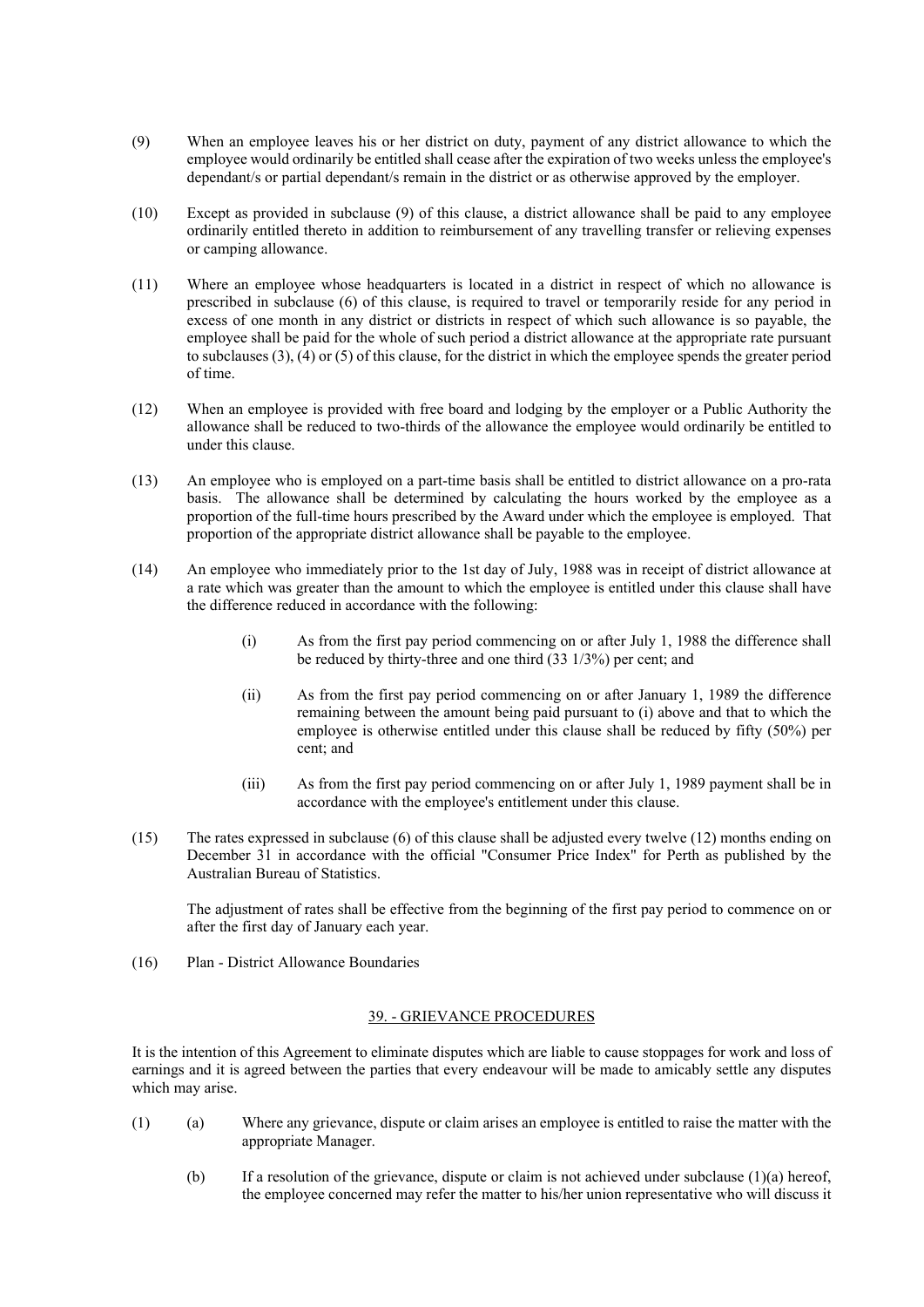with the Manager. At this point all disputes and replies must be recorded in the Record of Grievance book by the Manager or Union Representative and signed by both the parties. The Union Representative shall receive a copy.

- (c) If the matter is not satisfactorily resolved at subclause  $(1)(b)$  the Union Representative may discuss the matter with Senior Management or other officer nominated by the Manager to deal with such matters. Further comments should be added to the Record of Grievance Book when appropriate.
- (d) If the matter is not resolved by the foregoing discussions the Union Representative shall notify his/her union and shall thenceforth leave the conduct of negotiations in the hands of the union. (The Union Representative may be employed by the union to continue negotiations).
- (e) Where a matter has been referred to the union by the Union Representative the union shall promptly take all steps necessary under its rules and under the Industrial Relations Act for the resolution of this matter. Prior to raising the matter with the Industrial Relations Commission, the Union shall contact the Department's or Authority's, industrial relations branch, to try and resolve the dispute.
- (2) (a) Where any grievance, dispute or claim arises, the employer is entitled to raise the matter with the appropriate employees.
	- (b) If a resolution of the grievance, dispute or claim is not achieved under subclause (2)(a) the employer shall refer the matter to the Union Representative.
	- (c) The Union Representative may discuss with the employee any grievance referred to him/her by the employer, and if the matter is not satisfactorily resolved, he/she may discuss the matter with the union.
	- (d) If the matter is not resolved by the foregoing discussions the shop steward shall notify his/her union and shall thenceforth leave the conduct and negotiations in the hands of the union. (The Union Representative may be empowered by the union to continue negotiations).
	- (e) Where a matter has been referred to the union by the Union Representative, the union shall promptly take the steps necessary under its rules and the Industrial Relations Act for a resolution of the matter.
- (3) Where any dispute cannot be resolved by negotiation or conciliation between the parties it is agreed that either party may refer the matter to the Western Australian Industrial Relations Commission.
- (4) Initial replies to all written grievances and disputes must be given within 24 hours.

### 40. - LEAVE TO ATTEND UNION BUSINESS

- (1) The employer shall grant paid leave during working hours to an employee:
	- (a) who is required to give evidence before any Industrial Tribunal;
	- (b) who as a Union-nominated representative is required to attend negotiations and/or conferences between the Union and the employer.
	- (c) when prior agreement between the Union and the employer has been reached for the officer to attend official Union meetings preliminary to negotiations or industrial hearings;
	- (d) who as a Union-nominated representative is required to attend joint Union/management consultative committees or working parties.
- (2) The granting of leave pursuant to paragraph (a) of this subclause shall only be approved: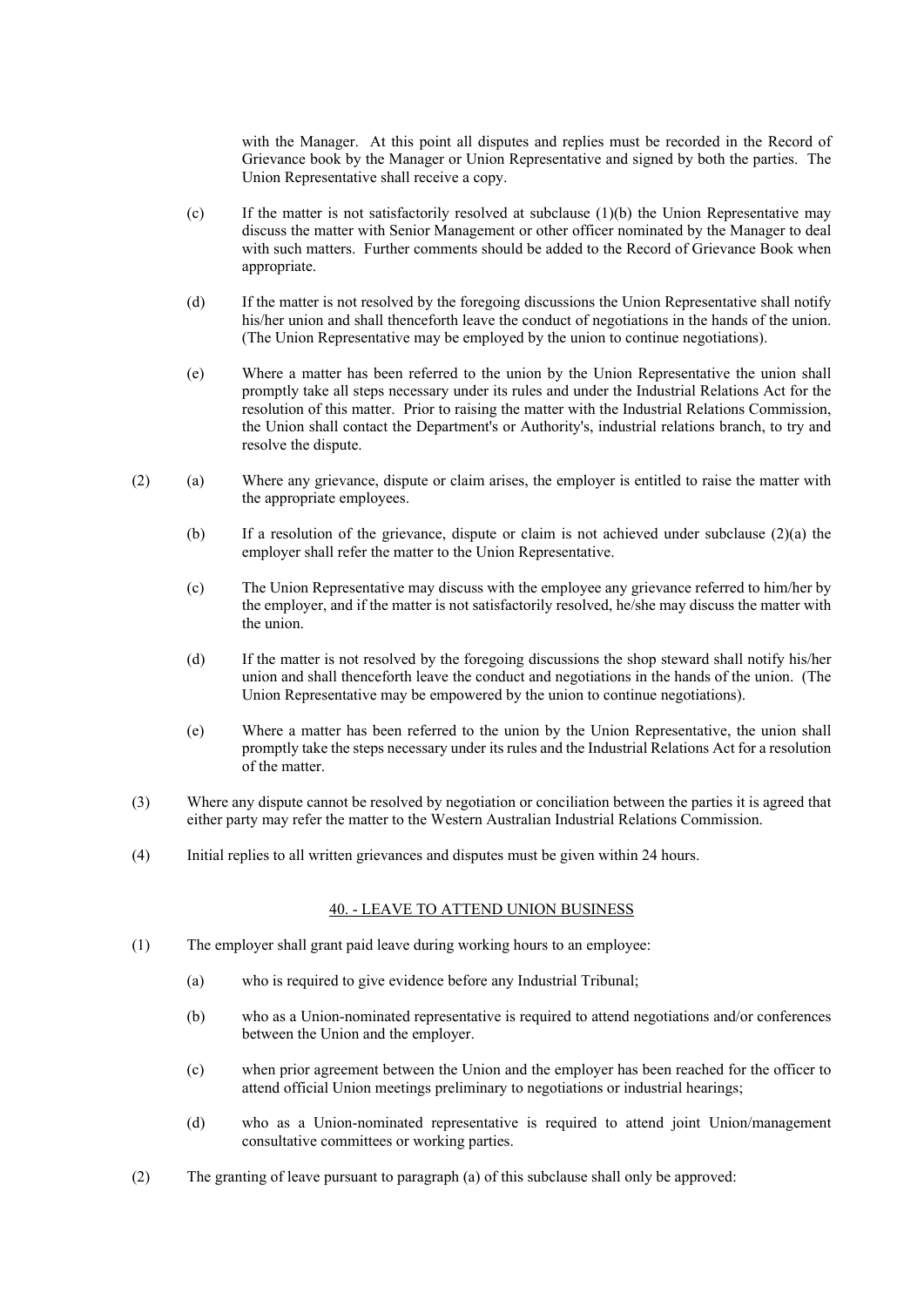- (a) where an application for leave has been submitted by an employee a reasonable time in advance;
- (b) for the minimum period necessary to enable the Union business to be conducted or evidence to be given;
- (c) for those employees whose attendance is essential;
- (d) when the operation of the organisation is not being unduly affected and the convenience of the employer is not impaired.
- (3) (a) A leave of absence provided under this clause will be granted at the ordinary rate of pay;
	- (b) the employer shall not be liable for any expenses associated with an employee attending the Union office on business;
	- (c) leave of absence provided under this clause shall include any necessary travelling time in normal working hours.
- (4) (a) Nothing in this clause shall diminish the existing arrangements relating to the granting of paid leave for Union business.
	- (b) The provisions of this clause shall not apply to special arrangements made between the parties which provide for unpaid leave for employees to conduct Union business.
- (5) The provisions of this clause shall not apply when an employee is absent from work without the approval of the employer.

### 41. - DELETED

#### 42. - TRADE UNION TRAINING LEAVE

- (1) Subject to the provisions of this clause:
	- (a) The employer shall grant paid leave of absence to employees who are nominated by their Union to attend short courses conducted by the Australian Trade Union Training Authority.
	- (b) Paid leave of absence shall also be granted to attend similar courses or seminars as from time to time approved by agreement between the parties.
- (2) An employee shall be granted up to a maximum of five days' paid leave per calendar year for trade union training or similar courses or seminars as approved. However, leave of absence in excess of five days and up to ten days may be granted in any one calendar year provided that the total leave being granted in that year and in the subsequent year does not exceed ten days.
- (3) (a) Leave of absence will be granted at the ordinary rate of pay and shall not include shift allowances, penalty rates or overtime.
	- (b) Where a public holiday or rostered day off (including a rostered day off as a result of working a 38 hour week) falls during the duration of a course, a day off in lieu of that day will not be granted.
- (4) Subject to subclause (3) of this clause shift workers attending a course shall be deemed to have worked the shifts they would have worked had leave not been taken to attend the course.
- (5) The granting of leave pursuant to the provisions of subclause (1) of this clause is subject to the operation of the organisation not being unduly affected and to the convenience of the employer.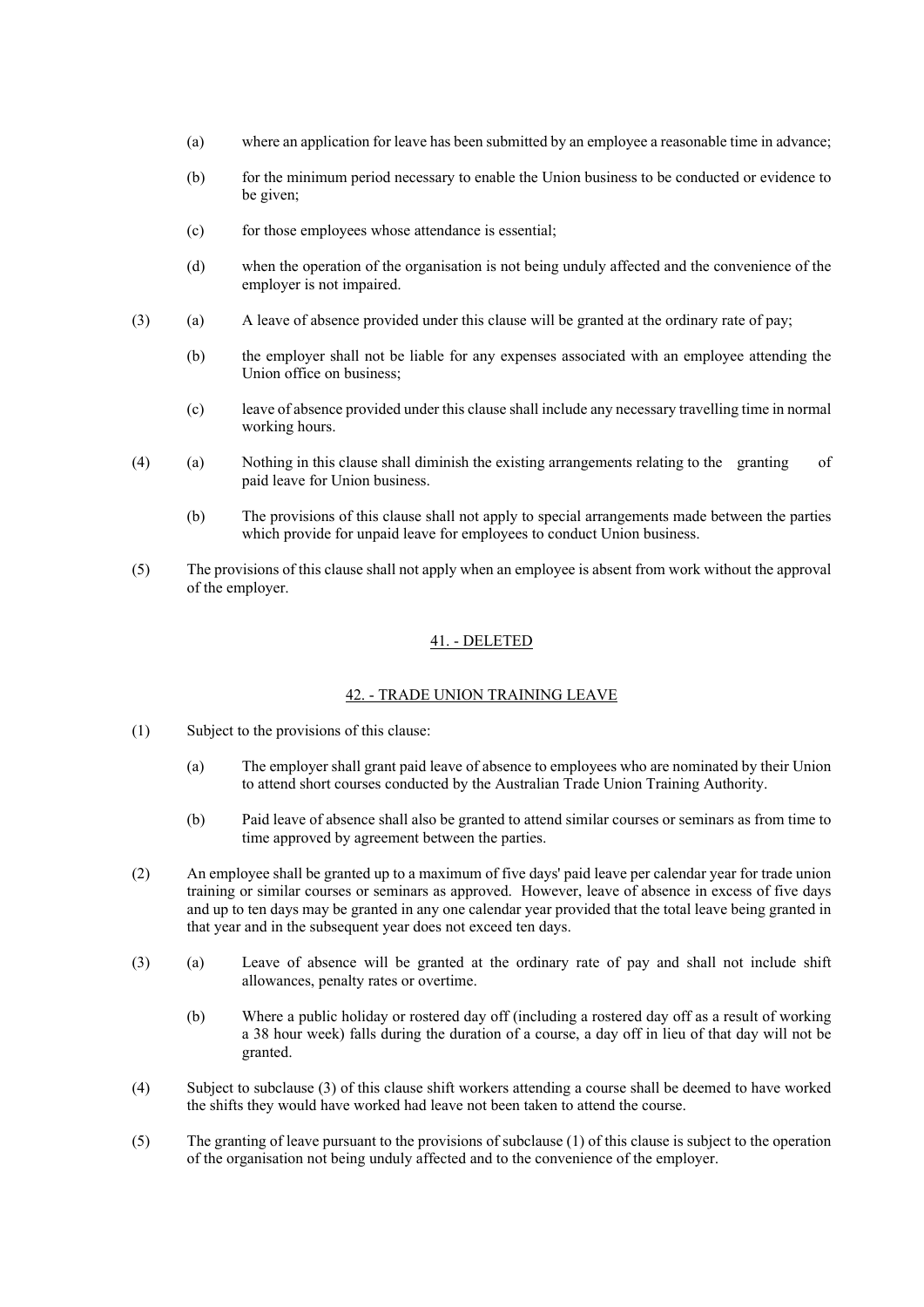- (6) (a) Any application by an employee shall be submitted to the employer for approval at least four weeks before the commencement of the course, provided that the employer may agree to a lesser period of notice.
	- (b) All applications for leave shall be accompanied by a statement from the relevant Union indicating that the employee has been nominated for the course. The application shall provide details as to the subject, commencement date, length of course, venue and the Authority which is conducting the course.
- (7) A qualifying period of 12 months in government employment shall be served before an employee is eligible to attend courses or seminars of more than one-half day duration. An employer may, where special circumstances exist, approve an application to attend a course or seminar where an employee has less than 12 months' government service.
- (8) (a) The employer shall not be liable for any expenses associated with an employee's attendance at trade union training courses.
	- (b) Leave of absence granted under this clause shall include any necessary travelling time in normal working hours immediately before or after the course.

### 43. - PAID LEAVE FOR ENGLISH LANGUAGE TRAINING

- (1) Leave during normal working hours without loss of pay shall be granted to employees from a non-English speaking background, who are unable to meet standards of communication to advance career prospects, or who constitute a safety hazard or risk to themselves and/or fellow workers, or are not able to meet the accepted production requirements of that particular occupation or industry, to attend English training conducted by an approved and authorised Authority. The selection of employees for training will be determined by consultation between the employer and the appropriate Union(s).
- (2) Leave will be granted to enable employees selected to achieve an acceptable level or vocational English proficiency. In this respect the tuition content with specific aims and objectives incorporating the pertinent factors at subclause (3) hereof shall be agreed between the employer, the Union(s), and the Adult Migrant Education Service or other approved Authority conducting the training.
- (3) Subject to appropriate needs assessment participation in training will be on the basis of minimum of 100 hours per employee per year.

The agreed desired proficiency level will take account of the vocational needs of an employee in respect of communication, safety, welfare, and productivity within his/her current position as well as those positions to which he/she may be considered for promotion or redeployment. It will also take account of issues in relation to training, retraining and multi-skilling, award restructuring, industrial relations and safety provisions, and equal opportunity employment legislation.

#### 44. - ENTERPRISE FLEXIBILITY

- (1) Employers and employees covered by this award may establish/negotiate and reach agreement to apply to vary any provision of this award so as to make the enterprise or workplace operate more efficiently according to its particular needs.
- (2) To facilitate this process, each enterprise or workplace shall establish consultative mechanisms and procedures appropriate to the organisation comprising representatives of the employer and the employees.
- (3) Employees may seek advice from, or request to be represented by, the union party to this award during the negotiations.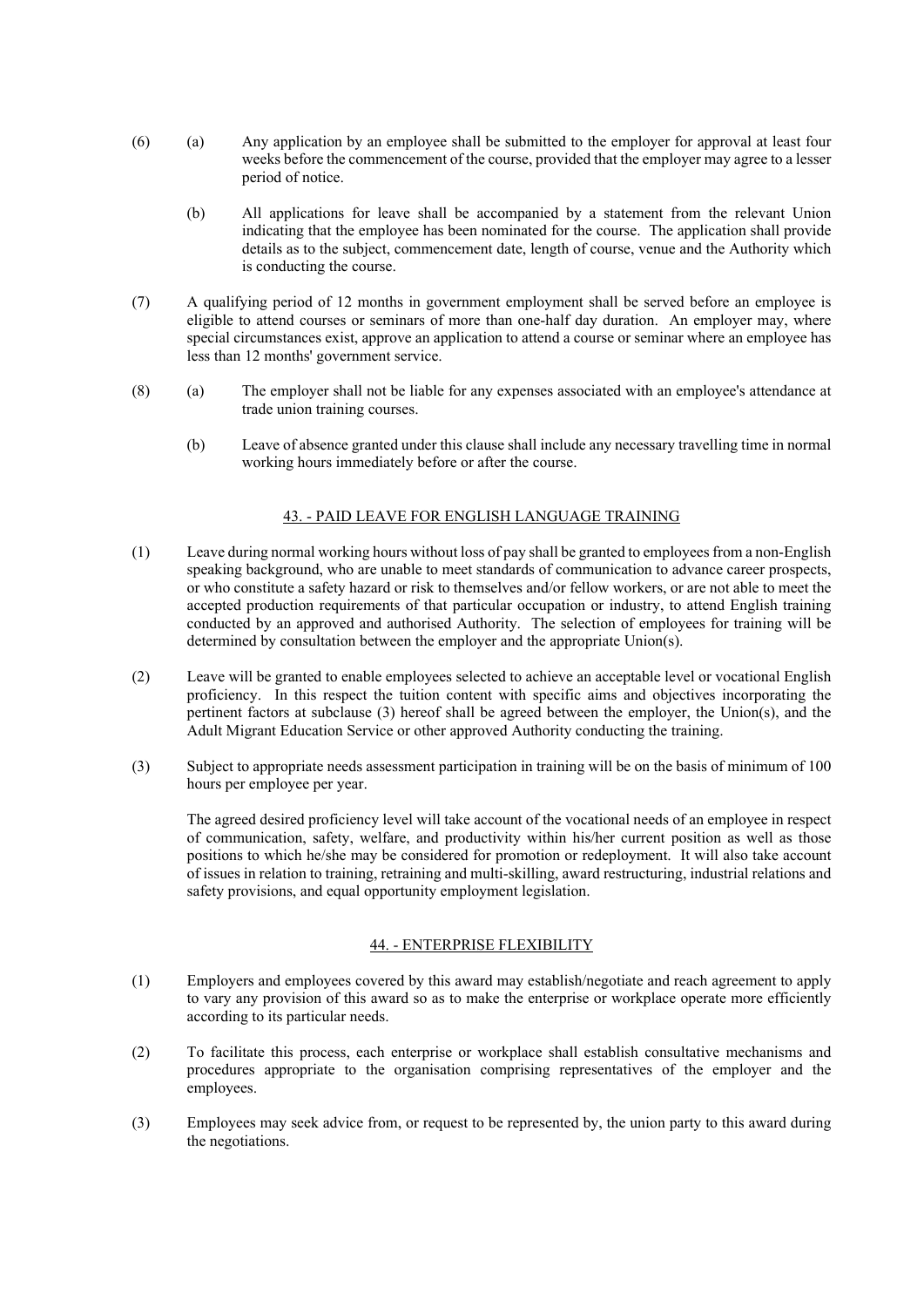- (4) Where agreement is reached at an enterprise or workplace and where giving effect to such agreement requires this award, as it applies at the enterprise or workplace, to be varied, an application to vary the award shall be made to the Commission.
- (5) A copy of the agreement shall be made available in writing to all employees at the enterprise or workplace and to the union party to this award.
- (6) The union shall not unreasonably oppose the application to vary the award to give effect to the terms of the agreement.
- (7) When this award is varied to give effect to an agreement made pursuant to this clause the variation shall become a schedule to this award and the variation shall take precedence over any provision of this award to the extent of any expressly identified inconsistency.
- (8) The agreement must meet the following requirements to enable the Commission to vary this award to give effect to it -
	- (a) that the purpose of the agreement is to make the enterprise or workplace operate more efficiently according to its particular needs;
	- (b) that the majority of employees covered by the agreement genuinely agree to it;
	- (c) that the award variation necessitated by the agreement meets the requirements of the Industrial Relations Act, 1979 and relevant Wage Fixing Principles.
- (9) Nothing in this clause shall be taken as limiting the right of any party to apply to give effect to an enterprise agreement under any other provisions of the Industrial Relations Act, 1979.

#### APPENDIX - RESOLUTION OF DISPUTES REQUIREMENTS

- (1) This Appendix is inserted into the award/industrial agreement as a result of legislation which came into effect on 16 January 1996 (Industrial Relations Legislation Amendment and Repeal Act 1995) and further varied by legislation which came into effect on 23 May 1997 (Labour Relations Legislation Amendment Act 1997).
- (2) Any dispute or grievance procedure in this award/industrial agreement shall also apply to any questions, disputes or difficulties which may arise under it.
- (3) With effect from 22 November 1997 the dispute or grievance procedures in this award/industrial agreement is hereby varied to include the requirement that persons involved in the question, dispute or difficulty will confer among themselves and make reasonable attempts to resolve questions, disputes or difficulties before taking those matters to the Commission.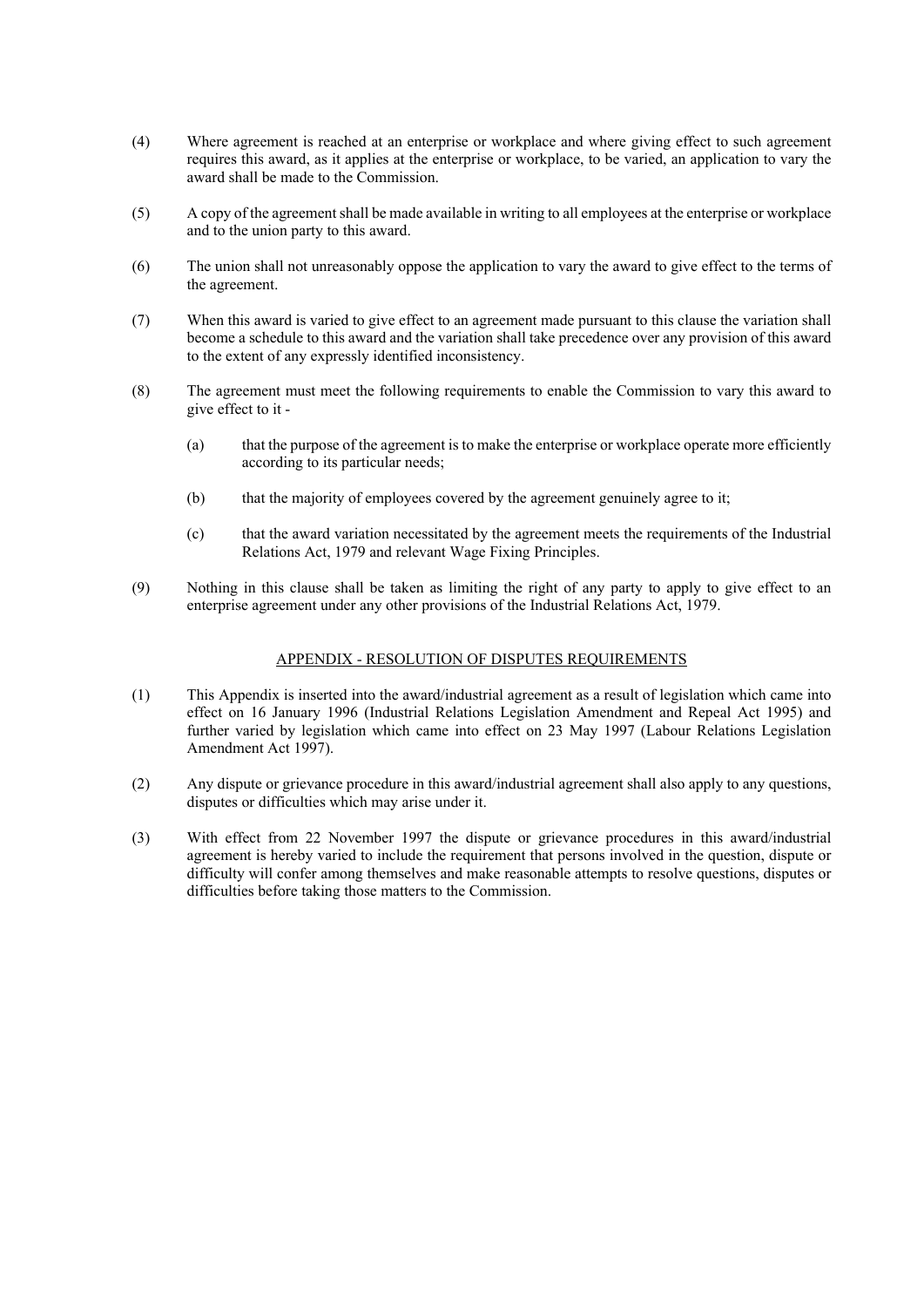# SCHEDULE A - NAMED UNION PARTY

United Voice WA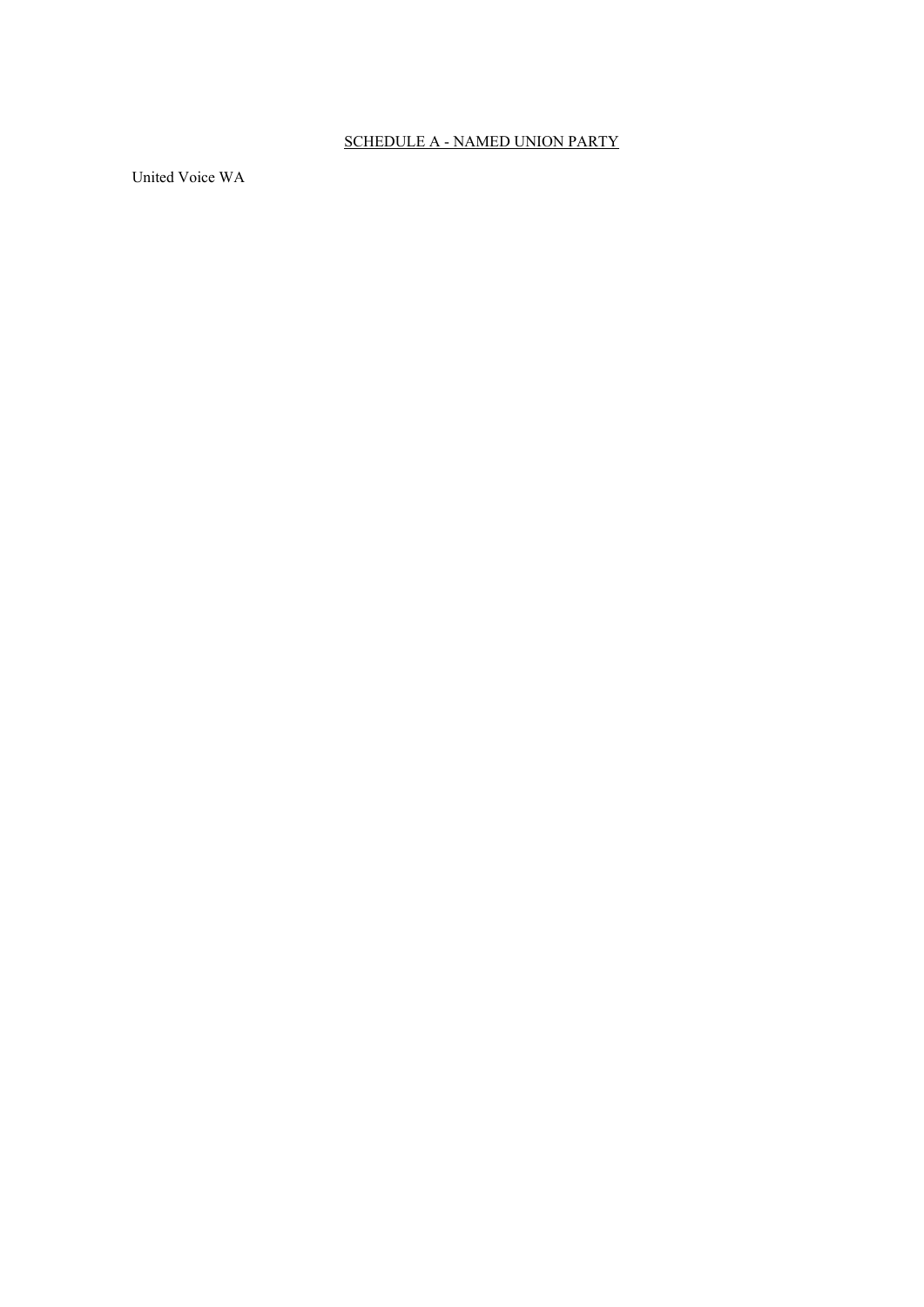#### SCHEDULE B - RESPONDENTS

The Minister for Primary Industry The Minister for Community Development The Minister for Education The Minister for Health The Minister for Labour Relations The Minister for Lands The Minister for Environment The Minister for Police The Minister for Planning The Minister for Transport The Minister for Works The Minister for Water Resources The Minister for Aboriginal Affairs The Attorney General Commissioner for Main Roads The State Government Printer State Government Insurance Commission Western Australian Fire Brigades Board Western Australian Museum Board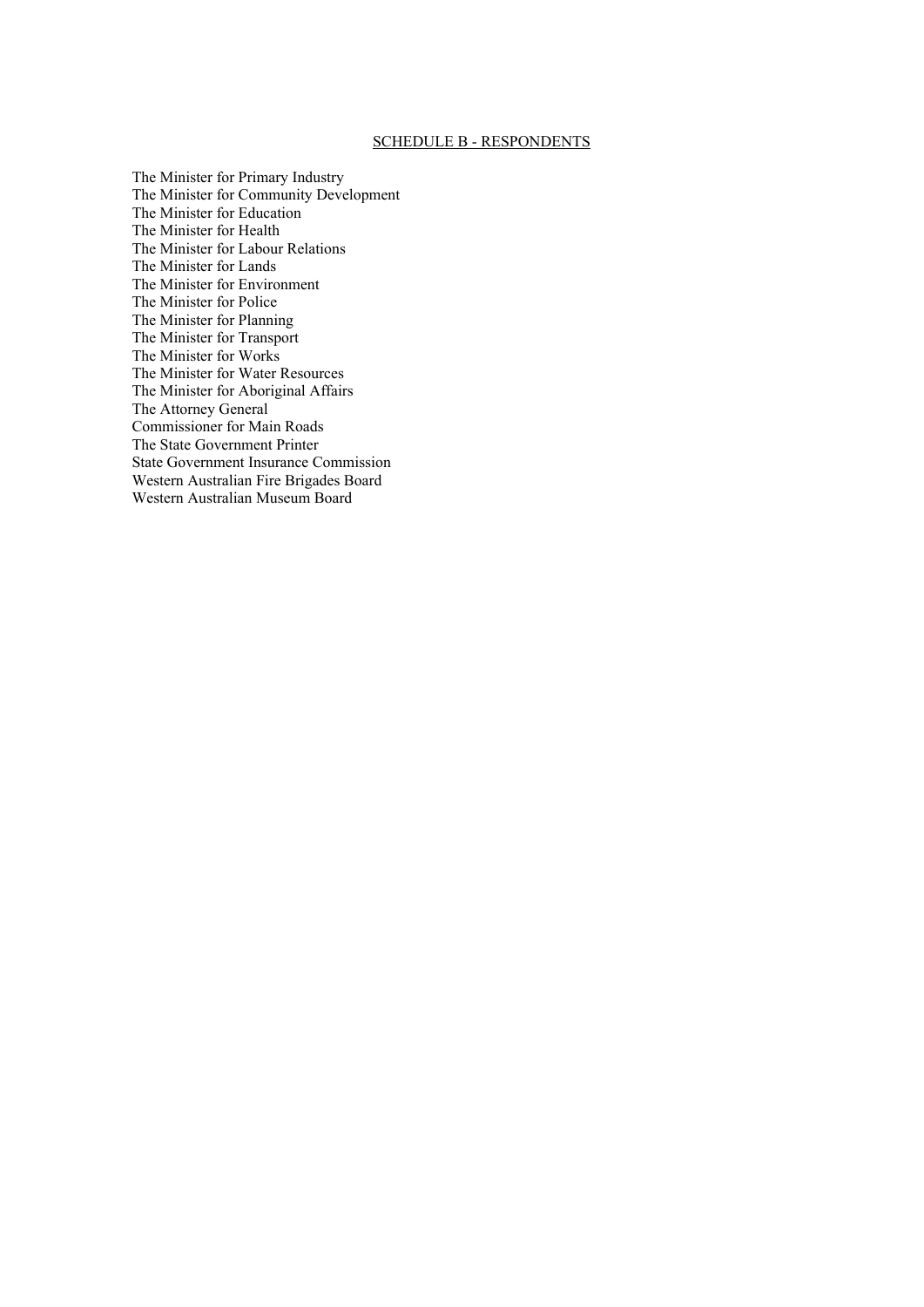#### APPENDIX - S.49B - INSPECTION OF RECORDS REQUIREMENTS

- (1) Where this award, order or industrial agreement empowers a representative of an organisation of employees party to this award, order or industrial agreement to inspect the time and wages records of an employee or former employee, that power shall be exercised subject to the Industrial Relations (General) Regulations 1997 (as may be amended from time to time) and the following:
	- (a) The employer may refuse the representative access to the records if:
		- (i) the employer is of the opinion that access to the records by the representative of the organisation would infringe the privacy of persons who are not members of the organisation; and
		- (ii) the employer undertakes to produce the records to an Industrial Inspector within 48 hours of being notified of the requirement to inspect by the representative.
	- (b) The power of inspection may only be exercised by a representative of an organisation of employees authorised for the purpose in accordance with the rules of the organisation.
	- (c) Before exercising a power of inspection, the representative shall give reasonable notice of not less than 24 hours to an employer.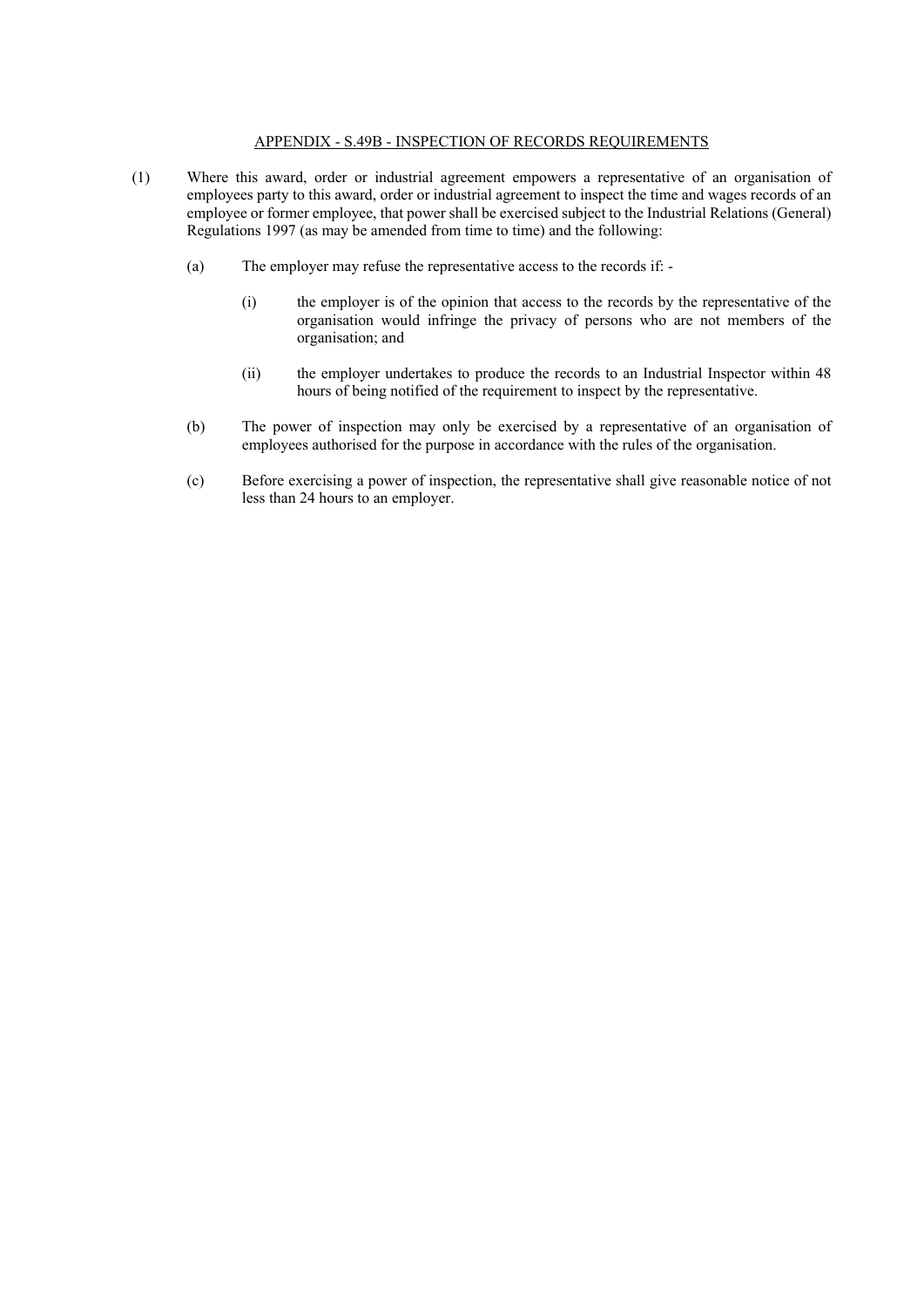# V A R I A T I O N R E C O R D

| <b>CATERING EMPLOYEES, AND TEA ATTENDANTS (GOVERNMENT) AWARD, 1982</b> |                                                       |                  |                                  |                                    |  |  |  |  |  |
|------------------------------------------------------------------------|-------------------------------------------------------|------------------|----------------------------------|------------------------------------|--|--|--|--|--|
| (NO. A 34 OF 1981)                                                     |                                                       |                  |                                  |                                    |  |  |  |  |  |
| Delivered 16/12/82 at 63 WAIG 24                                       |                                                       |                  |                                  |                                    |  |  |  |  |  |
|                                                                        | Varied & Consolidated 949/90 13/05/91 at 71 WAIG 1446 |                  |                                  |                                    |  |  |  |  |  |
| <b>CLAUSE NO.</b>                                                      | <b>EXTENT OF VARIATION</b>                            | <b>ORDER NO.</b> | <b>OPERATI</b><br><b>VE DATE</b> | <b>GAZETTE</b><br><b>REFERENCE</b> |  |  |  |  |  |
| 1. Title                                                               |                                                       |                  |                                  |                                    |  |  |  |  |  |
|                                                                        |                                                       |                  |                                  |                                    |  |  |  |  |  |
| (1A. State Wage Principles)                                            |                                                       |                  |                                  |                                    |  |  |  |  |  |
|                                                                        | Ins. Cl.                                              | 1752/91          | 31/01/92                         | 72 WAIG 191                        |  |  |  |  |  |
|                                                                        | Cl. & Title                                           | 1457/93          | 24/12/93                         | 74 WAIG 198                        |  |  |  |  |  |
|                                                                        | (1A. State Wage Principles December 1993)             |                  |                                  |                                    |  |  |  |  |  |
|                                                                        | Cl. & Title                                           | 985/94           | 30/12/94                         | 75 WAIG 23                         |  |  |  |  |  |
|                                                                        | (1A. Statement of Principles December 1994)           |                  |                                  |                                    |  |  |  |  |  |
|                                                                        | Cl. & Title                                           | 1164/95          | 21/03/96                         | 76 WAIG 911                        |  |  |  |  |  |
| (1A. Statement of Principles March 1996)                               |                                                       |                  |                                  |                                    |  |  |  |  |  |
|                                                                        | Cl & Title                                            | 915/96           | 7/08/96                          | 76 WAIG 3368                       |  |  |  |  |  |
|                                                                        | (1A Statement of Principles - August 1996)            |                  |                                  |                                    |  |  |  |  |  |
|                                                                        | Cl & Title                                            | 940/97           | 14/11/97                         | 77 WAIG 3177                       |  |  |  |  |  |
| (1A. Statement of Principles - November 1997)                          |                                                       |                  |                                  |                                    |  |  |  |  |  |
|                                                                        | Cl & Title                                            | 757/98           | 12/06/98                         | 78 WAIG 2579                       |  |  |  |  |  |
| (1A. Statement of Principles - June, 1998)                             |                                                       |                  |                                  |                                    |  |  |  |  |  |
|                                                                        | Del. Cl.                                              | 609/99           | 06/07/99                         | 79 WAIG 1847                       |  |  |  |  |  |
|                                                                        |                                                       |                  |                                  |                                    |  |  |  |  |  |
| 1B. Minimum Adult Award Wage                                           |                                                       |                  |                                  |                                    |  |  |  |  |  |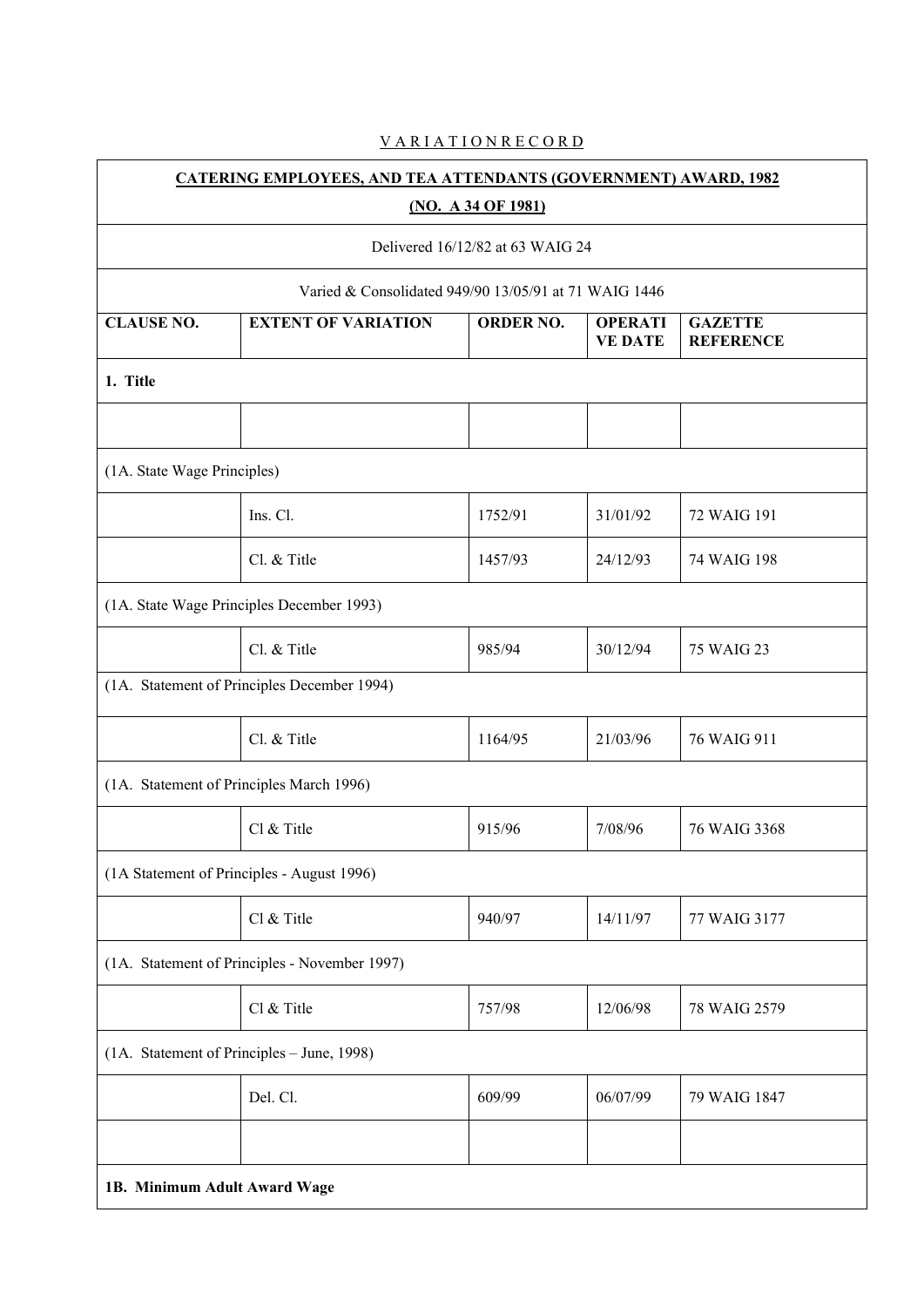| Ins. $1B$       | 940/97  | 14/11/97 | 77 WAIG 3177        |
|-----------------|---------|----------|---------------------|
| Cl.             | 1208/98 | 23/10/98 | 78 WAIG 4326        |
| Min wage & text | 609/99  | 01/08/99 | 79 WAIG 1847        |
| Cl              | 654/00  | 01/08/00 | 80 WAIG 3379        |
| Cl.             | 752/01  | 01/08/01 | 81 WAIG 1721        |
| Cl.             | 797/02  | 01/08/02 | 82 WAIG 1369        |
| Cl.             | 569/03  | 5/06/03  | 83 WAIG 1899 & 2040 |
| (9)             | 1197/03 | 1/11/03  | 83 WAIG 3537        |
| Cl.             | 570/04  | 4/06/04  | 84 WAIG 1521        |
| Cl.             | 576/05  | 07/07/05 | 85 WAIG 2083 & 2221 |
| Cl.             | 957/05  | 07/07/06 | 86 WAIG 1631 & 1757 |
| Cl.             | $1/07$  | 01/07/07 | 87 WAIG 1487 & 1627 |
| Cl.             | 115/07  | 01/07/08 | 88 WAIG 773 & 902   |
| Cl              | $1/09$  | 01/10/09 | 89 WAIG 735 & 1317  |
| Cl.             | 2/10    | 01/07/10 | 90 WAIG 568 & 818   |
| Cl.             | 2/11    | 01/07/11 | 91 WAIG 1008 & 1221 |
| Cl.             | 2/12    | 01/07/12 | 92 WAIG 1042        |
| Cl.             | 1/13    | 01/07/13 | 93 WAIG 713         |
| Cl.             | 1/14    | 01/07/14 | 94 WAIG 934         |
| Cl.             | 1/15    | 01/07/15 | 95 WAIG 917         |
| Cl.             | 1/16    | 01/07/16 | 96 WAIG 774         |
| Cl.             | 1/17    | 01/07/17 | 97 WAIG 838         |
| Cl.             | 1/18    | 01/07/18 | 98 WAIG 263 & 545   |
| Cl              | 1/19    | 01/07/19 | 99 WAIG 509 & 868   |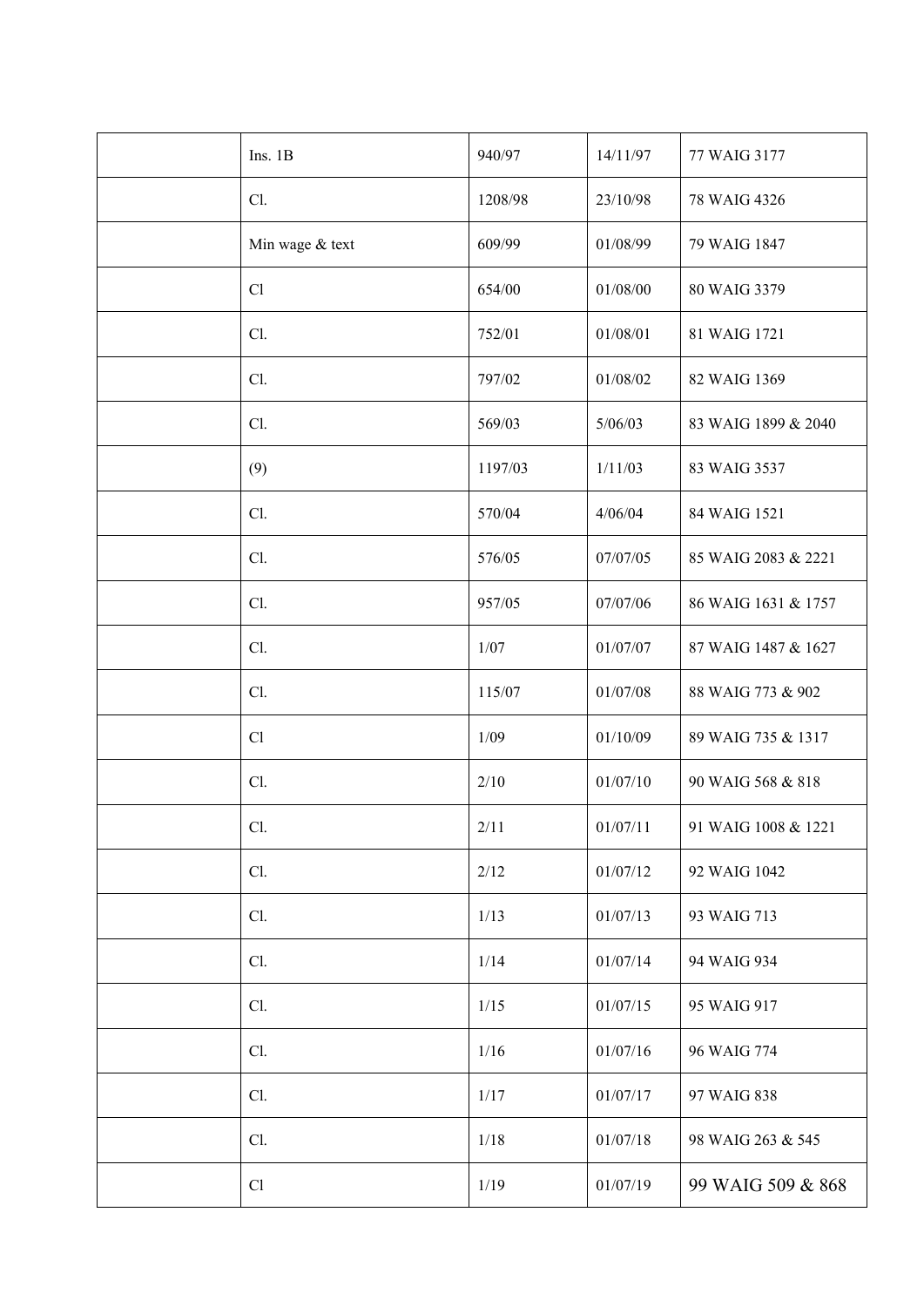| 2. Arrangement |                               |               |          |              |  |  |  |
|----------------|-------------------------------|---------------|----------|--------------|--|--|--|
|                | Cl.                           | 482 & 1259/91 | 11/09/91 | 71 WAIG 2884 |  |  |  |
|                | Ins. 1A                       | 1752/91       | 31/01/92 | 72 WAIG 191  |  |  |  |
|                | Del. Sch Resp. Ins. Sch A - B | 1527/93       | 24/12/93 | 74 WAIG 141  |  |  |  |
|                | 1A. Title                     | 1457/93       | 24/12/93 | 74 WAIG 198  |  |  |  |
|                | 1A. Title                     | 985/94        | 30/12/94 | 75 WAIG 23   |  |  |  |
|                | 1A. Title                     | 1164/95       | 21/03/96 | 76 WAIG 911  |  |  |  |
|                | Ins. Appendix - Resolution    | 693/96        | 16/07/96 | 76 WAIG 2768 |  |  |  |
|                | 1A. Title                     | 915/96        | 7/08/96  | 76 WAIG 3368 |  |  |  |
|                | Ins. 44                       | 1010/96       | 26/09/96 | 76 WAIG 4291 |  |  |  |
|                | Ins. Appendix $-$ S.49B.      | 694/96        | 16/07/96 | 76 WAIG 2789 |  |  |  |
|                | 1A                            | 940/97        | 14/11/97 | 77 WAIG 3177 |  |  |  |
|                | Ins. 1B                       | 940/97        | 14/11/97 | 77 WAIG 3177 |  |  |  |
|                | 41 Title                      | 2053(2)/97    | 22/11/97 | 77 WAIG 3171 |  |  |  |
|                | 1A                            | 757/98        | 12/06/98 | 78 WAIG 2579 |  |  |  |
|                | Del. 1A.                      | 609/99        | 06/07/99 | 79 WAIG 1847 |  |  |  |
|                |                               |               |          |              |  |  |  |
| 3. Area        |                               |               |          |              |  |  |  |
|                |                               |               |          |              |  |  |  |
| 4. Scope       |                               |               |          |              |  |  |  |
|                |                               |               |          |              |  |  |  |
| 5. Term        |                               |               |          |              |  |  |  |
|                |                               |               |          |              |  |  |  |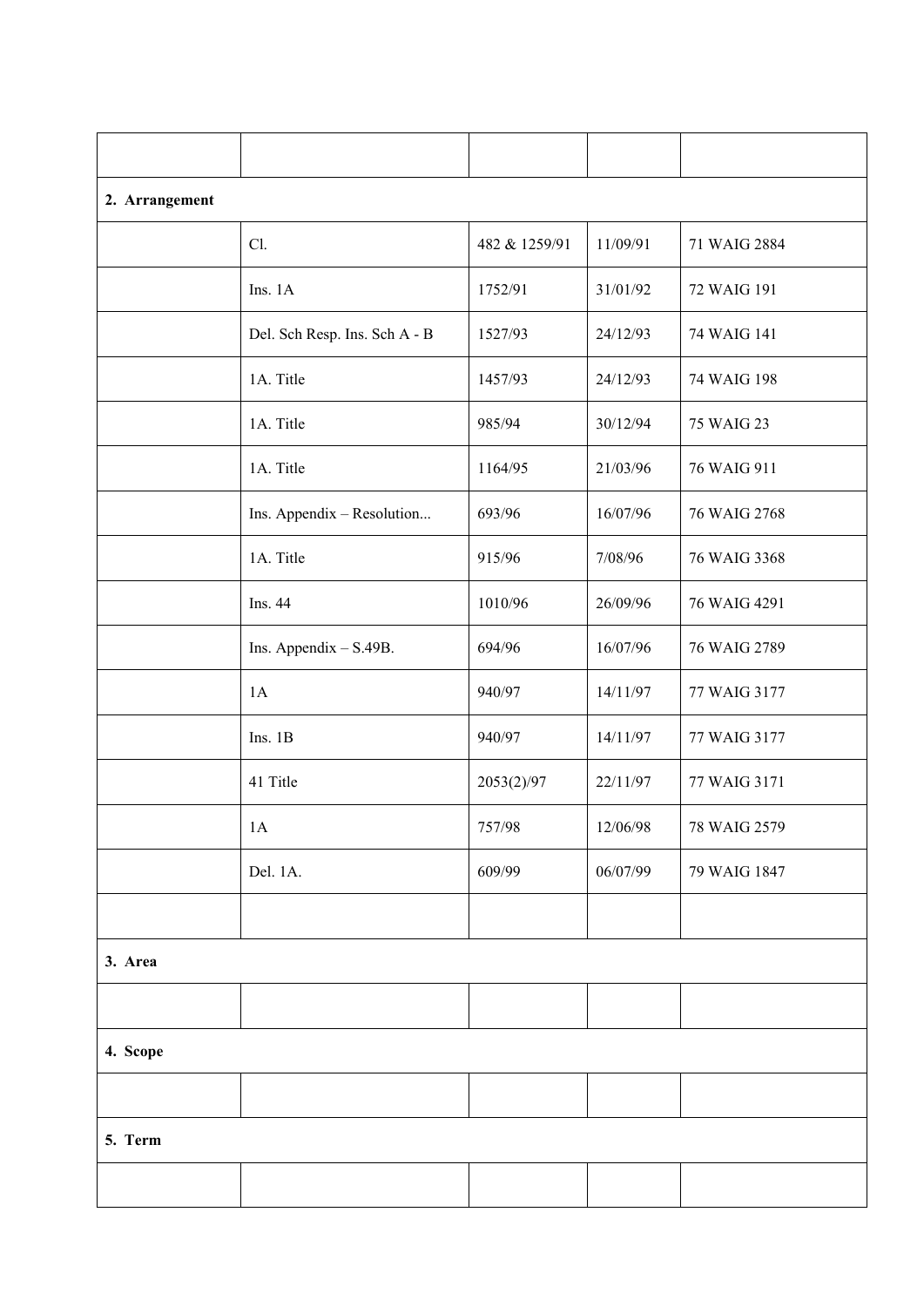| 6. Definitions                         |                  |               |          |              |  |  |  |
|----------------------------------------|------------------|---------------|----------|--------------|--|--|--|
|                                        | Ins. $(8)$       | 482 & 1259/91 | 11/09/91 | 71 WAIG 2884 |  |  |  |
|                                        |                  |               |          |              |  |  |  |
| <b>7. Contract of Service</b>          |                  |               |          |              |  |  |  |
|                                        |                  |               |          |              |  |  |  |
| 8. Hours                               |                  |               |          |              |  |  |  |
|                                        |                  |               |          |              |  |  |  |
| 9. Additional Rates for Ordinary Hours |                  |               |          |              |  |  |  |
|                                        | Ins. $(3) - (6)$ | 482 & 1259/91 | 11/09/91 | 71 WAIG 2884 |  |  |  |
|                                        | $(1) - (2)$      | 1208/98       | 23/10/98 | 78 WAIG 4326 |  |  |  |
|                                        | $(1) - (2)$      | 741/00        | 14/03/01 | 81 WAIG 843  |  |  |  |
|                                        | $(1) - (2)$      | 1030/01       | 07/01/02 | 82 WAIG 251  |  |  |  |
|                                        | $(1) - (2)$      | 1005/02       | 28/01/03 | 83 WAIG 646  |  |  |  |
|                                        | $(1) - (2)$      | 663/03        | 11/03/05 | 85 WAIG 1122 |  |  |  |
|                                        | $(1) - (2)$      | 79/06         | 21/02/07 | 87 WAIG 361  |  |  |  |
|                                        | $(1) - (2)$      | 63/08         | 29/10/08 | 88 WAIG 2114 |  |  |  |
|                                        | $(1) - (2)$      | 22/13         | 27/05/13 | 93 WAIG 506  |  |  |  |
|                                        |                  |               |          |              |  |  |  |
| 10. Overtime                           |                  |               |          |              |  |  |  |
|                                        |                  |               |          |              |  |  |  |
| 11. Casual Employees                   |                  |               |          |              |  |  |  |
|                                        |                  |               |          |              |  |  |  |
| 12. Part-Time Employees                |                  |               |          |              |  |  |  |
|                                        | $(1) - (2)$      | 482 & 1259/91 | 11/09/91 | 71 WAIG 2884 |  |  |  |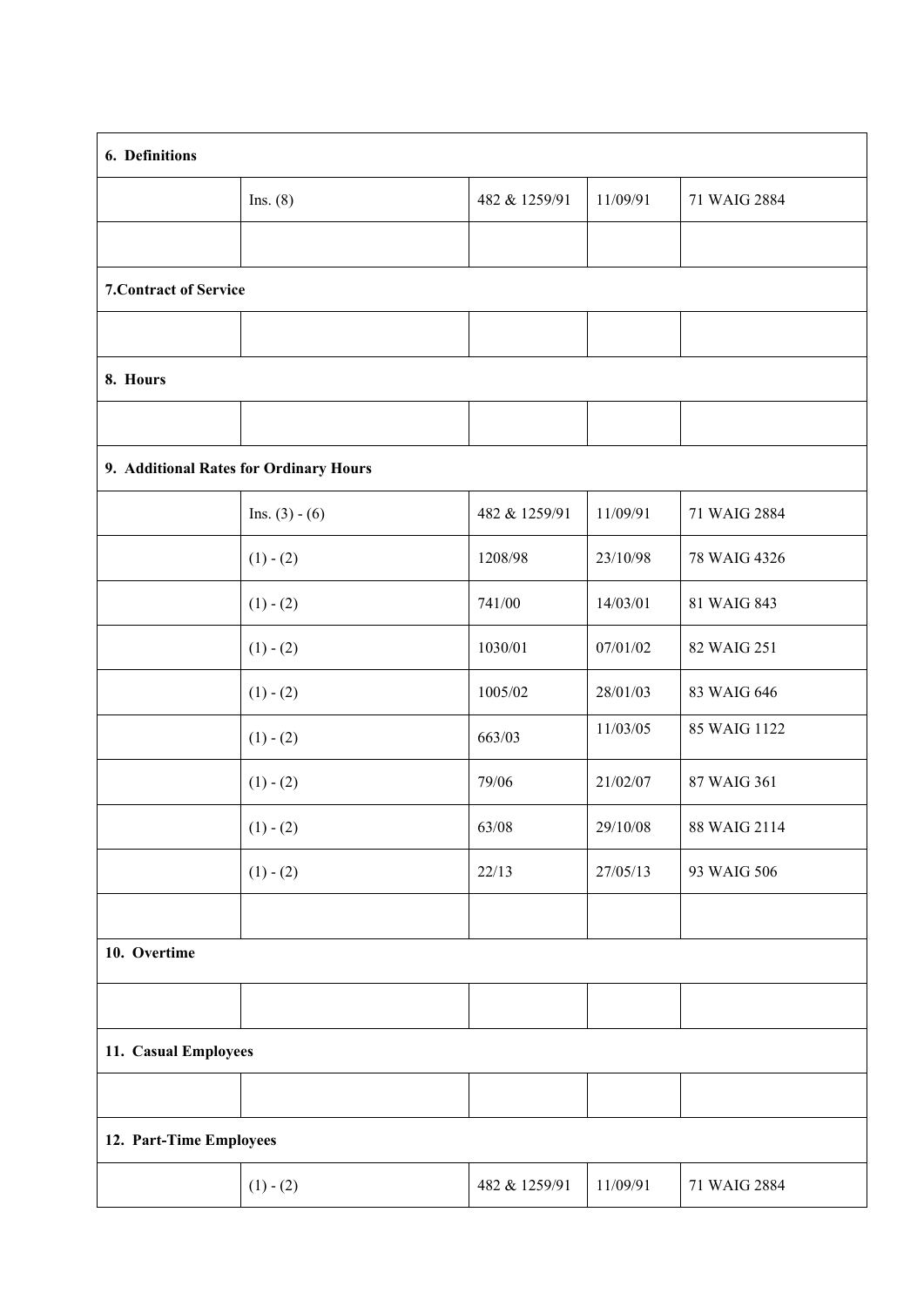| 13. Meal Breaks         |      |         |          |              |  |  |  |  |
|-------------------------|------|---------|----------|--------------|--|--|--|--|
|                         |      |         |          |              |  |  |  |  |
| 14. Meal Money          |      |         |          |              |  |  |  |  |
|                         | Cl.  | 1208/98 | 23/10/98 | 78 WAIG 4326 |  |  |  |  |
|                         | Rate | 741/00  | 14/03/01 | 81 WAIG 843  |  |  |  |  |
|                         | Cl.  | 1030/01 | 07/01/02 | 82 WAIG 251  |  |  |  |  |
|                         | Cl.  | 1005/02 | 28/01/03 | 83 WAIG 646  |  |  |  |  |
|                         | Cl.  | 663/03  | 11/03/05 | 85 WAIG 1122 |  |  |  |  |
|                         | Cl.  | 79/06   | 21/02/07 | 87 WAIG 361  |  |  |  |  |
|                         | Cl.  | 63/08   | 29/10/08 | 88 WAIG 2114 |  |  |  |  |
|                         | Cl.  | 22/13   | 27/05/13 | 93 WAIG 506  |  |  |  |  |
|                         |      |         |          |              |  |  |  |  |
| 15. Sick Leave          |      |         |          |              |  |  |  |  |
|                         |      |         |          |              |  |  |  |  |
| 16. Compassionate Leave |      |         |          |              |  |  |  |  |
|                         |      |         |          |              |  |  |  |  |
| 17. Maternity Leave     |      |         |          |              |  |  |  |  |
|                         |      |         |          |              |  |  |  |  |
| 18. Public Holidays     |      |         |          |              |  |  |  |  |
|                         |      |         |          |              |  |  |  |  |
| 19. Annual Leave        |      |         |          |              |  |  |  |  |
|                         | (10) | 22/13   | 27/05/13 | 93 WAIG 506  |  |  |  |  |
|                         |      |         |          |              |  |  |  |  |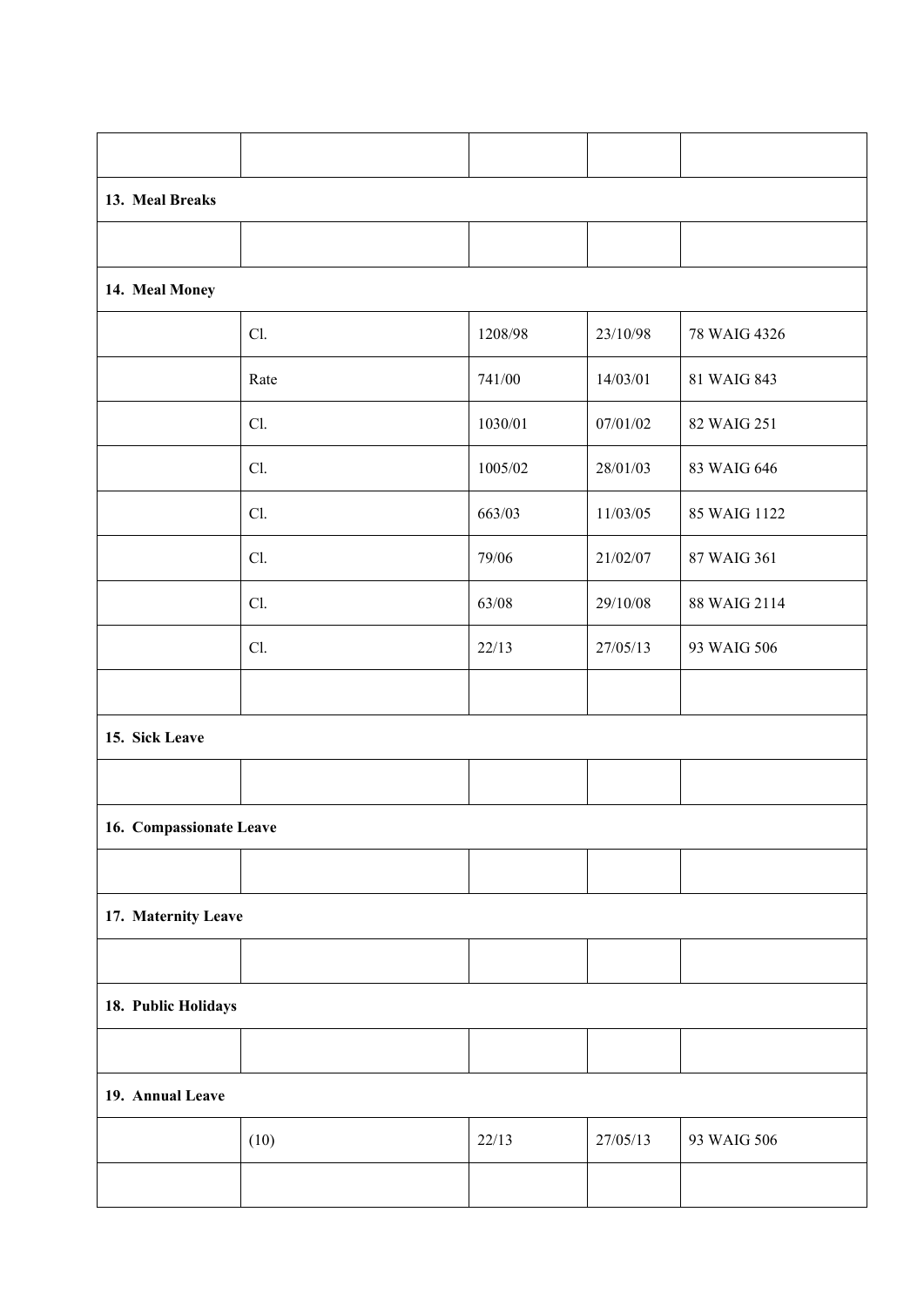| 20. Long Service Leave |                                    |         |          |                     |  |  |  |
|------------------------|------------------------------------|---------|----------|---------------------|--|--|--|
|                        |                                    |         |          |                     |  |  |  |
| 21. Payment of Wages   |                                    |         |          |                     |  |  |  |
|                        |                                    |         |          |                     |  |  |  |
| 22. Wages              |                                    |         |          |                     |  |  |  |
|                        | (1)(2)                             | 359/95  | 23/02/96 | 76 WAIG 709         |  |  |  |
|                        | (1)                                | 1010/96 | 26/09/96 | 76 WAIG 4291        |  |  |  |
|                        | Rates & Ins. Text                  | 940/97  | 14/11/97 | 77 WAIG 3177        |  |  |  |
|                        | Cl.                                | 1208/98 | 23/10/98 | 78 WAIG 4326        |  |  |  |
|                        | $(1)(a)$ rates, $(b)(i)$ ins. Text | 609/99  | 01/08/99 | 79 WAIG 1847        |  |  |  |
|                        | Cl.                                | 654/00  | 01/08/00 | 80 WAIG 3379        |  |  |  |
|                        | $(2) - (3)$                        | 741/00  | 14/03/01 | 81 WAIG 843         |  |  |  |
|                        | Cl.                                | 752/01  | 01/08/01 | 81 WAIG 1721        |  |  |  |
|                        | (2) & (3)                          | 1030/01 | 07/01/02 | 82 WAIG 251         |  |  |  |
|                        | (1)(a)                             | 797/02  | 01/08/02 | 82 WAIG 1369        |  |  |  |
|                        | $(2) - (3)$                        | 1005/02 | 28/01/03 | 83 WAIG 646         |  |  |  |
|                        | Cl.                                | 569/03  | 5/06/03  | 83 WAIG 1899 & 2041 |  |  |  |
|                        | Cl.                                | 570/04  | 4/06/04  | 84 WAIG 1521 & 1623 |  |  |  |
|                        | $(2) - (3)$                        | 663/03  | 11/03/05 | 85 WAIG 1122        |  |  |  |
|                        | Cl.                                | 576/05  | 07/07/05 | 85 WAIG 2083 & 2221 |  |  |  |
|                        | Cl.                                | 957/05  | 07/07/06 | 86 WAIG 1631 & 1757 |  |  |  |
|                        | $(2) - (3)$                        | 79/06   | 21/02/07 | 87 WAIG 361         |  |  |  |
|                        | Cl.                                | $1/07$  | 01/07/07 | 87 WAIG 1487 & 1627 |  |  |  |
|                        | Cl                                 | 115/07  | 01/07/08 | 88 WAIG 773 & 902   |  |  |  |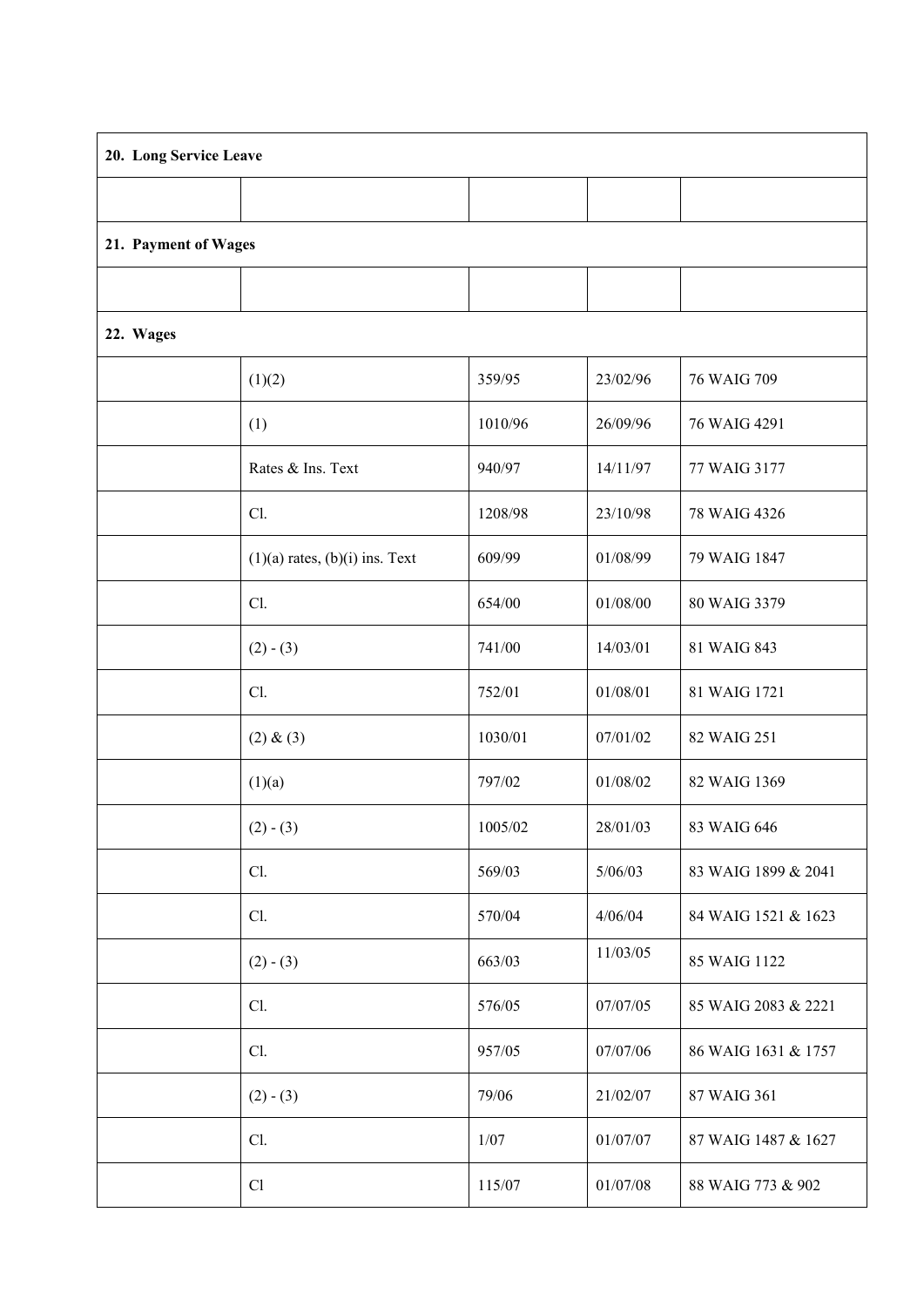|                      | $(2) - (3)$ | 63/08         | 29/10/08 | 88 WAIG 2114        |  |
|----------------------|-------------|---------------|----------|---------------------|--|
|                      | Cl.         | 1/09          | 01/10/09 | 89 WAIG 735 & 1317  |  |
|                      | Cl.         | 2/10          | 01/07/10 | 90 WAIG 568 & 818   |  |
|                      | Cl.         | 2/11          | 01/07/11 | 91 WAIG 1008 & 1221 |  |
|                      | Cl.         | 2/12          | 01/07/12 | 92 WAIG 1042        |  |
|                      | $(2) - (3)$ | 22/13         | 27/05/13 | 93 WAIG 506         |  |
|                      | Cl.         | 1/13          | 01/07/13 | 93 WAIG 713         |  |
|                      | Cl.         | 1/14          | 01/07/14 | 94 WAIG 934         |  |
|                      | Cl.         | 1/15          | 01/07/15 | 95 WAIG 917         |  |
|                      | Cl.         | 1/16          | 01/07/16 | 96 WAIG 774         |  |
|                      | Cl.         | 1/17          | 01/07/17 | 97 WAIG 838         |  |
|                      | Cl.         | 1/18          | 01/07/18 | 98 WAIG 263 & 545   |  |
|                      | Cl          | 1/19          | 01/07/19 | 99 WAIG 509 & 868   |  |
|                      |             |               |          |                     |  |
| (23. Tea Attendants) |             |               |          |                     |  |
|                      | Cl. & title | 482 & 1259/91 | 11/09/91 | 71 WAIG 2884        |  |
|                      |             |               |          |                     |  |
| 23. Jury Service     |             |               |          |                     |  |
|                      |             |               |          |                     |  |
| 24. Apprentices      |             |               |          |                     |  |
|                      | (1)         | 482 & 1259/91 | 11/09/91 | 71 WAIG 2884        |  |
|                      |             |               |          |                     |  |
| 25. Bar Work         |             |               |          |                     |  |
|                      | Cl.         | 1208/98       | 23/10/98 | 78 WAIG 4326        |  |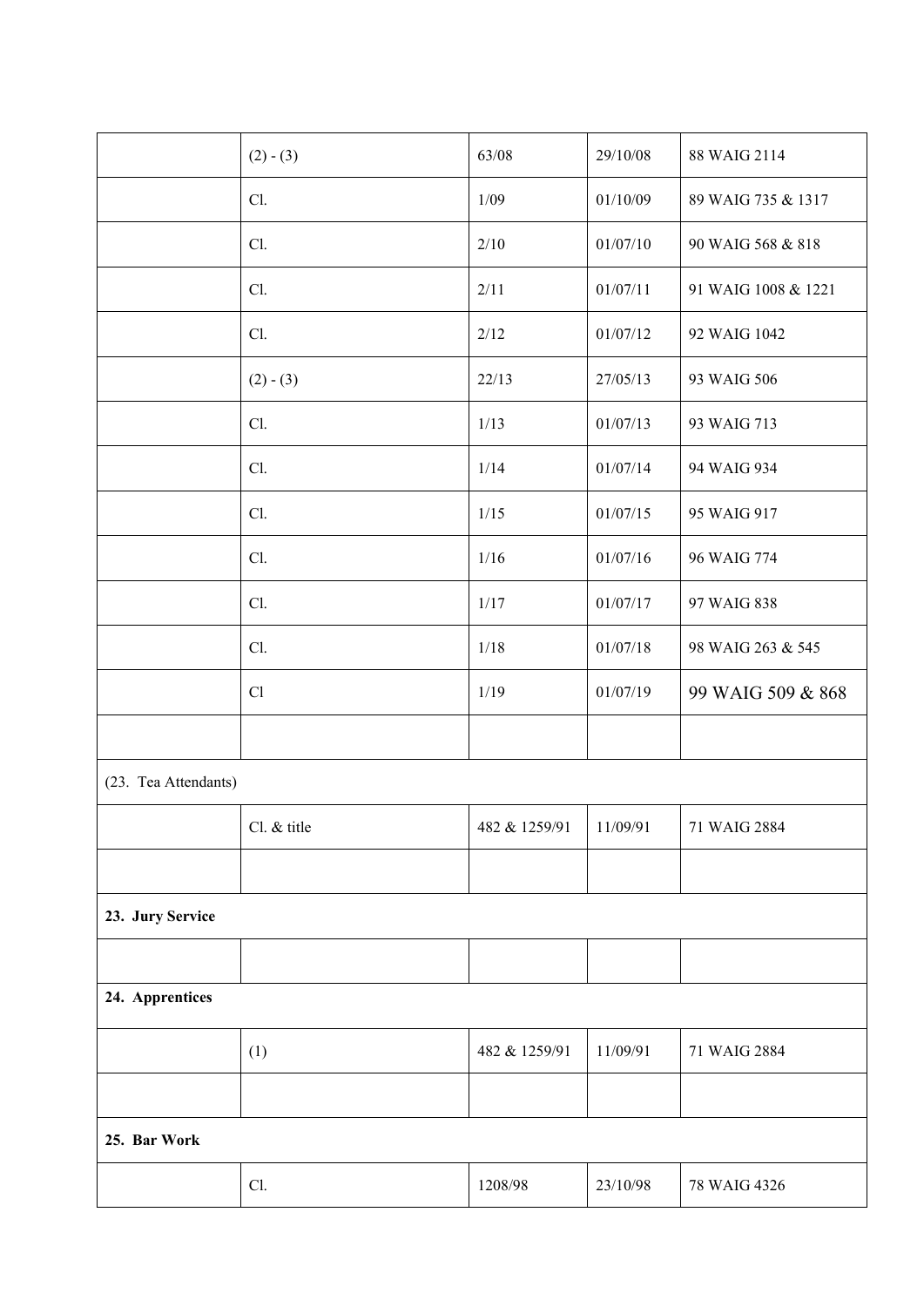|                             | Rate       | 741/00        | 14/03/01 | 81 WAIG 843  |  |
|-----------------------------|------------|---------------|----------|--------------|--|
|                             | Cl.        | 1030/01       | 07/01/02 | 82 WAIG 251  |  |
|                             | Cl.        | 1005/02       | 28/01/03 | 83 WAIG 646  |  |
|                             | Cl.        | 663/03        | 11/03/05 | 85 WAIG 1122 |  |
|                             | Cl.        | 79/06         | 21/02/07 | 87 WAIG 361  |  |
|                             | Cl.        | 63/08         | 29/10/08 | 88 WAIG 2114 |  |
|                             | Cl.        | 22/13         | 27/05/13 | 93 WAIG 506  |  |
|                             |            |               |          |              |  |
| 26. Higher Duties           |            |               |          |              |  |
|                             |            |               |          |              |  |
| 27. Uniforms and Laundering |            |               |          |              |  |
|                             | Cl.        | 1208/98       | 23/10/98 | 78 WAIG 4326 |  |
|                             | Cl.        | 741/00        | 14/03/01 | 81 WAIG 843  |  |
|                             | Cl.        | 1030/01       | 07/01/02 | 82 WAIG 251  |  |
|                             | Cl.        | 1005/02       | 28/01/03 | 83 WAIG 646  |  |
|                             | Cl.        | 663/03        | 11/03/05 | 85 WAIG 1122 |  |
|                             | Cl.        | 79/06         | 21/02/07 | 87 WAIG 361  |  |
|                             | Cl.        | 63/08         | 29/10/08 | 88 WAIG 2114 |  |
|                             | Cl.        | 22/13         | 27/05/13 | 93 WAIG 506  |  |
|                             |            |               |          |              |  |
| 28. Protective Clothing     |            |               |          |              |  |
|                             | Ins. $(5)$ | 482 & 1259/91 | 11/09/91 | 71 WAIG 2884 |  |
|                             | (1)        | 1208/98       | 23/10/98 | 78 WAIG 4326 |  |
|                             | (1)        | 741/00        | 14/03/01 | 81 WAIG 843  |  |
|                             |            |               |          |              |  |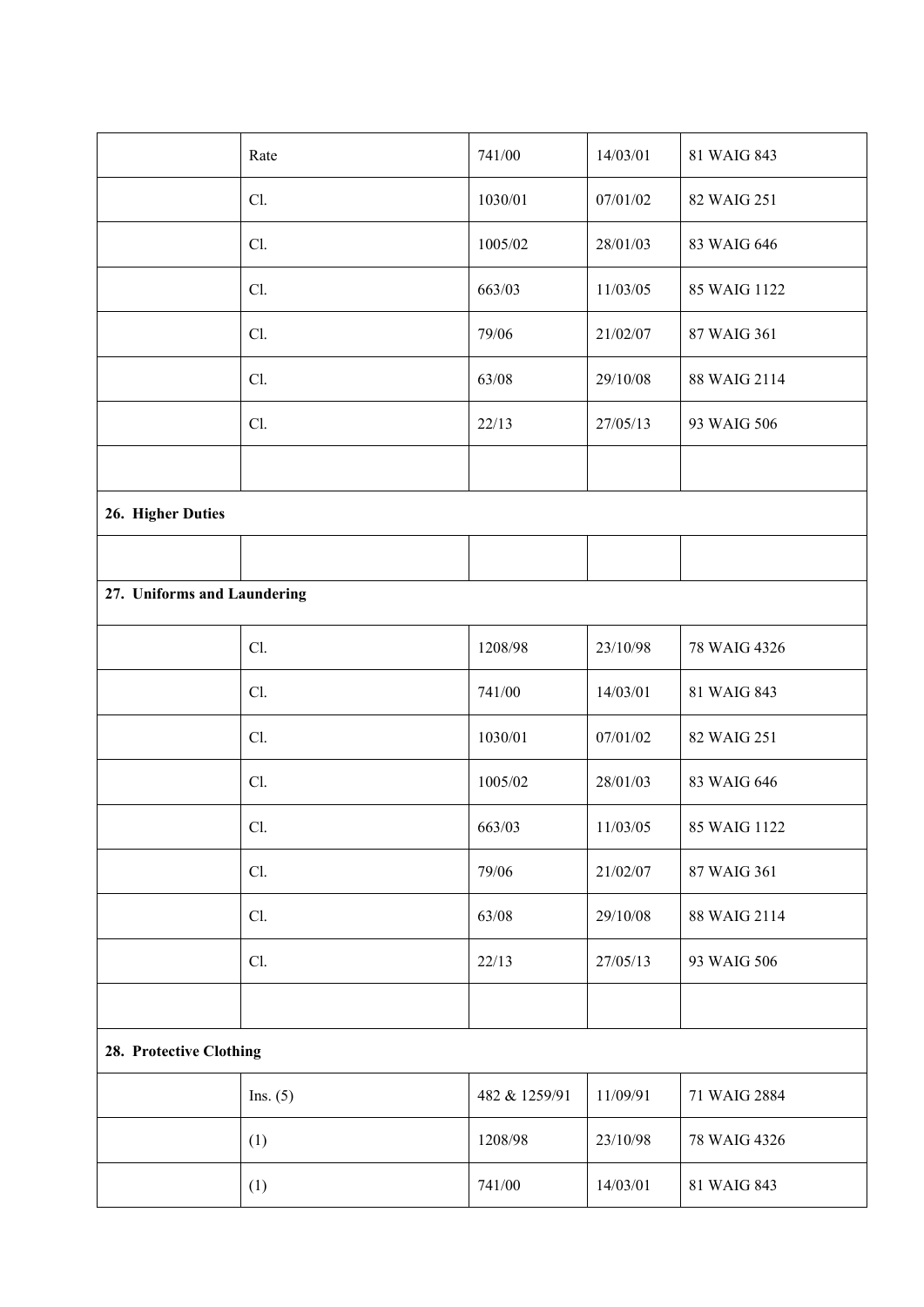|                           | (1)             | 1030/01 | 07/01/02 | 82 WAIG 251  |  |
|---------------------------|-----------------|---------|----------|--------------|--|
|                           | (1)             | 1005/02 | 28/01/03 | 83 WAIG 646  |  |
|                           | (1)             | 663/03  | 11/03/05 | 85 WAIG 1122 |  |
|                           | (1)             | 79/06   | 21/02/07 | 87 WAIG 361  |  |
|                           | (1)             | 63/08   | 29/10/08 | 88 WAIG 2114 |  |
|                           | (1)             | 22/13   | 27/05/13 | 93 WAIG 506  |  |
|                           |                 |         |          |              |  |
| 29. Employee's Equipment  |                 |         |          |              |  |
|                           | Cl.             | 1208/98 | 23/10/98 | 78 WAIG 4326 |  |
|                           | Cl.             | 741/00  | 14/03/01 | 81 WAIG 843  |  |
|                           | Cl.             | 1030/01 | 07/01/02 | 82 WAIG 251  |  |
|                           | Cl.             | 1005/02 | 28/01/03 | 83 WAIG 646  |  |
|                           | Cl.             | 663/03  | 11/03/05 | 85 WAIG 1122 |  |
|                           | Cl.             | 79/06   | 21/02/07 | 87 WAIG 361  |  |
|                           | Cl.             | 63/08   | 29/10/08 | 88 WAIG 2114 |  |
|                           | Cl.             | 22/13   | 27/05/13 | 93 WAIG 506  |  |
|                           |                 |         |          |              |  |
| 30. Travelling Facilities |                 |         |          |              |  |
|                           |                 |         |          |              |  |
| 31. Record                |                 |         |          |              |  |
|                           | $(2)$ Ins text. | 491/98  | 16/04/98 | 78 WAIG 1563 |  |
|                           |                 |         |          |              |  |
| 32. Roster                |                 |         |          |              |  |
|                           |                 |         |          |              |  |
|                           |                 |         |          |              |  |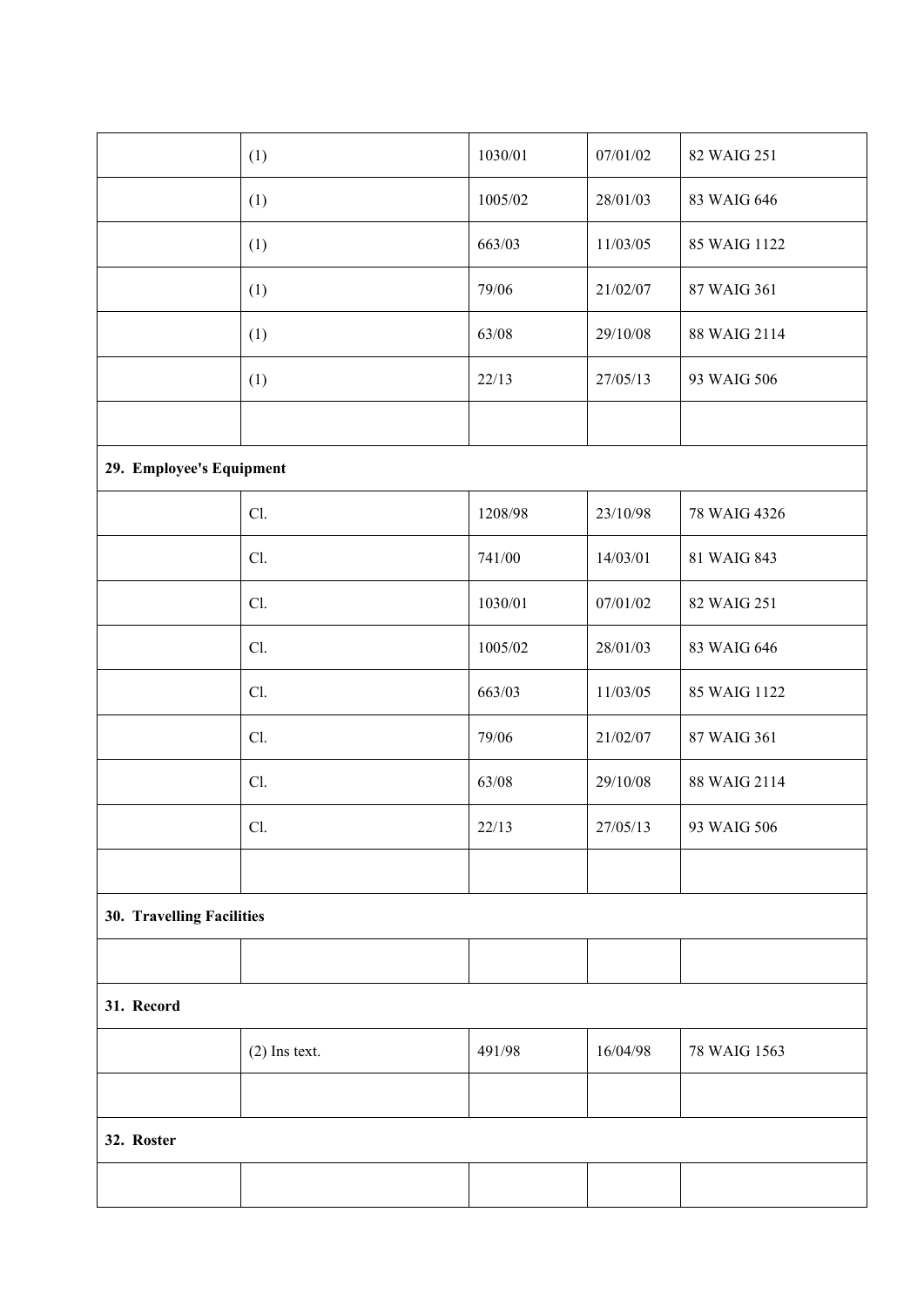| 33. Change and Rest Rooms              |             |               |          |              |  |
|----------------------------------------|-------------|---------------|----------|--------------|--|
|                                        |             |               |          |              |  |
| 34. First Aid Kit                      |             |               |          |              |  |
|                                        |             |               |          |              |  |
| 35. Posting of Award and Union Notices |             |               |          |              |  |
|                                        | Ins.Txt     | 2053(1)/97    | 22/11/97 | 77 WAIG 3138 |  |
|                                        |             |               |          |              |  |
| (36. Under Rate Employees)             |             |               |          |              |  |
|                                        | Deleted     | 482 & 1259/91 | 11/09/91 | 71 WAIG 2884 |  |
| 36. Deleted                            |             |               |          |              |  |
|                                        |             |               |          |              |  |
| 37. Breakdowns                         |             |               |          |              |  |
|                                        |             |               |          |              |  |
| 38. District Allowance                 |             |               |          |              |  |
|                                        | Ins. $(16)$ | 482 & 1259/91 | 11/09/91 | 71 WAIG 2884 |  |
|                                        |             |               |          |              |  |
| 39. Grievance Procedures               |             |               |          |              |  |
|                                        |             |               |          |              |  |
| 40. Leave to Attend Union Business     |             |               |          |              |  |
|                                        |             |               |          |              |  |
| (41. Deduction of Union Subscriptions) |             |               |          |              |  |
|                                        | Cl. & Title | 2053(2)/97    | 22/11/97 | 77 WAIG 3171 |  |
| 41. Deleted                            |             |               |          |              |  |
|                                        |             |               |          |              |  |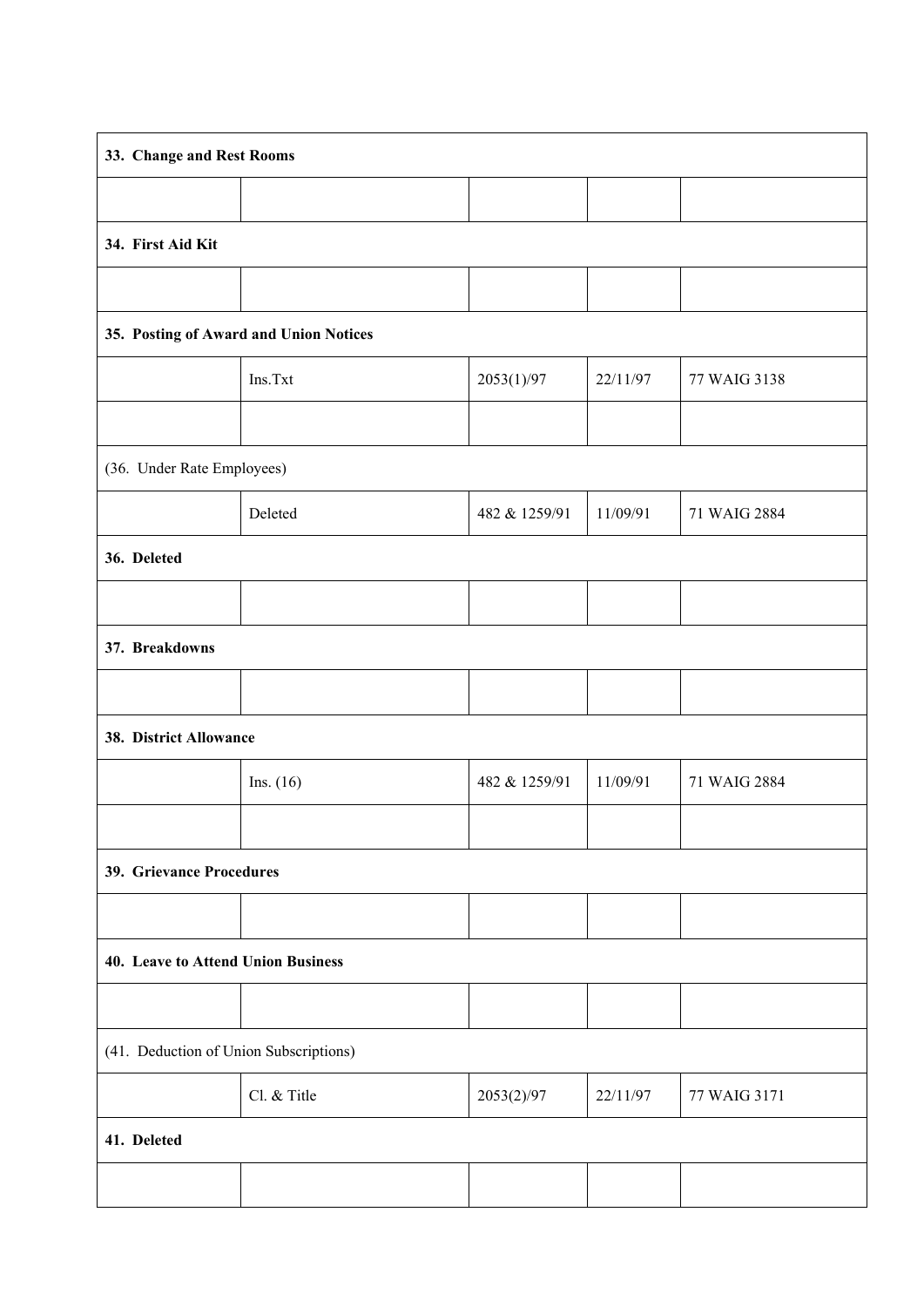| 42. Trade Union Training Leave                               |                   |              |          |              |  |
|--------------------------------------------------------------|-------------------|--------------|----------|--------------|--|
|                                                              |                   |              |          |              |  |
| 43. Paid Leave for English Language Training                 |                   |              |          |              |  |
|                                                              |                   |              |          |              |  |
| 44. Enterprise Flexibility                                   |                   |              |          |              |  |
|                                                              | Ins. Cl.          | 1010/96      | 26/09/96 | 76 WAIG 4291 |  |
|                                                              |                   |              |          |              |  |
| <b>Appendix - Resolution of Disputes Requirements</b>        |                   |              |          |              |  |
|                                                              | Ins. Appendix     | 693/96       | 16/07/96 | 76 WAIG 2768 |  |
|                                                              | App               | 2053/97      | 22/11/97 | 77 WAIG 3079 |  |
|                                                              |                   |              |          |              |  |
| <b>Schedule A - Named Union Party</b>                        |                   |              |          |              |  |
|                                                              | Ins. Schedule     | 1527/93      | 24/12/93 | 74 WAIG 141  |  |
|                                                              | Sch.              | 741/00       | 14/03/01 | 81 WAIG 843  |  |
|                                                              | Text              | 22/13        | 27/05/13 | 93 WAIG 506  |  |
|                                                              |                   |              |          |              |  |
| (Schedule of Respondents)                                    |                   |              |          |              |  |
|                                                              | Sch.              | 1324/93      | 25/10/93 | 73 WAIG 2979 |  |
|                                                              | Re-title Schedule | 1527/93      | 24/12/93 | 74 WAIG 141  |  |
| <b>Schedule B - Respondents</b>                              |                   |              |          |              |  |
|                                                              | Delete Resp       | 76/80 Pt 176 | 26/05/98 | 79 WAIG 2021 |  |
|                                                              | Del. Resp         | 76/80 Pt 249 | 08/07/99 | 79 WAIG 2021 |  |
|                                                              | Sch.              | 741/00       | 14/03/01 | 81 WAIG 843  |  |
| <b>Appendix - S.49B - Inspection of Records Requirements</b> |                   |              |          |              |  |